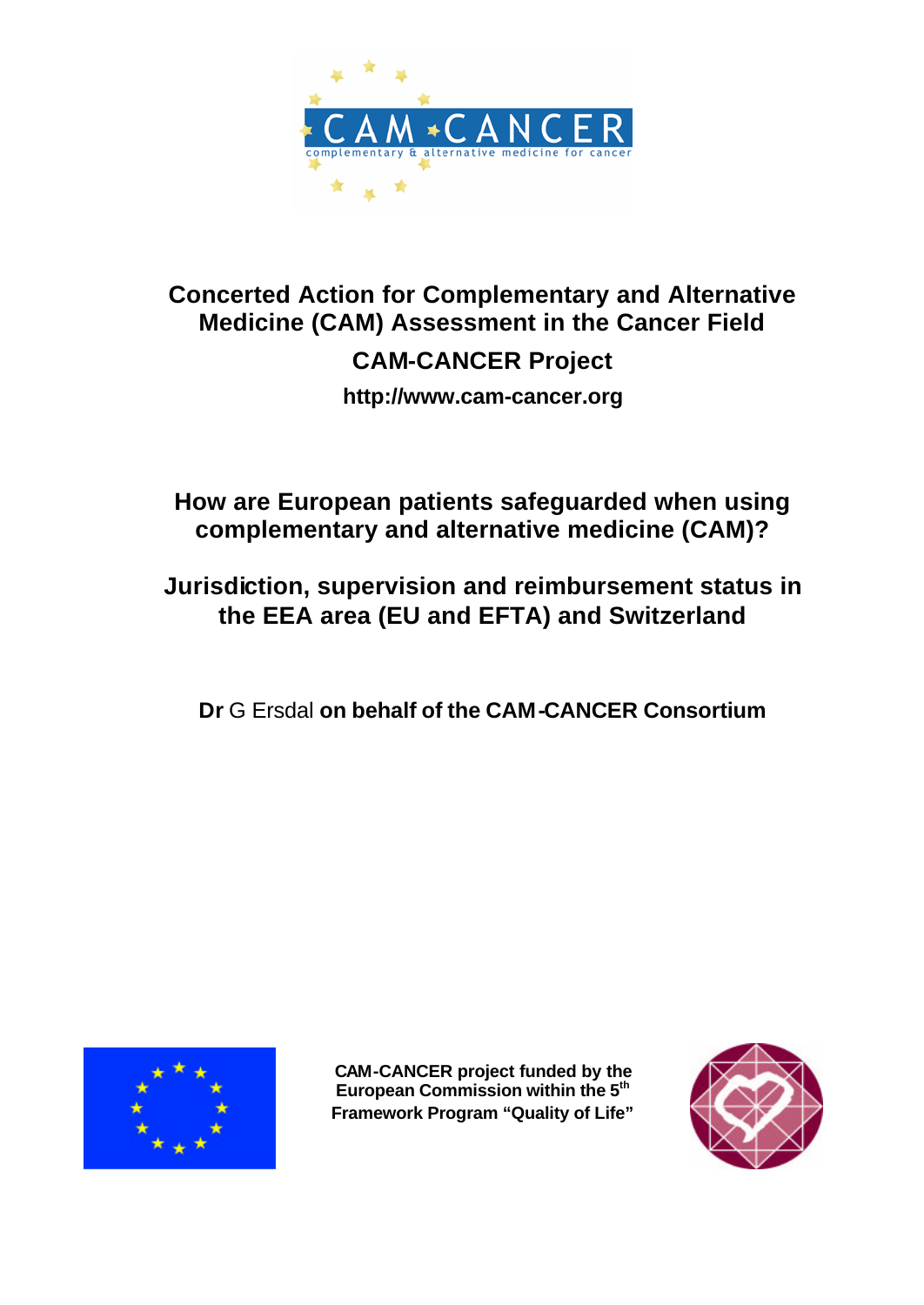How are European patients safeguarded when using complementary and alternative medicine (CAM)?

## Jurisdiction, supervision and reimbursement status in the EEA area (EU and EFTA) and Switzerland

## Preface

The CAM-CANCER steering committee found a need to include a comprehensive overview of legal, reimbursement and supervisory issues in its presentation of CAM treatments in cancer. CAM-CANCER is an abbreviation for "Concerted Action for Complementary and Alternative Medicine Assessment in the Cancer Field", and is funded by the European Commission's 5th Framework Program. In the CAM-CANCER steering committee meeting of 29 March 2004, the partners agreed to allocate grants to experts in order to summarise and update the existing knowledge about the following issues:

Overview of legal issues in Europe. The idea is to review and summarise the legal status of CAM in European countries' national laws. Reimbursement of CAM by health insurances in Europe.

The Norwegian National Research Center in Complementary and Alternative Medicine (NAFKAM) in Tromsø was granted the project. During the fall of 2004 Susanne Ramstad, project assistant, made queries to the authorities in European countries concerning health laws and legislation of complementary and alternative treatments. Information has been collected from every country directly, and from written material about the matters. Since January 2005 Gerd Ersdal has been the leader of the project.

Gerd Ersdal is a physician with speciality in community health and has been the Medical County Officer of Troms County, Norway, for the last 8 years. To carry out this project she has had a leave of absence from her work as Medical County Officer.

The report describes the legislation, supervisory issues, and the reimbursement systems that the members in the EEA area (EU and EFTA) and Switzerland have adopted regulating complementary and alternative therapies.

Tromsø 28.10.2005

Gerd Ersdal MD/Project Leader NAFKAM University of Tromsø 9037 Tromsø Norway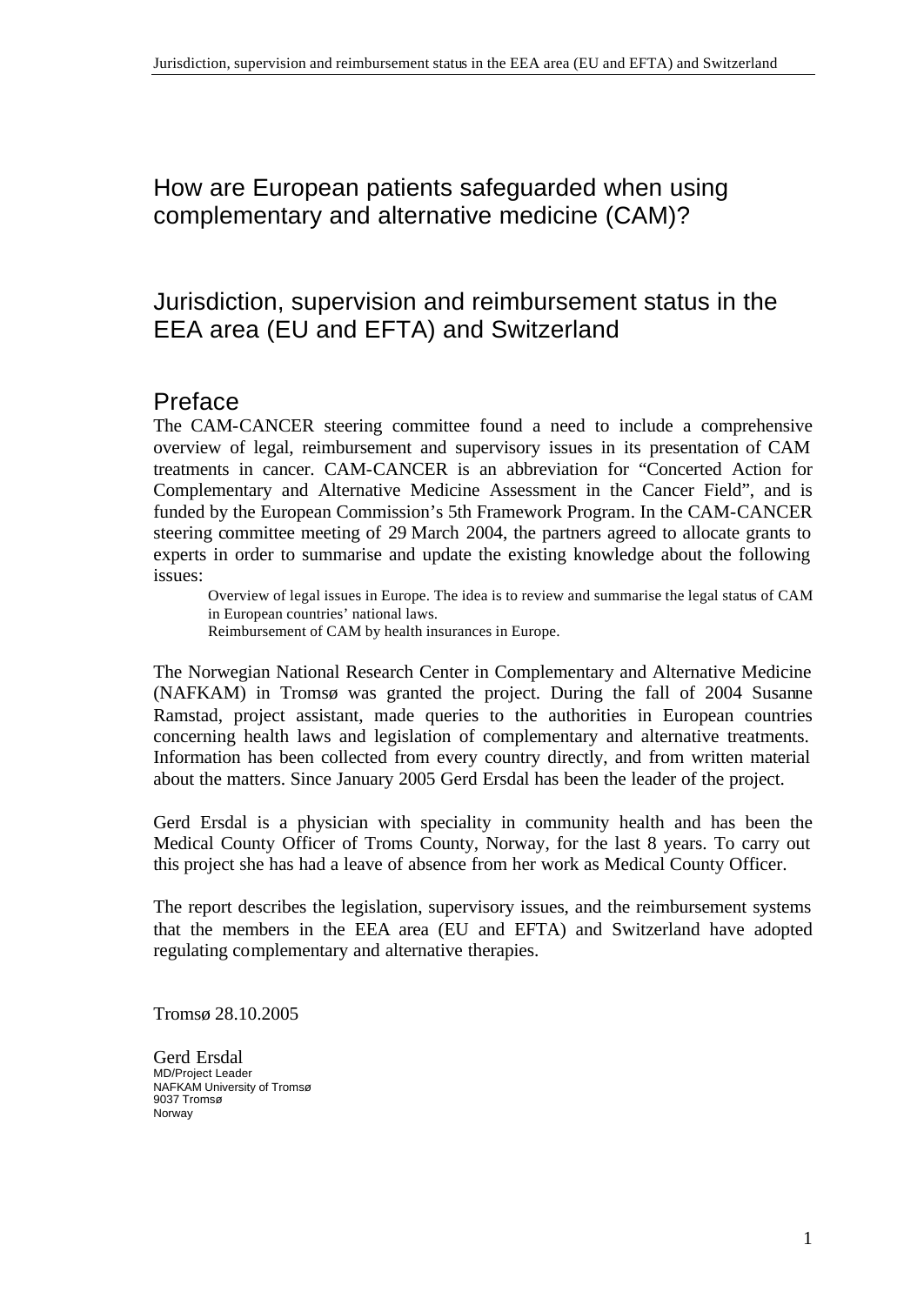# **CONTENTS**

| $\mathbf{1}$   |       |                                                                               |  |
|----------------|-------|-------------------------------------------------------------------------------|--|
| 2              |       |                                                                               |  |
|                | 2.1   |                                                                               |  |
|                | 2.2   |                                                                               |  |
|                | 2.3   |                                                                               |  |
|                | 2.4   |                                                                               |  |
| 3              |       |                                                                               |  |
| $\overline{4}$ |       | Overview of legal regulation of CAM, legal regulation of herbal products and  |  |
|                |       |                                                                               |  |
|                | 4.1   |                                                                               |  |
|                | 4.1.1 |                                                                               |  |
|                | 4.1.2 |                                                                               |  |
|                | 4.1.3 |                                                                               |  |
|                | 4.1.4 |                                                                               |  |
|                | 4.1.5 | How responsible professional conduct is defined and supervised? 14            |  |
|                | 4.1.6 | How can CAM providers be "safe" without regulating them?  14                  |  |
|                | 4.1.7 | How patients are safeguarded when there is no regulation or registration?     |  |
|                |       |                                                                               |  |
|                | 4.2   |                                                                               |  |
|                | 4.3   |                                                                               |  |
| $5^{\circ}$    |       |                                                                               |  |
|                | 5.1   |                                                                               |  |
|                | 5.2   |                                                                               |  |
|                | 5.3   |                                                                               |  |
| 6              |       |                                                                               |  |
|                | 6.1   |                                                                               |  |
|                | 6.2   |                                                                               |  |
| 7              |       | Legal regulation in the EEA area (EU and EFTA) and Switzerland; professionals |  |
|                |       |                                                                               |  |
|                | 7.1   |                                                                               |  |
|                | 7.1.1 |                                                                               |  |
|                | 7.1.2 |                                                                               |  |
|                | 7.1.3 | Reimbursement                                                                 |  |
|                | 7.2   |                                                                               |  |
|                | 7.2.1 |                                                                               |  |
|                | 7.2.2 |                                                                               |  |
|                | 7.2.3 |                                                                               |  |
|                | 7.3   |                                                                               |  |
|                | 7.3.1 |                                                                               |  |
|                | 7.3.2 |                                                                               |  |
|                | 7.3.3 |                                                                               |  |
|                | 7.4   |                                                                               |  |
|                | 7.4.1 |                                                                               |  |
|                | 7.4.2 |                                                                               |  |
|                | 7.4.3 |                                                                               |  |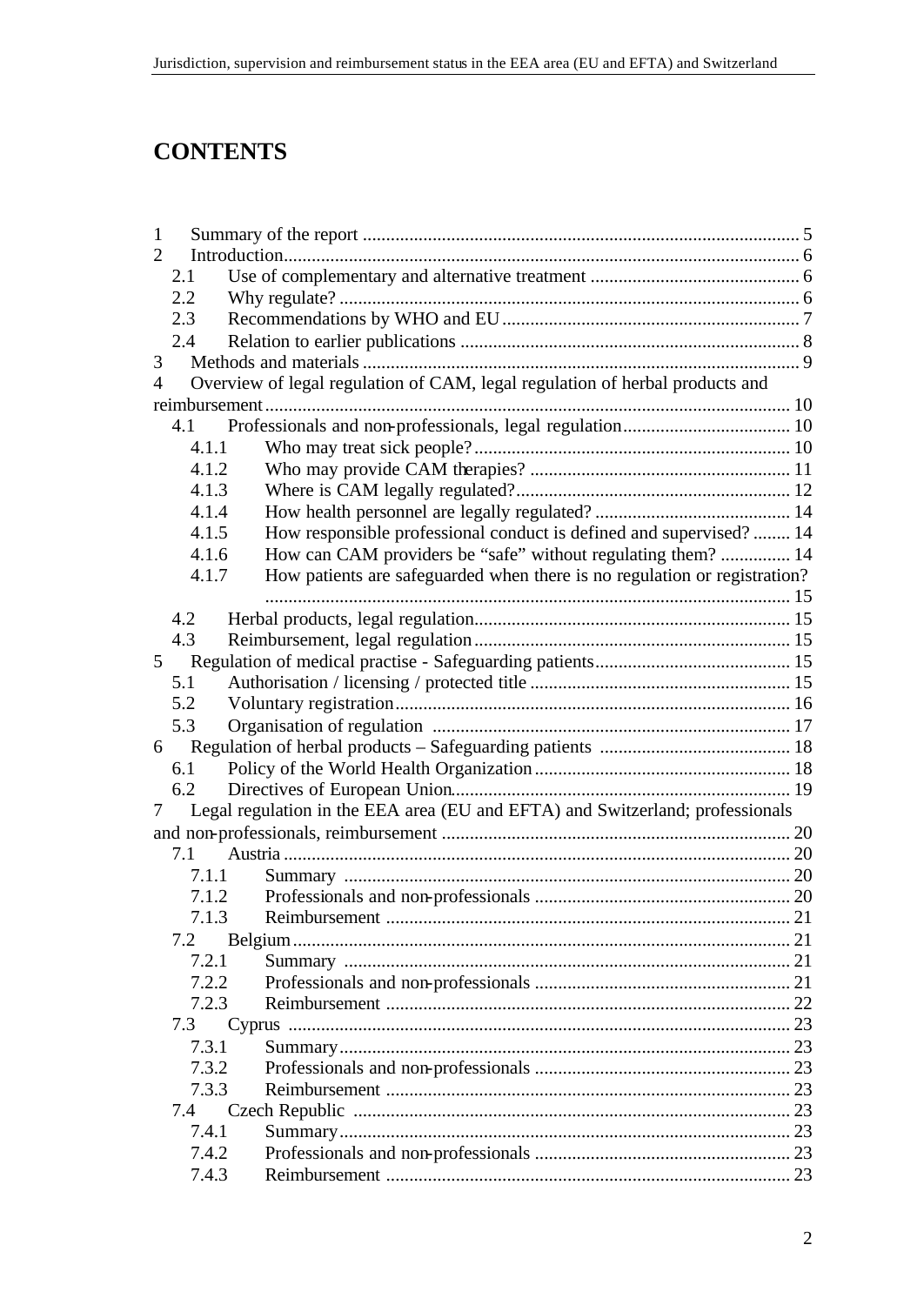| 7.5          |      |  |
|--------------|------|--|
| 7.5.1        |      |  |
| 7.5.2        |      |  |
| 7.5.3        |      |  |
| 7.6          |      |  |
| 7.6.1        |      |  |
| 7.6.2        |      |  |
| 7.6.3        |      |  |
| 7.7          |      |  |
| 7.7.1        |      |  |
| 7.7.2        |      |  |
| 7.7.3        |      |  |
| 7.8          |      |  |
| 7.8.1        |      |  |
| 7.8.2        |      |  |
| 7.8.3        |      |  |
|              |      |  |
| 7.9          |      |  |
| 7.9.1        |      |  |
| 7.9.2        |      |  |
| 7.9.3        |      |  |
| 7.10         |      |  |
| 7.10.1       |      |  |
| 7.10.2       |      |  |
| 7.10.3       |      |  |
| 7.11         |      |  |
| 7.11.1       |      |  |
| 7.11.2       |      |  |
| 7.11.3       |      |  |
| 7.12         |      |  |
| 7.12.1       |      |  |
|              |      |  |
| 7.12.3       |      |  |
| 7.13 Ireland | . 34 |  |
| 7.13.1       |      |  |
| 7.13.2       |      |  |
| 7.13.3       |      |  |
| 7.14         |      |  |
| 7.14.1       |      |  |
| 7.14.2       |      |  |
| 7.14.3       |      |  |
|              |      |  |
| 7.15.1       |      |  |
| 7.15.2       |      |  |
| 7.15.3       |      |  |
| 7.16         |      |  |
| 7.16.1       |      |  |
| 7.16.2       |      |  |
| 7.16.3       |      |  |
|              |      |  |
| 7.17         |      |  |
| 7.17.1       |      |  |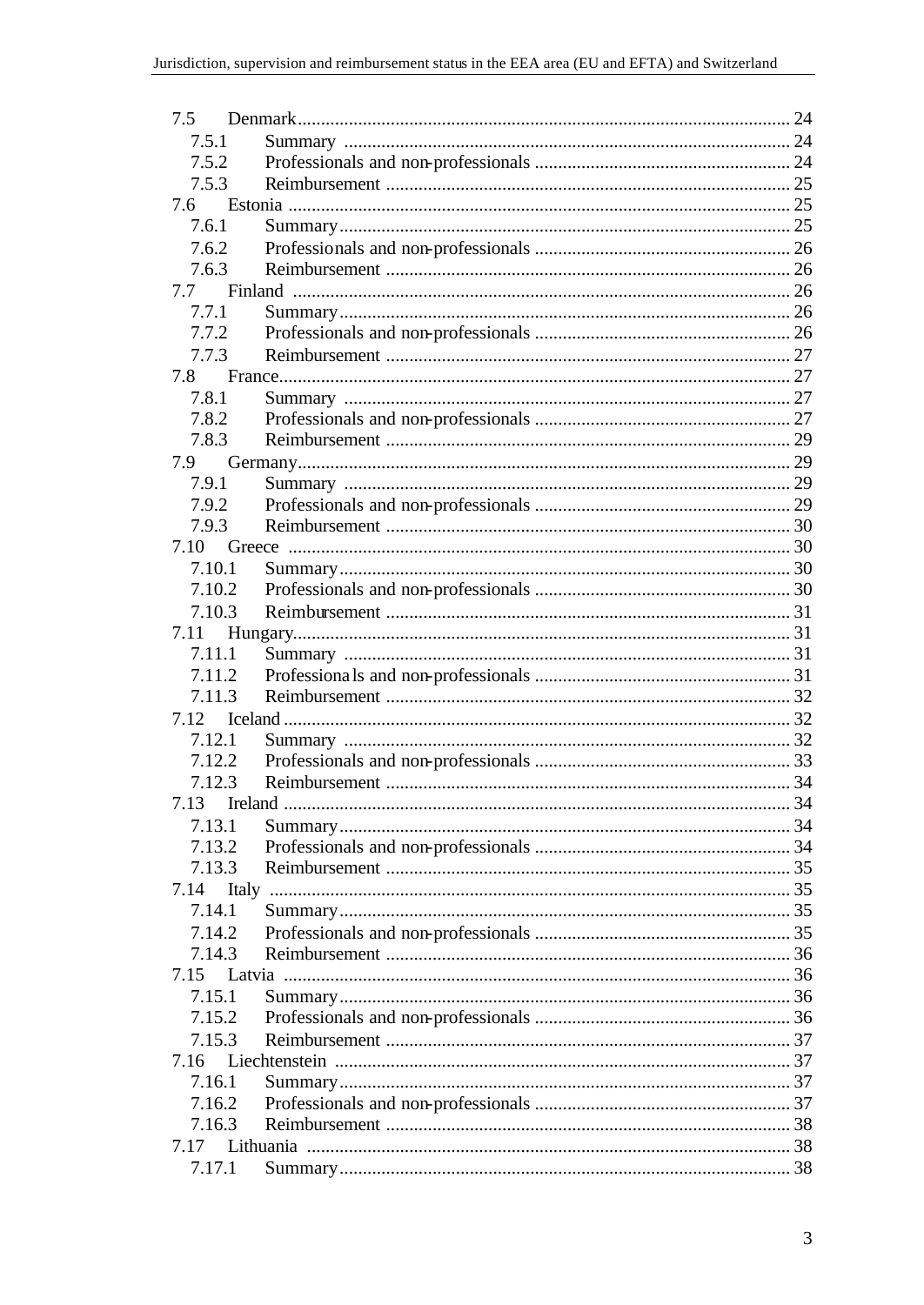| 7.17.2 |  |
|--------|--|
| 7.17.3 |  |
| 7.18   |  |
| 7.18.1 |  |
| 7.18.2 |  |
| 7.18.3 |  |
| 7.19   |  |
| 7.19.1 |  |
| 7.19.2 |  |
| 7.19.3 |  |
| 7.20   |  |
| 7.20.1 |  |
| 7.20.2 |  |
| 7.20.3 |  |
| 7.21   |  |
| 7.21.1 |  |
| 7.21.2 |  |
| 7.21.3 |  |
|        |  |
| 7.22.1 |  |
| 7.22.2 |  |
| 7.22.3 |  |
|        |  |
| 7.23.1 |  |
| 7.23.2 |  |
| 7.23.3 |  |
| 7.24   |  |
| 7.24.1 |  |
|        |  |
| 7.24.3 |  |
| 7.25   |  |
| 7.25.1 |  |
| 7.25.2 |  |
| 7.25.3 |  |
| 7.26   |  |
| 7.26.1 |  |
| 7.26.2 |  |
| 7.26.3 |  |
| 7.27   |  |
| 7.27.1 |  |
| 7.27.2 |  |
| 7.27.3 |  |
| 7.28   |  |
| 7.28.1 |  |
| 7.28.2 |  |
| 7.28.3 |  |
| 7.29   |  |
| 7.29.1 |  |
| 7.29.2 |  |
| 7.29.3 |  |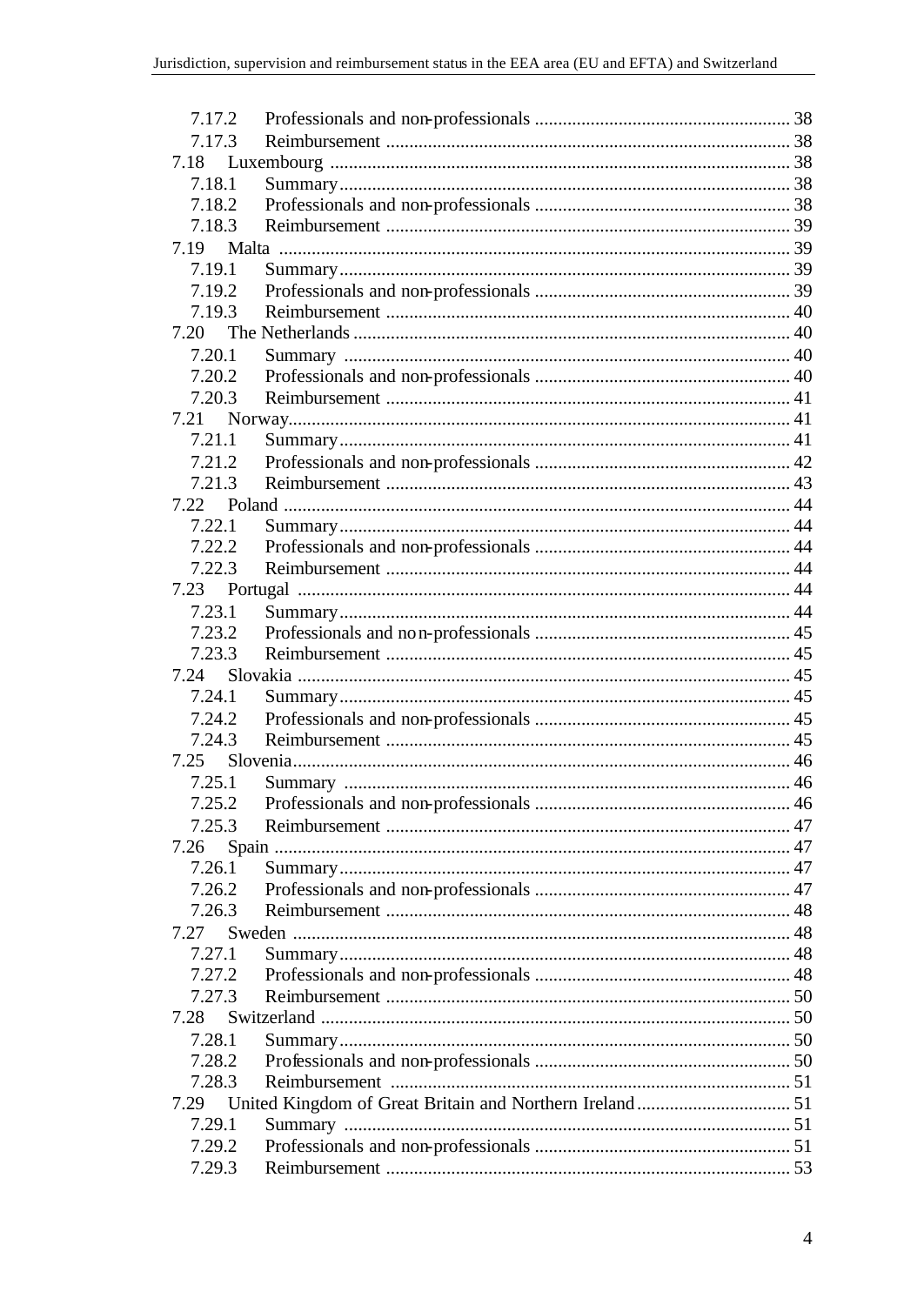# **1 Summary of the report**

The use of the methods often characterized as complementary or alternative medicine is steadily growing among citizens of Europe. This development has been met with different legal approaches by the European countries. This report describes the legal regulation of complementary and alternative therapies in the EEA area (EU and EFTA) and Switzerland (29 countries).

Information about legal regulation has been collected from the Ministries of Health. Secondary literature, as well as documents published on the Internet has been used when complete primary data was unavailable. Each country has been described as completely as possible.

The report shows that in 19 out of 29 countries (Middle and Southern Europe) only regulated personnel may legally treat sick people while in the remaining 10 countries (Northern Europe) both regulated and non-regulated (anybody) may treat. In Middle and Southern Europe CAM, when provided within the public health service, is mostly practised by physicians. If practised outside the public health service it is administered by "consultants". In Northern Europe anyone may offer CAM within the limits set by the monopolisation to qualified medical doctors of some medical procedures and the treatment of certain diseases.

Health authorities regulate CAM by offering authorisation, license, protected title or voluntary registration. Wide variations exist throughout Europe regarding the types of CAM that are legally regulated. Eighteen of twenty-nine countries regulate specific CAM therapies. In each country the supervising body (health authorities or medical federations), defines which type of CAM is considered "responsible professional conduct" when provided by regulated personnel. In some countries the practise of CAM by regulated personnel is severely restricted, while in other countries regulated personnel may perform CAM quite freely.

EU directives regulate herbal products in the European countries, and these directives are being implemented in national legislation. This report does not present the national legislation work carried out as a follow up of the EU directives.

A major challenge for the authorities in all countries is to what degree and in what way patients attending "consultants" of CAM (Middle and Southern Europe) and nonregulated CAM providers (Northern Europe) can be adequately and legally safeguarded. An additional challenge is to agree on the efficacy and quality of CAM, and consequently determine the therapies to be offered as a regulated health service.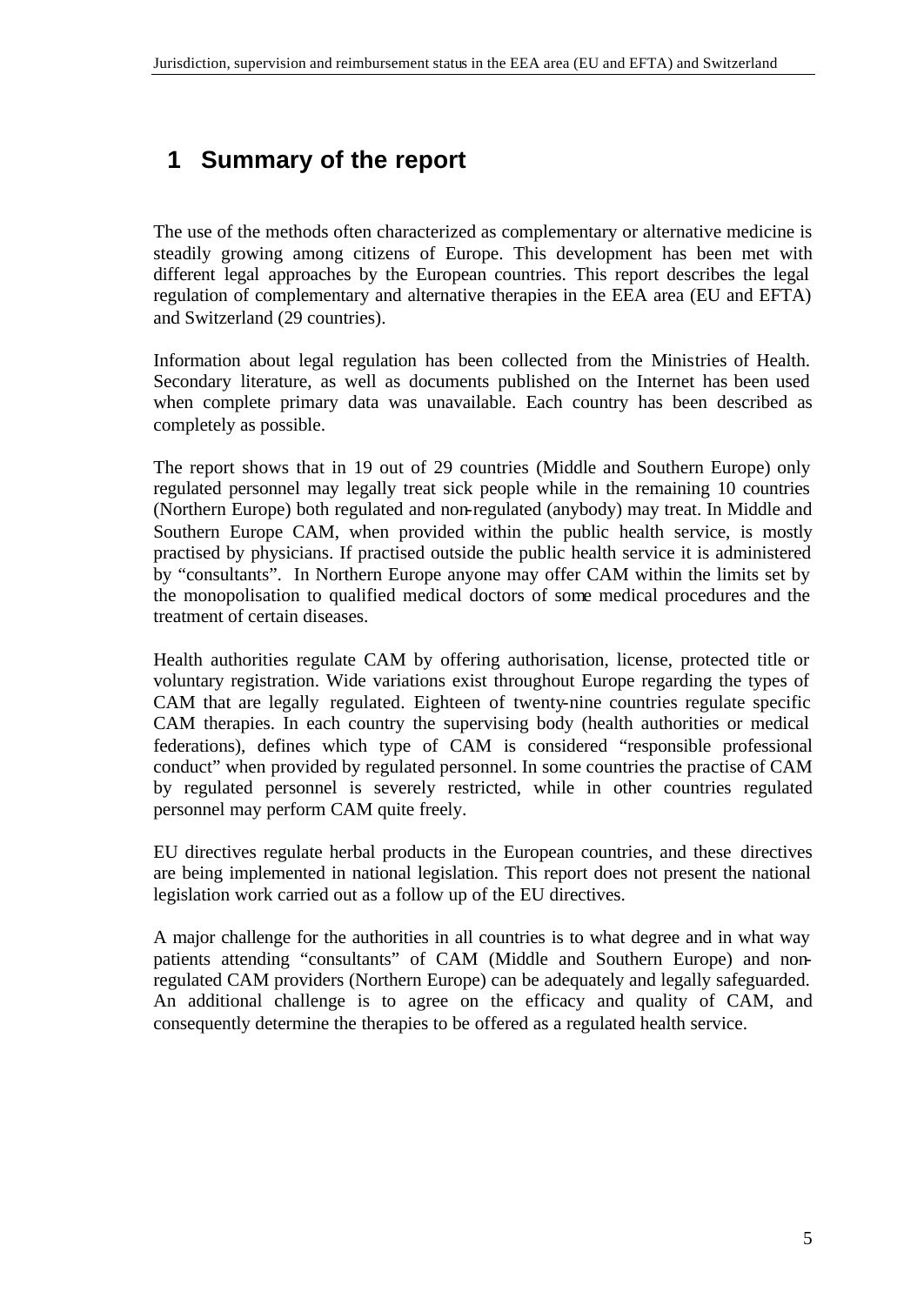# **2 Introduction**

## *2.1 Use of complementary and alternative treatment*

Patients and health personnel show a growing interest in exploring complementary and alternative medicine  $(CAM)^1$ . The use of CAM in the European countries, where data is available, shows that 20% to 70% of the population has experienced CAM at some point during their lifetime  $2$ . The exact frequency of the use of these methods by cancer patients is difficult to evaluate due to the heterogeneity of approaches and variety of methods, with some being used as complementary treatments to conventional ones and others as curative treatment<sup>3</sup>. The most commonly used CAM therapies in Europe are homeopathy, phytotherapy, anthroposophic medicine, naturopathy, Traditional Chinese Medicine (including acupuncture), osteopathy and chiropractics<sup>4</sup>. The popularity of the individual therapies, however, differs widely between countries.

CAM is primarily provided by physicians in Middle and Southern Europe, while in Northern Europe treatment providers outside of the established health service constitute the core CAM providers. In some countries the practise of CAM outside of regulated health care is illegal and violations are considered an offence (Middle and Southern Europe). In other countries (Northern Europe) anybody may provide CAM within the limits set out by the monopolisation to established health care of some medical procedures and treatment of certain diseases.

The use of herbal produc ts constitutes a substantial part of the increase in CAM use, and the international trade in this market is growing. Countries face major challenges in the development and implementation of the regulation of herbal products<sup>5</sup>. These challenges are related to regulatory status, assessment of safety and efficacy, quality control, safety monitoring and lack of knowledge about CAM within national drug regulatory authorities<sup>6</sup>.

## *2.2 Why regulate?*

In most European countries the authorities' justification for regulation of complementary and alterative medicine (CAM) is to protect the population with regard to harmful herbal products and incapable and unqualified treatment providers. At the same time, many European countries have the basic political intent to give patients the freedom of choice concerning herbal products and CAM therapies.

Federations of CAM treatment providers are, in many countries, working for statutory regulation of their therapy, thinking this will further advance the interest of CAM. A

<sup>&</sup>lt;sup>1</sup> National policy on traditional medicine and regulation of herbal medicines: Report of a WHO global survey. Geneva: World Health Organisation, May 2005.

<sup>&</sup>lt;sup>2</sup> Johannessen H. Alternativ behandling i Europa. Århus: Viden- og forskningscenter for alternativ medisin. Mars 1995, revised Mai 2001.

<sup>3</sup> Schraub S. Unproven methods in cancer: a worldwide problem. Support Care Cancer 2000; 8: 10-15.

<sup>4</sup> WHO global atlas of traditional, complementary and alternative medicine. Kobe, Japan: World Health Organisation, the WHO Centre of Health Development, 2005.

National policy on traditional medicine and regulation of herbal medicines: Report of a WHO global survey. Geneva: World Health Organisation, May 2005.

<sup>6</sup> Ibid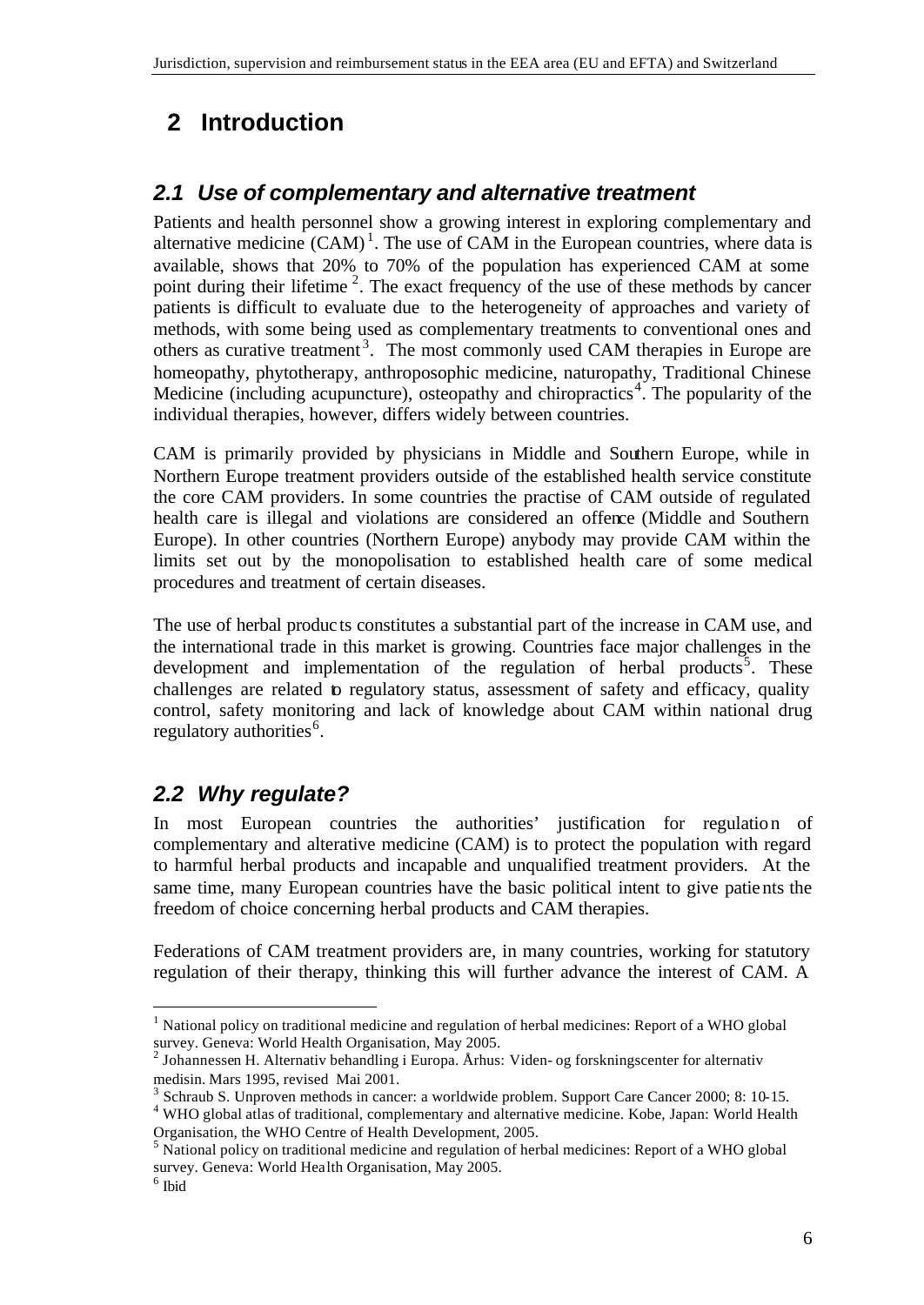number of the more well established CAM therapies are already statutorily regulated in many countries. Other supporters of CAM therapies have the opinion that statutory regulation will potentially "colonise" CAM by established health care personnel. A system of ethics-led regulation has been proposed, which is responsive to the holistic dimension of CAM, and which promotes and enhances patient-centred values, which are so much at the heart of holistic therapies<sup>7</sup>.

## *2.3 Recommendations by WHO and EU*

The WHO Traditional Medicines Strategy 2002-2005 outlines the role and activities in traditional medicines / complementary and alternative medicine  $(TM/CAM)^8$ . The strategy incorporates four objectives, two of which focus on safety:

- 1. Policy Integrate TM/CAM with national health care systems, as appropriate, by developing and implementing national TM/CAM policies and programmes.
- 2. Safety, efficacy and quality Promote the safety, efficacy and quality of TM/CAM by expanding the knowledge-base on TM/CAM, and by providing guidance on regulatory and quality assurance standards.

The European Union (EU) treaty came into force on November 1 1993. The treaty was intended to open a large market zone without borders, enabling the free movement of persons, goods, services, and capital. The treaty's regulation of movement of persons and goods affects in particular health service and medications. WHO gives the following description in the "Legal status of TM/CAM: A worldwide review"

Although the free movement of persons within the European Union is the cornerstone of the Treaty of Rome, the diversity of national policies severely limits its applicability to practitioners of CAM. Case 61/89 of the European Court of Justice involved an acupuncturist without allopathic medical qualifications practising in France. The courts decision confirmed the right of individual countries to make their own legislation on whether or not to reserve the practice of medicine to allopathic doctors.

Nonetheless, in April 1994, European Deputy Paul Lannoye presented a proposal on the status of CAM to the European Parliament Committee on the Environment, Public Health, and Consumers Protection. He asked for provisions for CAM within social security systems, the incorporation of CAM into the European Pharmacopoeia, an end to prosecutions of non-allopathic practitioners in the countries where the practise of medicine is the exclusive domain of allopathic providers, and a pan-European system of recognition and regulation of CAM practitioners along the lines of the Britis h Osteopath and Chiropractor Acts. He also requested a research budget of 10 million Euros per year for five years. At the last moment the European Parliament cancelled the vote on the proposal.

In May 1997 The European Parliament adopted a resolution on the status of nonconventional medicine <sup>10</sup>. The resolution called the Commission to:

- 1. Launch a process of recognising non-conventional medicine.
- 2. Carry out a thorough study into safety, effectiveness, area of application and the complementary or alternative nature of all non-conventional medicines with a view to their eventual legal recognition….
- 3. Draw up a comparative study of the various national legal models to which nonconventional medical practitioners are subject….

 $^7$  Stone J, Matthews J. Complementary medicine and the Law. Oxford University Press 1996.

<sup>&</sup>lt;sup>8</sup> WHO, Traditional Medicine Strategy 2002-2005 (document WHO/EDM/TRM/2002.1). Geneva: World Health Organization, 2002.

 $9 \text{ Legal Status of Traditional Medicine and Complementary/Alternative Medicine: A Worldwide Review, }$ (document WHO/EDM/TRM/2001.2). Geneva: World Health Organization, 2001: s 188.

<sup>&</sup>lt;sup>10</sup> European Parliament, Resolution A4 1997/0075.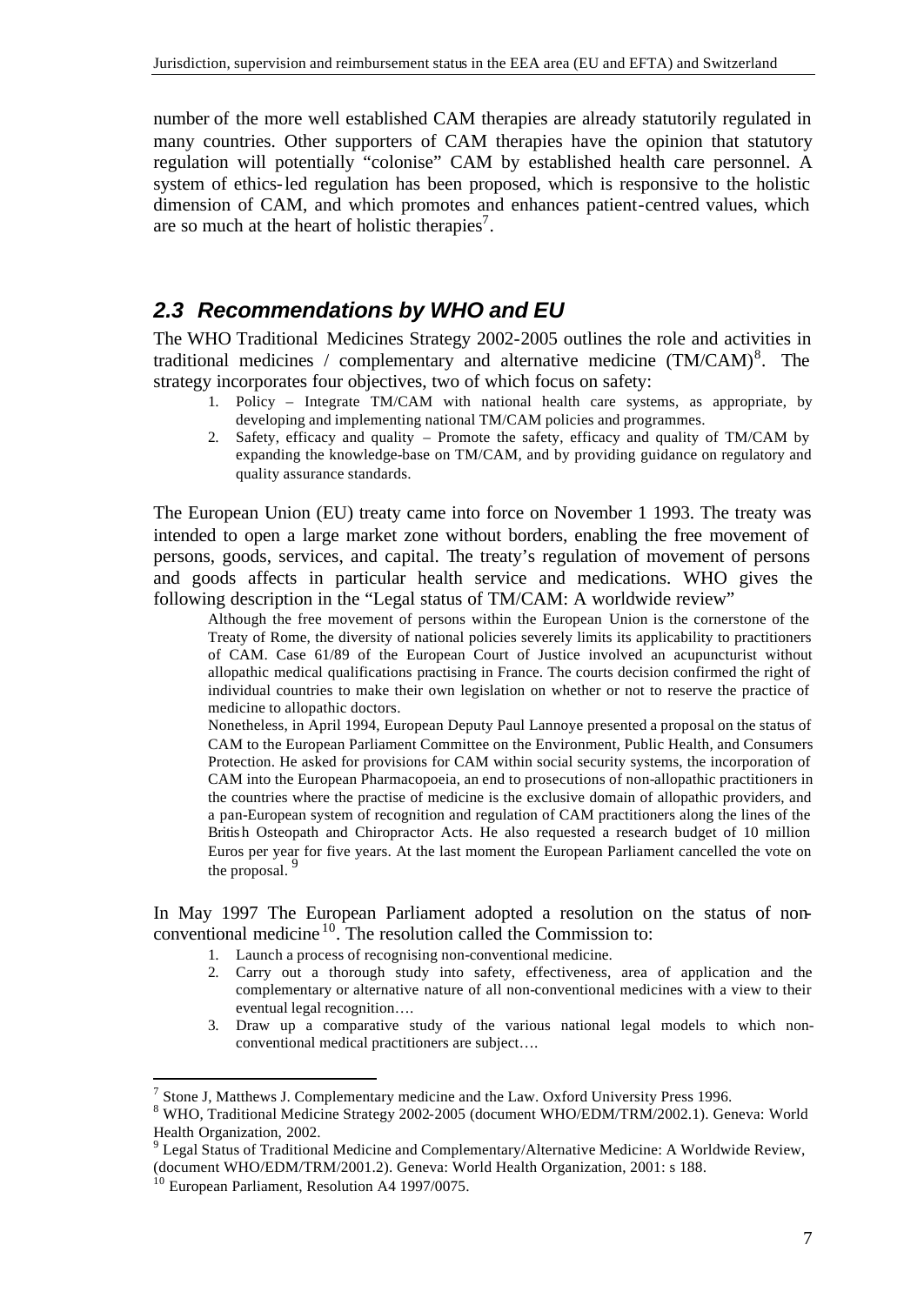4. In formulating European legislation … make clear distinction between non-conventional medicines that are "complementary" in nature and those which are "alternative" medicines in the sense that they replace conventional medicine…

A resolution of the European Parliament, however, is not a binding act, but a declaration of policy. Nonetheless, the adoption of the resolution has led several countries to consider revising legislation $11$ .

Concerning CAM providers and CAM therapies, an EU resolution in 1999 stated:

"In the health field, it is important to preserve the diversity of national legislation and practise that is one of Europe's assets: people's attachment to their own systems and tradition must not be called into question. Nevertheless, the Assembly believes that a common European approach to non-conventional medicine based on the principle of patients' freedom of choice in health care should not be ruled out."….."The Assembly believes that the best guarantee for patients lies in a properly trained profession, which is aware of its limitations, has a system of ethics and self-regulation and is also subject to outside control."<sup>12</sup>

This resolution and case 61/89 of the European Court of Justice gave the members of the European Union the opportunity to regulate CAM therapies and providers according to health legislation and CAM tradition in their own countries.

The EU parliament has, since 1994, adopted several directives regulating the trade of herbal products. Two directives concerning homeopathy came into force on January 1994: one applicable for homeopathic products for humans and one applicable for homeopathic veterinary products. The directive on traditional herbal medical products will be in force from 1 November 2005 (2004/24/EC), and the directive on food supplements was set in force from 1 August 2005 (Vitamins & Minerals, 2002/46/EC). These directives will be adopted in the legislation of the European countries and will thus harmonize the regulation of herbal products and food supplements.

## *2.4 Relation to earlier publications*

In 1985 Stephan<sup>13</sup> categorised different legislative approaches to regulate medical practise. He distinguished four systems; the monopolistic system, the tolerant system, the inclusive system and the integrated system. In Europe, only the monopolistic and tolerant systems are represented according to his categorization. In the monopolistic system only the practise of "scientific" medicine by authorised professionals is recognised as legal to the exclusion of, and sanctions against, all other forms of care. In the tolerant system only the practise of scientific medicine is regulated, while the practise of various forms of CAM is to some extent tolerated by law. These two systems can, however, overlap. In 1997 De Bijl and Nederveen-Van de Kragt<sup>14</sup> introduced a new category called the mixed system. In this system only health care professionals are allowed to perform specific medical procedures and treat some serious diseases, and the violation of this limited monopoly results in an offence. For the remaining medical practises, there are no such restrictions.

 $11$  Legal Status of Traditional Medicine and Complementary/Alternative Medicine: A Worldwide Review, (document WHO/EDM/TRM/2001.2). Geneva: World Health Organization, 2001.

<sup>&</sup>lt;sup>12</sup> European Parliament Resolution 1999/1206

<sup>&</sup>lt;sup>13</sup> Stephan J. Traditional and alternative System of Medicines: A Comparative Review of Legislation. International Digest of health Legislation, 1985, Vol. 36, No. 2.

<sup>&</sup>lt;sup>14</sup> De Bijl N, Nederveen - Van de Kragt I. Legal safeguards against medical practise by not suitable qualified persons. European journal of health Law 1997; 4: 5-18.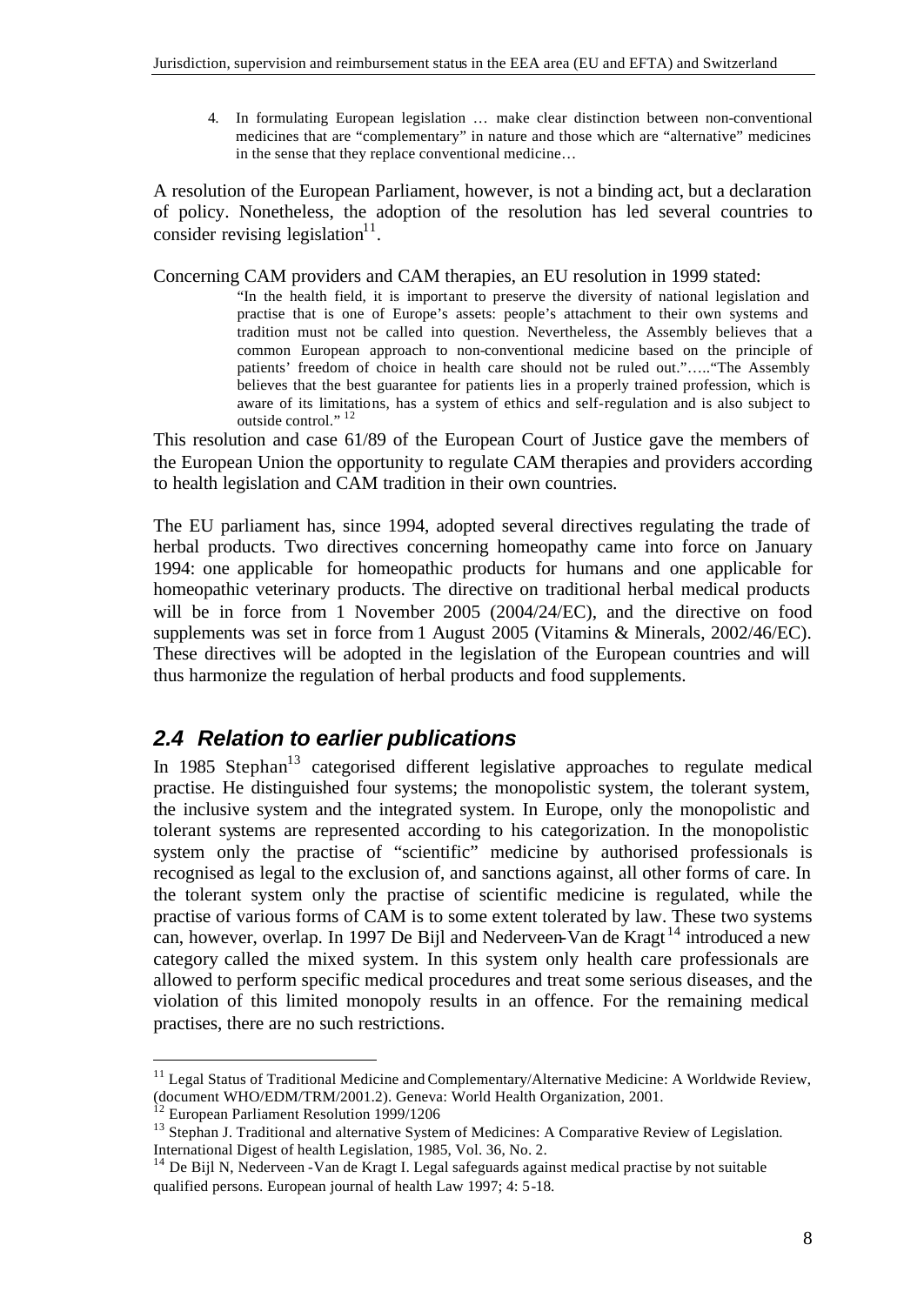In his book, "The Legal Status of Complementary and Alternative Medicine in Europe" (1999), Stefano Maddalena concludes (s 292):

"A trend is starting in Europe to integrate some alternative medicine into health care systems. A few countries have already passed the first step in the process of integrating complementary medicine, which is the recognition of their usefulness and perhaps even their necessity. Indeed, some countries do not only tolerate alternative practitioners, but they have built complete systems of education and examination for them. Some governments also either begin to include some reimbursement for complementary medicines in their social insurance schemes, or unofficially tolerate that some alternative treatments are being covered by public funds. At the same time, many private insurance companies propose policies including coverage for complementary medicine". <sup>15</sup>

In 2001 the World Health Organization published a summary called "Legal Status of Traditional Medicine and Complementary/Alternative Medicine: A Worldwide Review" <sup>16</sup>, and in 2005 a "Global Atlas of Traditional, Complementary and Alternative Medicine"<sup>17</sup>. The reviews show that national recognition and regulation of traditional and complementary/alterative medicine varies considerably.

## **3 Methods and materials**

l

In the fall of 2004 the health ministries in 29 European countries were contacted, by telephone or e-mail, to collect documentation on the regulation of health services, health personnel, CAM practitioners, CAM products and supervisory practises. The information was collected by means of a written questionnaire (e-mail) or by a similarly structured interview guide (telephone). The choice of a telephone interview was made when an e-mail address was either unavailable or when no response was received to the e-mail. All countries except France, Italy, Latvia, Liechtenstein, Portugal and Slovakia replied to our email or phone call, some after several reminders. Where primary data was limited, secondary literature, as well as documents published on the Internet has been used. In April 2005 the first author (GE) met with the responsible persons for this area in the health departments of The Netherlands, Austria, Hungary and Slovenia<sup>18</sup>. The purpose of these site visits was to obtain detailed information of how the legal and regulatory framework was put into practise in four countries representing different approaches to CAM regulation.

A draft of the final report, based on the information obtained from each country, was sent by e-mail in May / June 2005 asking every country to double-check the information presented about own country. Nineteen countries submitted comments regarding the description, updated information was received from six countries, but Cyprus, France, Latvia and Portugal gave little or no feedback.

<sup>&</sup>lt;sup>15</sup> Maddalena S. The legal status of complementary medicines in Europe. Berne: Universitè de Neuchâtel, Stæmpfli Publisher Ltd. 1999.

<sup>&</sup>lt;sup>16</sup> Legal Status of Traditional Medicine and Complementary/Alternative Medicine: A Worldwide Review, (document WHO/EDM/TRM/2001.2). Geneva: World Health Organization, 2001.

WHO global atlas of traditional, complementary and alternative medicine. Kobe, Japan: World Health Organisation, the WHO Centre of Health Development, 2005.

<sup>&</sup>lt;sup>18</sup> Den Haag 26 April 2005, Wien 28 April 2005, Budapest 29 April 2005 and Lublijana 2 Mai 2005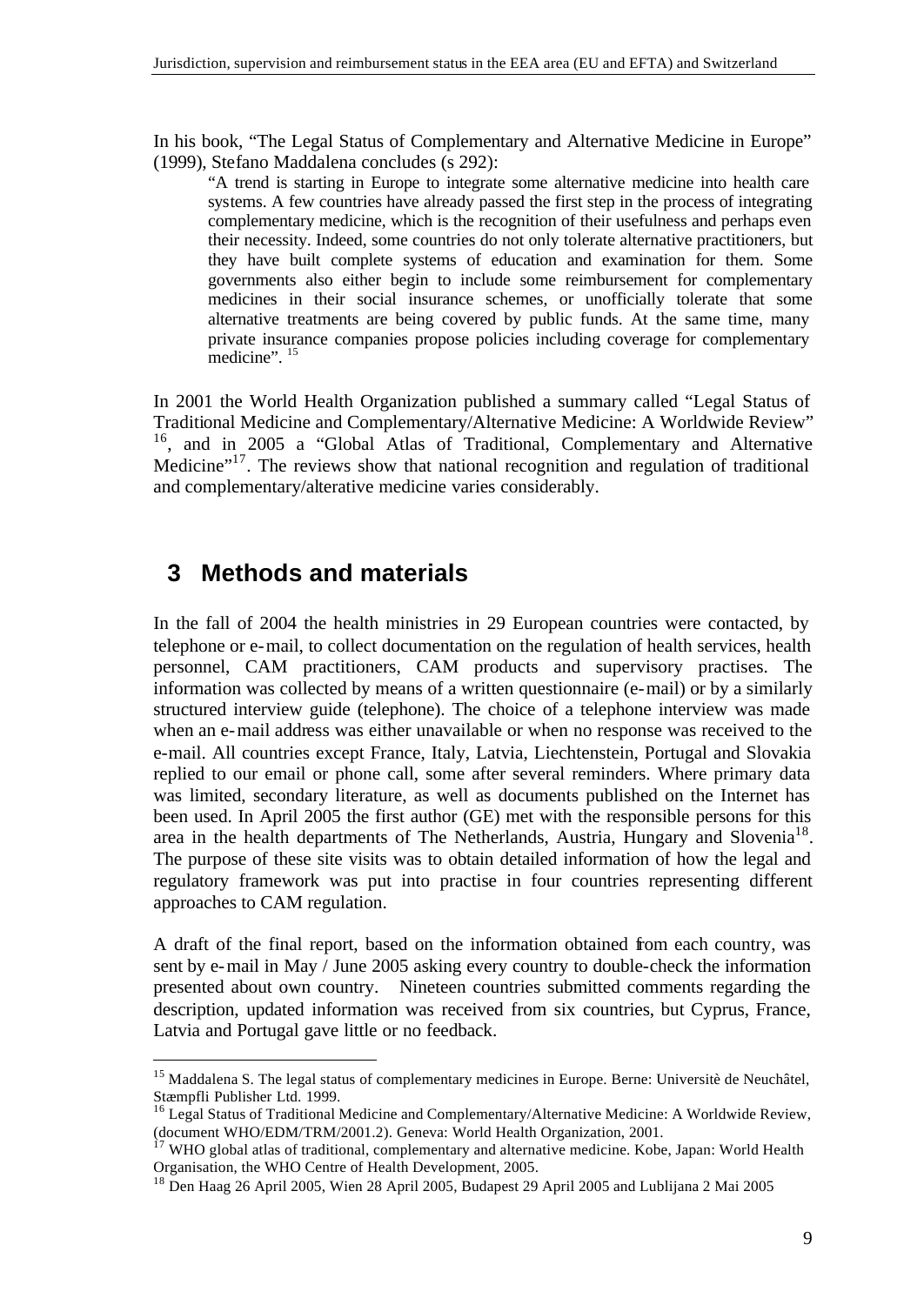Two systems are proposed in this report for understanding the differences in legal regulation of who may treat sick people in Europe: The "all-regulated system" and the "semi-regulated system". Some countries have regulations that do not make it crystal clear to which system they belong.

EU directives regulating the trade of herbal products are being incorporated into the national legislation of every European country. The result is a harmonization of the regulation of herbal products, and this report will not cover the legal regulation of this field in each country.

In this report the terms "complimentary / alternative / non-conventional medicine" (CAM) refers to a broad set of health practises that are not in most European countries part of the country's own tradition and are not integrated into the dominant health care system<sup>19</sup>. The term "CAM provider" is used in this report as an abbreviation for alternative treatment practitioners who are not regulated health care personnel. The term "European countries" as used in this report is defined as countries in the EEA area (EU and EFTA) and Switzerland. The expression "who may treat" is used as an abbreviation for "who may provide medical acts".

# **4 Overview of legal regulation of CAM, legal regulation of herbal products and reimbursement**

This report gives a detailed description of:

- 1. The legal regulation of professionals and non-professionals practising CAM (chapter 5 and 7)
- 2. The legal regulation of herbal products (chapter 6)
- 3. Reimbursement of CAM (chapter 7)

The following gives a summary of those chapters.

## *4.1 Professionals and non-professionals, legal regulation*

#### **4.1.1 Who may treat sick people?**

l

European countries differ substantially with regard to how they regulate treatmentrelated activity. In 19 countries only personnel who are regulated (authorised, licensed or given a protected title) can legally perform treatment-related activity. In the following these countries are referred to as having an "all-regulated system". In the remaining 10 countries anyone can perform treatment-related activity, limited only by certain restrictions with regard to which conditions can be treated, and the procedures to be utilized. In this report these countries are referred to as countries with a "semiregulated system". That means that anybody in these countries may perform safe medical procedures, treat non-serious diseases and provide preventive/prophylaxis. (Table 1)

<sup>&</sup>lt;sup>19</sup> WHO, Traditional Medicine Strategy 2002-2005 (document WHO/EDM/TRM/2002.1). Geneva: World Health Organization, 2002.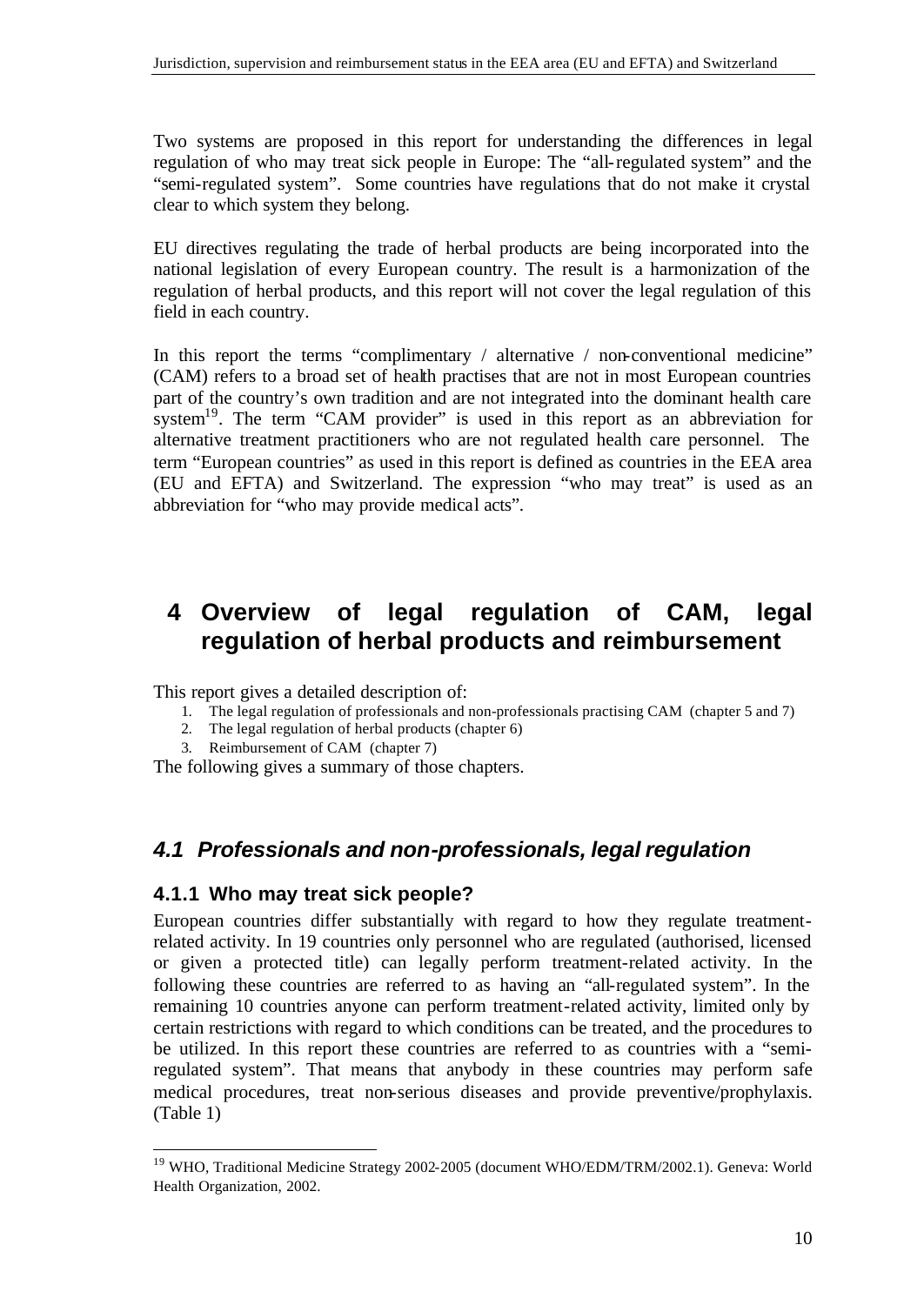|                                  | "All-regulated system" n=19                                                                                               | "Semi-regulated system" n=10                                                                    |                                                     |  |  |  |
|----------------------------------|---------------------------------------------------------------------------------------------------------------------------|-------------------------------------------------------------------------------------------------|-----------------------------------------------------|--|--|--|
| <b>Countries</b>                 | Austria, Belgium, Cyprus, Czech<br>Republic, Estonia, France, Germany,                                                    | Denmark, Finland, Iceland, Liechtenstein, Irland, Malta,<br>The Netherlands, Norway, Sweden, UK |                                                     |  |  |  |
|                                  | Greece, Hungary, Latvia, Lithuania,<br>Luxembourg, Italy, Poland, Portugal<br>Spain, Slovenia, Slovakia?,<br>Switzerland, |                                                                                                 |                                                     |  |  |  |
| Who may<br>treat                 | Regulated personnel                                                                                                       | Regulated personnel                                                                             | Anyone                                              |  |  |  |
| Health<br>related                | -"risky" medical procedures<br>-treating serious diseases                                                                 | -"risky" medical procedures<br>-treating serious diseases                                       |                                                     |  |  |  |
| activity<br>they may<br>perform: | -safe medical procedures<br>-preventive/prophylaxis                                                                       | -safe medical procedures<br>-preventive/prophylaxis                                             | -safe medical procedures<br>-preventive/prophylaxis |  |  |  |

Table 1: Countries where only authorised / licensed personnel may treat (all-regulated) and countries where anybody may treat but with some restrictions (semi-regulated)

# Regulation systems in Europe



## **4.1.2 Who may provide CAM therapies?**

Patients in countries with an "all-regulated system" may be offered CAM treatment by regulated personnel (often physicians), but may also in some of these countries be offered CAM by non-regulated CAM providers calling themselves "health consultants". This activity is legal as long as the CAM providers define themselves as counsellors of "healthy life style", and do not present themselves as health personnel (e.g. Estonia, France, Greece, Slovenia and Spain). In these countries, health service is specifically defined, and non-regulated providers may, in some of the countries, be prosecuted if providing services that may be considered as health services (e.g. Luxembourg). In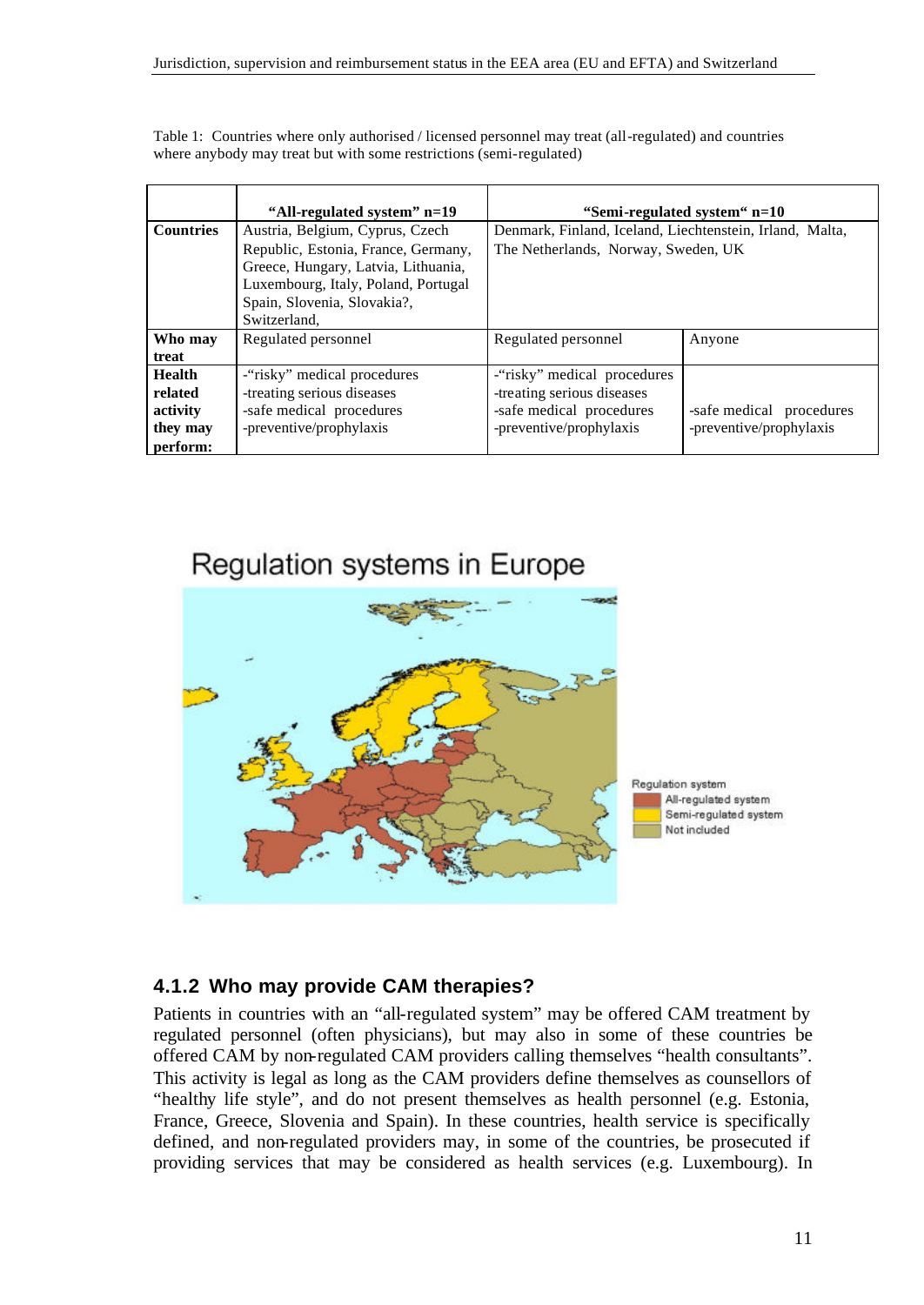other countries, non-regulated providers (often labelled as "intruders") may perform treatment-related activity without being prosecuted although it is officially illegal (e.g. Italy, Latvia, Switzerland).

Inhabitants in countries with a "semi-regulated system" may be offered CAM treatment provided by either regulated personnel or by non-regulated or registered CAM providers. Non-regulated or registered providers offer most of the given CAM treatments in these countries<sup>20</sup>. In these countries non-regulated providers can be prosecuted only if they perform medical procedures that are legally restricted to regulated personnel.

#### **4.1.3 Where is CAM legally regulated?**

The extent to which countries have established a legal regulation of CAM and how such regulation is performed varies widely. Some countries have laws regulating CAM in general, some regulate specific CAM therapies, while still others have no CAM legislation at all (table 2). All countries without any CAM legislation except for the Netherlands, have an "all-regulated system".

| <b>LEGISLATION</b>                      |   | <b>NUMBER COUNTRY</b>                                                                                              |
|-----------------------------------------|---|--------------------------------------------------------------------------------------------------------------------|
| CAM legislation                         |   | Belgium (1999), Denmark (2004), Germany (1939)*, Hungary<br>(1997), Iceland (2005), Norway (2004), Portugal (2003) |
| CAM legislation in preparation          |   | Ireland, Luxembourg, Poland, Slovenia, Sweden                                                                      |
| Legislation of some CAM<br>therapies ** | 9 | Czech Republic, Cyprus, Finland, Italy, Lithuania, Latvia,<br>Liechtenstein, Malta, UK Great Britain               |
| No CAM legislation                      | 8 | Austria, Estonia, France, Greece, The Netherlands, Spain,<br>Slovakia, Switzerland***                              |

Table 2: Legislation of CAM in European countries

**Regulation of Heilpraktiker** 

\*\* See table 3

l

\*\*\* No national legislation in Switzerland, but cantons have legislation of some therapies

Table 3 shows details of the regulation of specific CAM therapies adopted by the European countries. To our knowledge  $2/3$  of the countries have some kind of regulation<sup>21</sup>. What type of CAM therapies that are regulated differs between countries, but the most commonly regulated are acupuncture, chiropractics and homeopathy. In some countries specific CAM therapies are defined as medical specialities (Not shown in the table).

 $^{20}$  Johannessen H. Alternativ behandling i Europa. Århus: Viden- og forskningscenter for alternativ medisin. Mars 1995, revised Mai 2001.

 $21$  Some information may be missing due to some countries missing response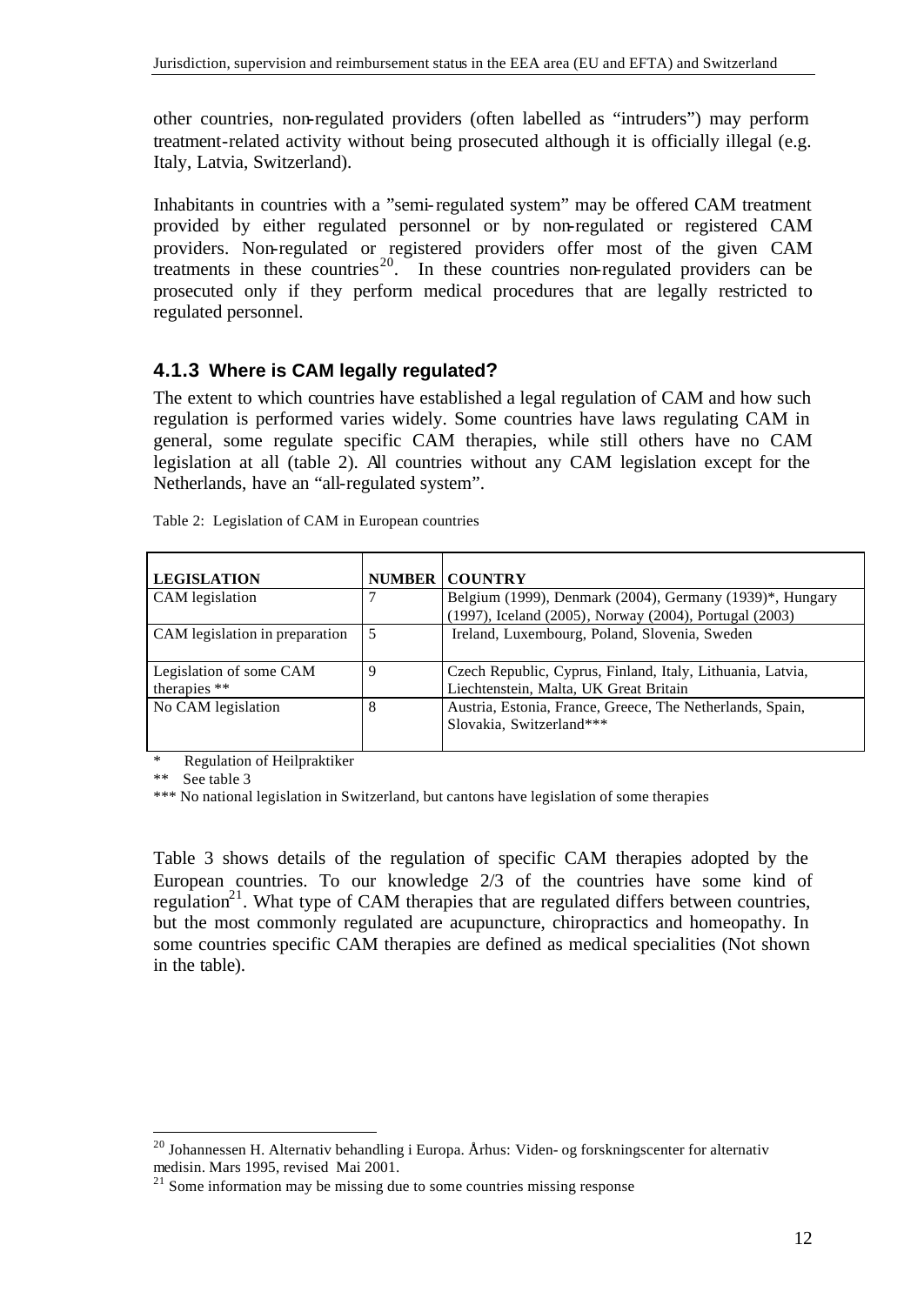#### Table 3: Specific CAM regulated providers in European countries by year of legislation X: Year of legislation is unknown Y: New law is in preparation

| <b>Countries</b> | <b>Regulating CAM providers by law</b> |             |             |                  |             |                |               |              |         |                |
|------------------|----------------------------------------|-------------|-------------|------------------|-------------|----------------|---------------|--------------|---------|----------------|
|                  | N <sub>0</sub>                         | Yes         |             |                  |             |                |               |              |         |                |
|                  |                                        | Chiro-      | Osteo-      | Napra-           | Homeo-      | Acu-           | <b>Naturo</b> | Phyto-       |         | <b>CAM</b>     |
|                  |                                        | practics    | pathy       | pathy            | pathy       | puncture       | -pathy        | therapy      | License | Register*      |
| Austria          | no                                     |             |             |                  |             |                |               |              |         |                |
| Belgium          |                                        | 1999        | 1999        |                  | 1999        | 1999           |               |              |         |                |
| Cyprus           |                                        | X           | y           |                  |             | y              |               |              |         |                |
| Czech Republic   |                                        |             |             |                  | 2002        |                |               |              |         |                |
| Estonia          | no                                     |             |             |                  |             |                |               |              |         |                |
| France           | no                                     |             |             |                  |             |                |               |              |         |                |
| Denmark          |                                        | 1992        |             |                  |             |                |               |              |         | 2004           |
| Finland          |                                        | 1994        | 1993        | 1994             |             |                |               |              |         |                |
| France           |                                        |             | 2002        |                  |             |                |               |              |         |                |
| Germany **       |                                        |             |             |                  |             |                |               |              | 1939    |                |
| Greece           | no                                     |             |             |                  |             |                |               |              |         |                |
| Hungary***       |                                        |             |             |                  |             |                |               |              | 1997    |                |
| Iceland          |                                        | 1990        | 2005        |                  |             |                |               |              |         | 2005           |
| Ireland          | no                                     |             |             |                  |             |                |               |              |         | y              |
| Italy            |                                        | $\mathbf X$ |             |                  |             |                |               |              |         |                |
| Latvia           |                                        |             |             |                  | X           | $\mathbf X$    |               |              |         |                |
| (physicians)**** |                                        |             |             |                  |             |                |               |              |         |                |
| Liechtenstein    |                                        | 1985        |             |                  |             |                |               |              |         |                |
| Lithuania        |                                        |             |             |                  | $\mathbf X$ |                |               |              |         |                |
| (physicians)**** |                                        |             |             |                  |             |                |               |              |         |                |
| Luxembourg       | no                                     |             |             |                  |             |                |               |              |         |                |
| Malta            |                                        | $\mathbf X$ | X           |                  |             | X              |               |              |         |                |
| The Netherlands  | no                                     |             |             |                  |             |                |               |              |         |                |
| Norway           |                                        | 1988        |             |                  |             |                |               |              |         | 2004           |
| Poland           | no                                     |             |             |                  |             |                |               |              |         |                |
| Portugal         |                                        | 2003        | 2003        |                  | 2003        | 2003           | 2003          | X            |         |                |
| Spain            | no                                     |             |             |                  |             |                |               |              |         |                |
| Slovakia?        | no                                     |             |             |                  |             |                |               |              |         |                |
| Slovenia         | no                                     |             |             |                  |             |                |               |              |         |                |
| Sweden           |                                        | 1989        |             | 1994             |             |                |               |              |         | y              |
| Switzerland***** |                                        | $\mathbf X$ | $\mathbf X$ |                  |             |                |               |              | X       |                |
| <b>UK</b>        |                                        | 1994        | 1993        |                  | 1950        | y              |               | y            |         | X              |
| Number           | 11                                     | 13          | $\,8\,$     | $\boldsymbol{2}$ | 6           | $\overline{4}$ | $\mathbf{1}$  | $\mathbf{1}$ | 3       | $\overline{4}$ |

\* The countries are offering voluntary registration schemes for CAM providers

\*\* Germany is licensing Heilpraktikers who may provide CAM

\*\*\* Hungary is licensing CAM physicians and CAM practitioners

\*\*\*\* Physicians with a certificate from the university

\*\*\*\*\* In Switzerland chiropractics has been regulated by the cantons for many years. The government is planning a national regulation of Chiropractiss in the near feature. Osteopaths are regulated in 8 cantons. In 11 of the cantons, license is given Heilpraktikers as in Germany.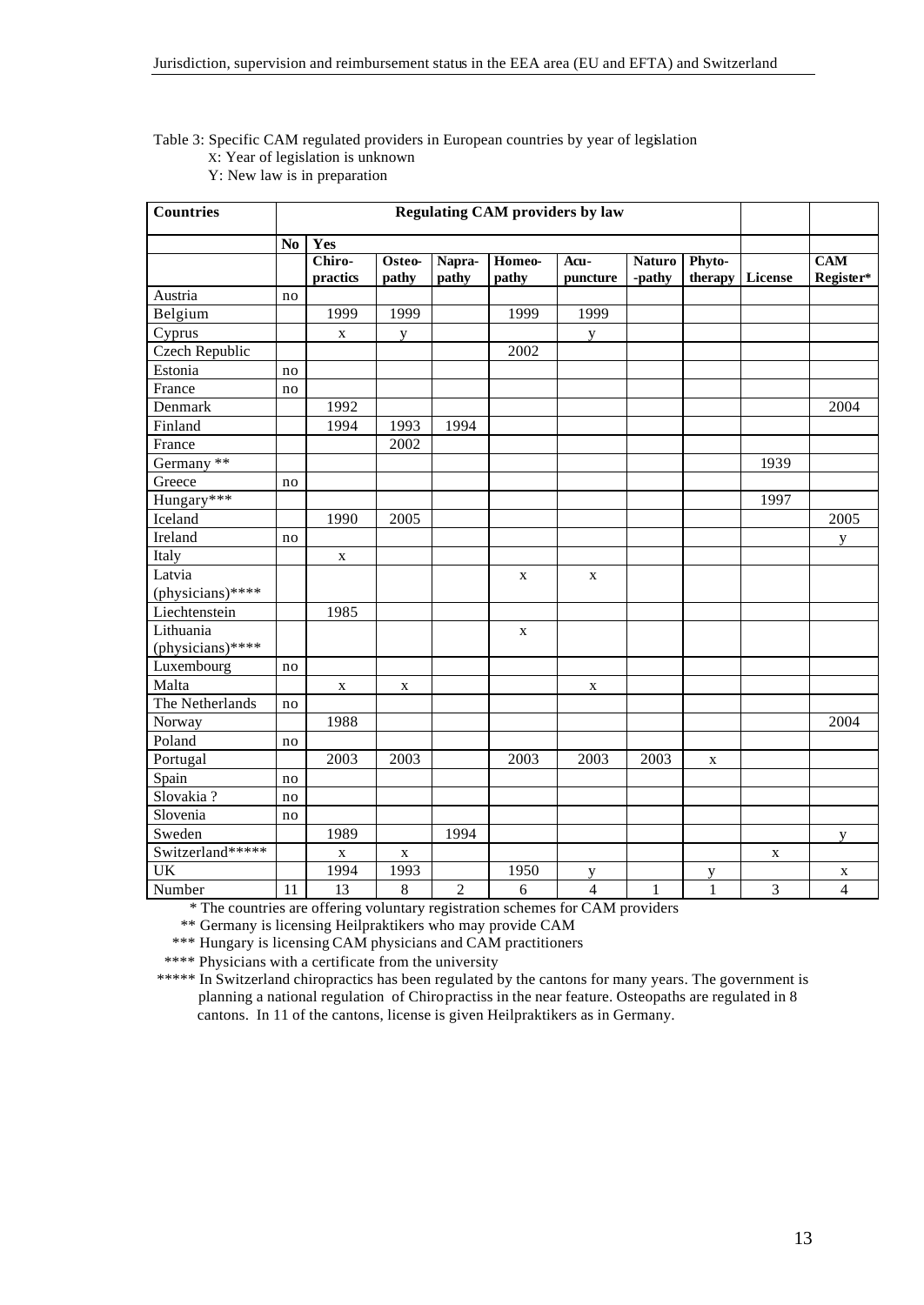## **4.1.4 How are health personnel legally regulated?**

All the European countries have similar systems of safeguarding patients undergoing treatment-related activity. Personnel are governmentally regulated and given an authorisation / license / protected title if they fulfil specific qualifications. These privileges may be given to physicians, nurses, midwives, dentists, pharmacists and various other personnel groups. Specific CAM providers are likewise authorised or licensed in 2/3 of the European countries (table 3), but some countries limit the regulation to only a protected title (e.g. England, Finland). A few countries regulate health personnel who want to practise CAM. In Belgium, Hungary, Latvia, and Portugal health personnel are authorised/ licensed or given a certificate if they want to practise CAM. Regulated personnel are supervised either by the authorities or if delegated, by medical federations. Professionals may lose their authorisation / license / title if the condition for authorisation / license / title is seriously violated. This system gives patients protection against incapable practitioners.

### **4.1.5 How responsible professional conduct is defined and supervised?**

Health legislation and federation-specific ethical rules of conduct regulate the work of regulated personnel (professionals), while supervising bodies control their work. To safeguard patients' rights according to "responsible professional conduct", duty of confidentiality, duty of documentation, ethical rules, rules for insurance and marketing have been put in place.

The supervising bodies in European countries differ substantially in how they relate CAM to "responsible professional conduct" of regulated personnel. In the Czech Republic, Luxembourg, Slovenia, Spain and Sweden, for example, only a minor part of CAM treatments are regarded as "responsible professional conduct", while in Estonia, Germany, Hungary, Italy, and Poland, most CAM treatments are regarded as "responsible professional conduct". In the other countries some CAM, most often acupuncture, chiropractics, osteopathy or homeopathy are regarded as "responsible professional conduct". If regulated personnel practise CAM, the treatment must, of course, be considered as "responsible professional conduct" by the supervising body in that country. If this body finds the treatment not to be "responsible professional conduct", the individuals' authorisation / license / title may be retracted.

In some countries the authorities have delegated the regulation, registration and supervising authority to the medical federations. In countries with an "all-regulated system" (e.g. Austria, France, Italy, Slovenia, and Spain), the medical federations are thus given the authority of defining which CAM treatments can be made available to the public.

## **4.1.6 How can CAM providers be "safe" without regulating them?**

In countries with a semi-regulated system", some governments (e.g. Denmark, Iceland, Norway, UK) offer a voluntary registration scheme for CAM providers. The purpose of the registration is to safeguard and ensure the rights of consumers who seek "registered" CAM providers. A "registered" CAM provider must have a membership in a government-approved providers' federation. For a federation to be approved educational qualifications, certain ethical rules, rules for responsible professional conduct, rules for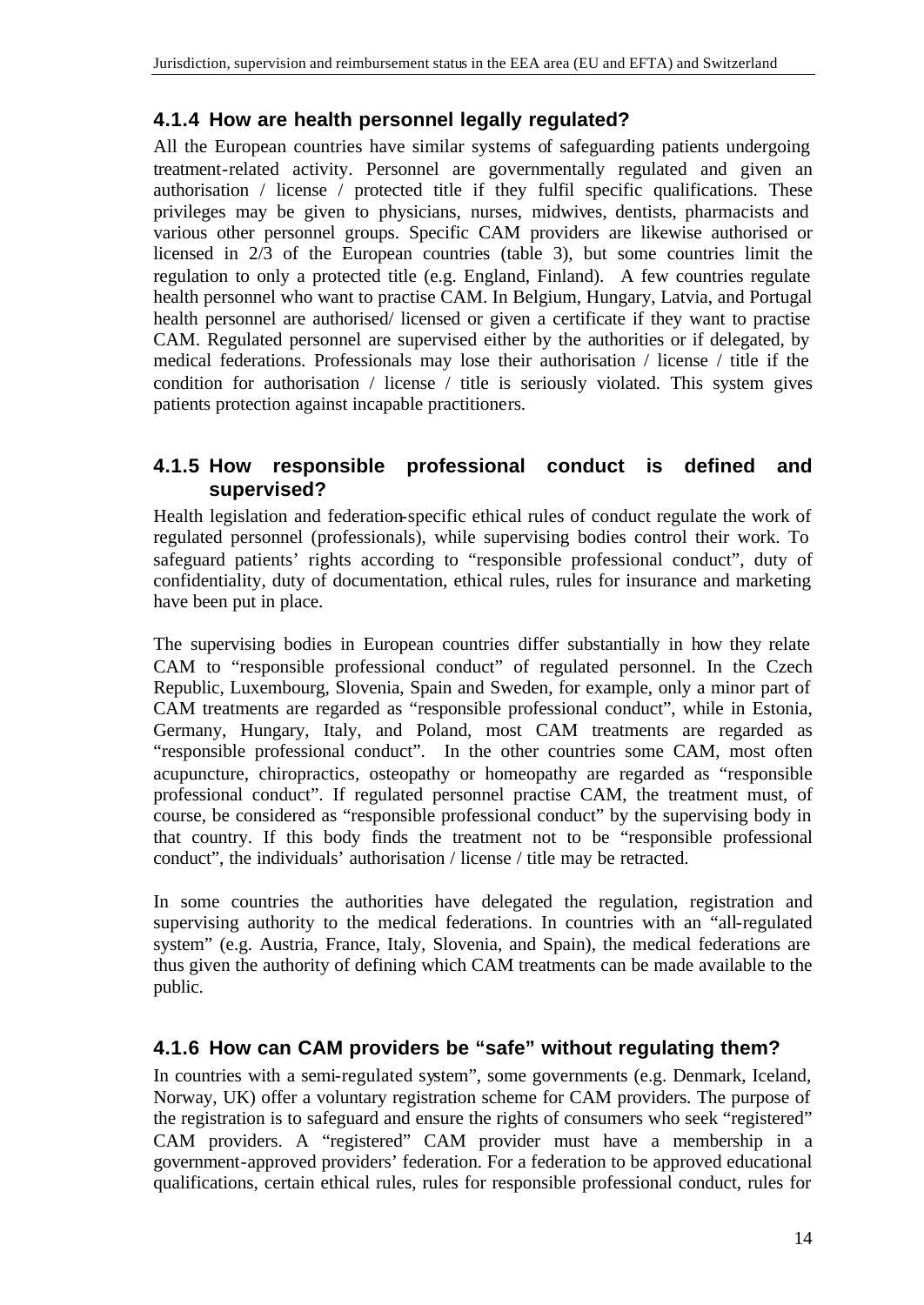confidentiality as well as procedures for documentation are most often required. Which requirement the authority makes when approving a federation determines the safeguarding of a consumer.

#### **4.1.7 How patients are safeguarded when there is no regulation or registration?**

Both registered personne l and CAM providers, whether legally regulated, registered or not, are all subject to civil and criminal laws which act as a framework for every individual and organisation in every European country. In every country the penal code may be applied.

## *4.2 Herbal products, legal regulation*

The EU directives regulating the trade of herbal products are currently being incorporated into the national legislation of the European countries. The challenge for the countries is to implement similar legislation, thereby avoiding differences in the regulation of herbal products.

## *4.3 Reimbursement, legal regulation*

The National Health Insurance systems in most European countries do not reimburse CAM treatment, but there are a few exceptions, mostly when physicians have prescribed the treatment. There are private insurance systems in a number of the countries that more or less cover CAM treatment. Most of them, similar to the national health insurance systems, only do this when physicians have prescribed the treatment.

## **5 Regulation of medical practise - Safeguarding patients**

Every European country regulates by law the access to medical practise and the use of titles. Practitioners are authorised / licensed / given a protected title and the quality of the service is controlled by supervisory bodies. Some countries offer, in addition, a voluntary registration scheme for CAM providers.

## *5.1 Authorisation / licensing / protected title*

Authorising or licensing (in some countries) practitioners within a certain profession allows governments to secure the quality of a given service. An authorisation is given when the practitioner can provide educational and other qualifications. Authorisation is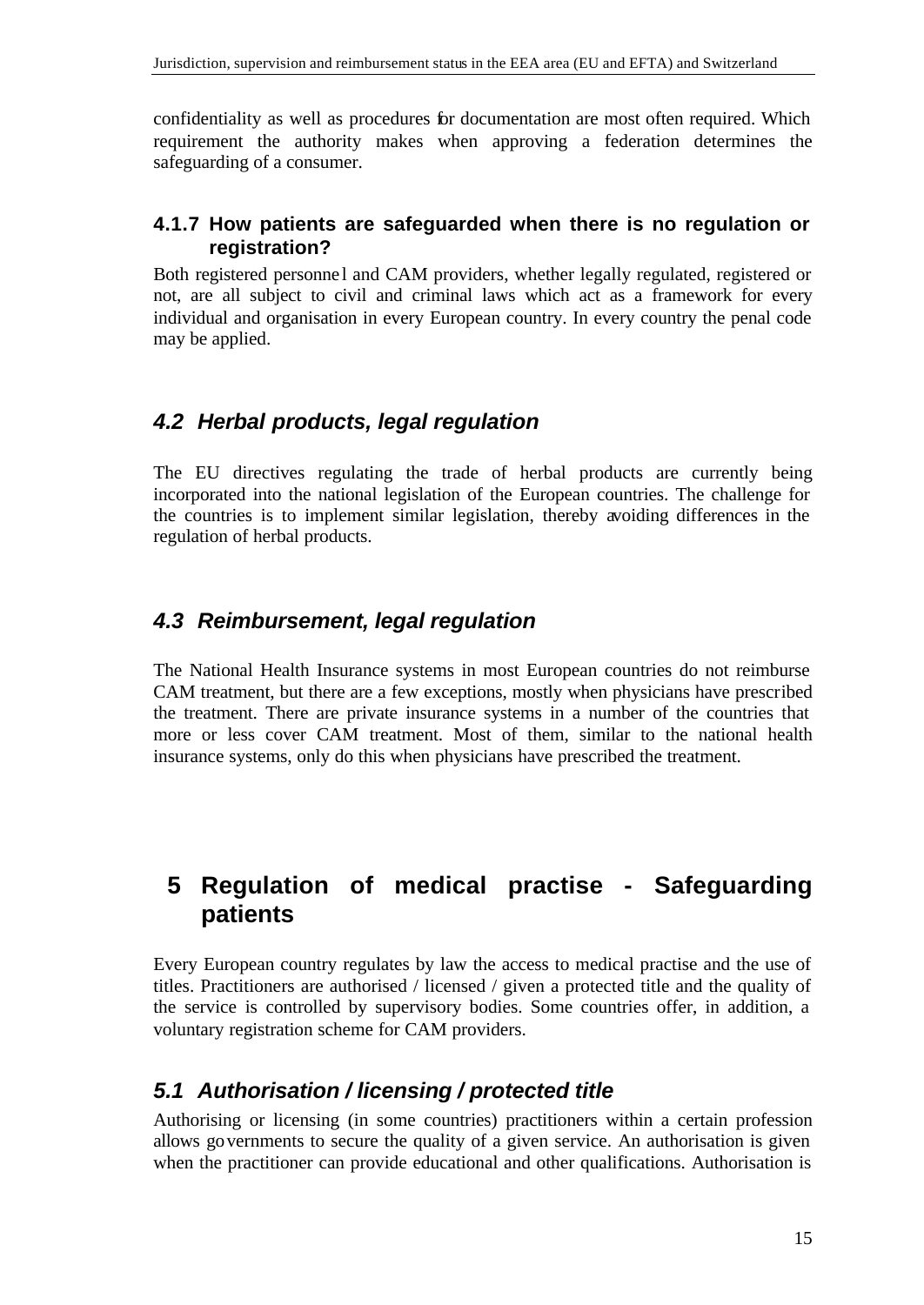granted in the health care service to practitioners, such as physicians, nurses, midwives, and dentists, giving them the right to use a specific title, in addition to accepting various privileges and responsibilities. The governments decide which professions are authorised / licensed. Some European countries authorise CAM practitioners as health personnel. Some countries' statutory regulations recognise the use of a title but do not thereby automatically authorise the practitioner the status of health personnel

Health acts and ethical rules of the practitioners' own federations regulate the work of authorised / licensed personnel. The common objective is to contribute to safety of the patients and to a high quality of health service, as well as to maintain confidence in health personnel and services. The most important aspects of safeguarding the patients are requirements regarding responsible professional conduct, duty of confidentiality, obligatory documentation, ethical rules, regulations about insurance and rules concerning marketing.

Regulated personnel are supervised. The supervisory body controls the quality of the work administered by the personnel and monitors adherence to laws and regulations. The personnel may lose their authorisation if the law is violated. If the violation is serious, the supervisory body may ask the police to investigate the matter.

## *5.2 Voluntary registration*

l

In some countries where anybody is allowed to treat ("semi-regulated system"), the government provides a voluntary registration scheme for CAM providers. The registration task may be accomplished by the authorities or by the federations. The intent of the regulation is to safeguard the patient and ensure the rights of consumers who seek "registered" CAM providers.

To be a "registered CAM provider" the provider must, in all countries, have a membership in a practitioners' organisation approved by the government. Special characteristics are required for a federation to be approved. Typically the federations must have membership requirements concerning educational qualifications, ethical rules, claim of responsible professional conduct, of confidentiality, and documentation routines. Furthermore, the organisation must establish a commission for complaints. The ethical issues that "approved federations" regard as relevant for all CAM providers are competence, research, respect for autonomy and consent, special duties towards children, respect of confidentiality, maintenance of professional boundaries, professional etiquette, and presence of effective complaint mechanisms $^{22}$ .

The health authorities do not undertake supervision of the practise of registered CAM providers. If CAM providers are registered, violation of the rules of the federation may exclude the person from membership of the federation. The CAM provider will thereby lose his/her "registration". If CAM providers violate current legal rules, however, the authorities (often the health authorities) or patients can ask the police to investigate the matter. The only existing public supervision of the field is the marketing control by the Consumers' Ombudsman. The safeguarding of consumers seeking "registered" CAM providers depends on the governments' requirements when approving a federation.

<sup>&</sup>lt;sup>22</sup> Stone J. Ethical issues in complementary and alternative medicines. Complementary Therapies in medicines 2000; 8, 207-213.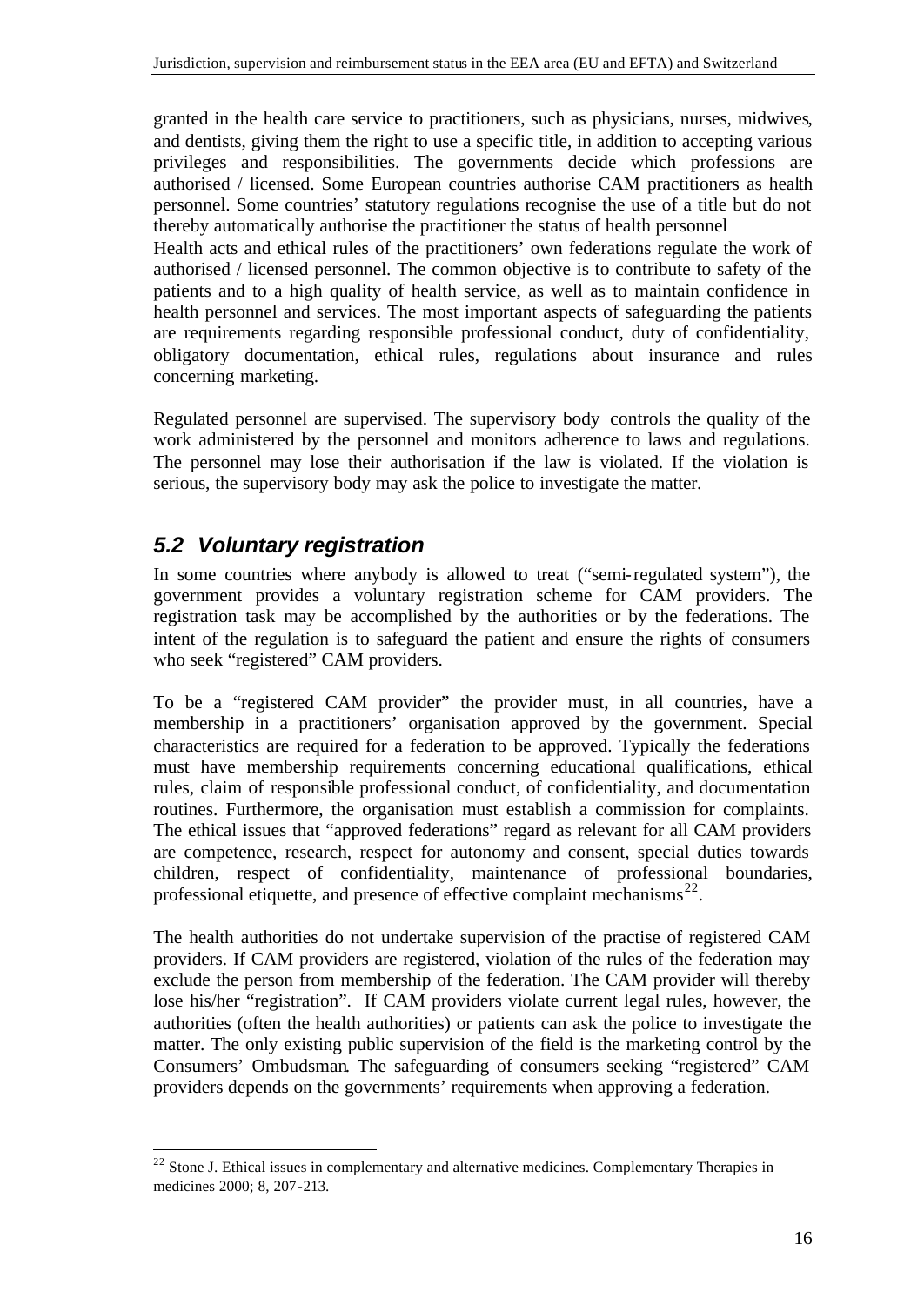## *5.3 Organisation of regulation* <sup>23</sup>

There are three main models used to regulate the practise of medicine:

- 1. Direct Government-administered regulation
- 2. Government-sanctioned self-regulation
- 3. Independent self-regulation

These three approaches differ in the depth of direct government involvement. These systems are, of course, often used in tandem with other acts, which may regulate certain aspects of the health service and medical practise.

#### Direct government-administered regulation

In most European countries the government authorises, registers and supervises the personnel. The authorities can withdraw the authorisation of health personnel if the law is violated. If the violation is serious, the authorities may also ask the police to investigate the matter. This implies that the government through the appropriate authorities decides to what extent the use of CAM by regulated personnel can be designated as "responsible professional conduct".

#### Government-sanctioned self-regulation

In some countries the law delegates the tasks of authorisation, registration and supervision of practitioners to the medical federations. If the rules are violated, the federation may withdraw the authorisation and may ask the police to investigate the matter. This implies that the medical federations decide to what extent the use of CAM by authorised personnel can be designated as "responsible professional conduct".

#### Independent self-regulation

Some federations of CAM providers are developing what they call "self-regulation". "Self-regulation" is a process in which federations of individual therapies develop their own statistics, educational programmes, code of ethics, research programmes and standards of competence<sup>24</sup>. In some countries, self-regulation is required for a federation to be approved by the government.

 $23$  Referee for the chapter where nothing else is noted:

Stone J, Matthews J. Complementary medicine and the Law. Oxford University Press 1996.

<sup>&</sup>lt;sup>24</sup> European Council for Classical Homeopathy. Report: The Recognition and Regulation of the Practise of Homeopathy in Europe, June 2004.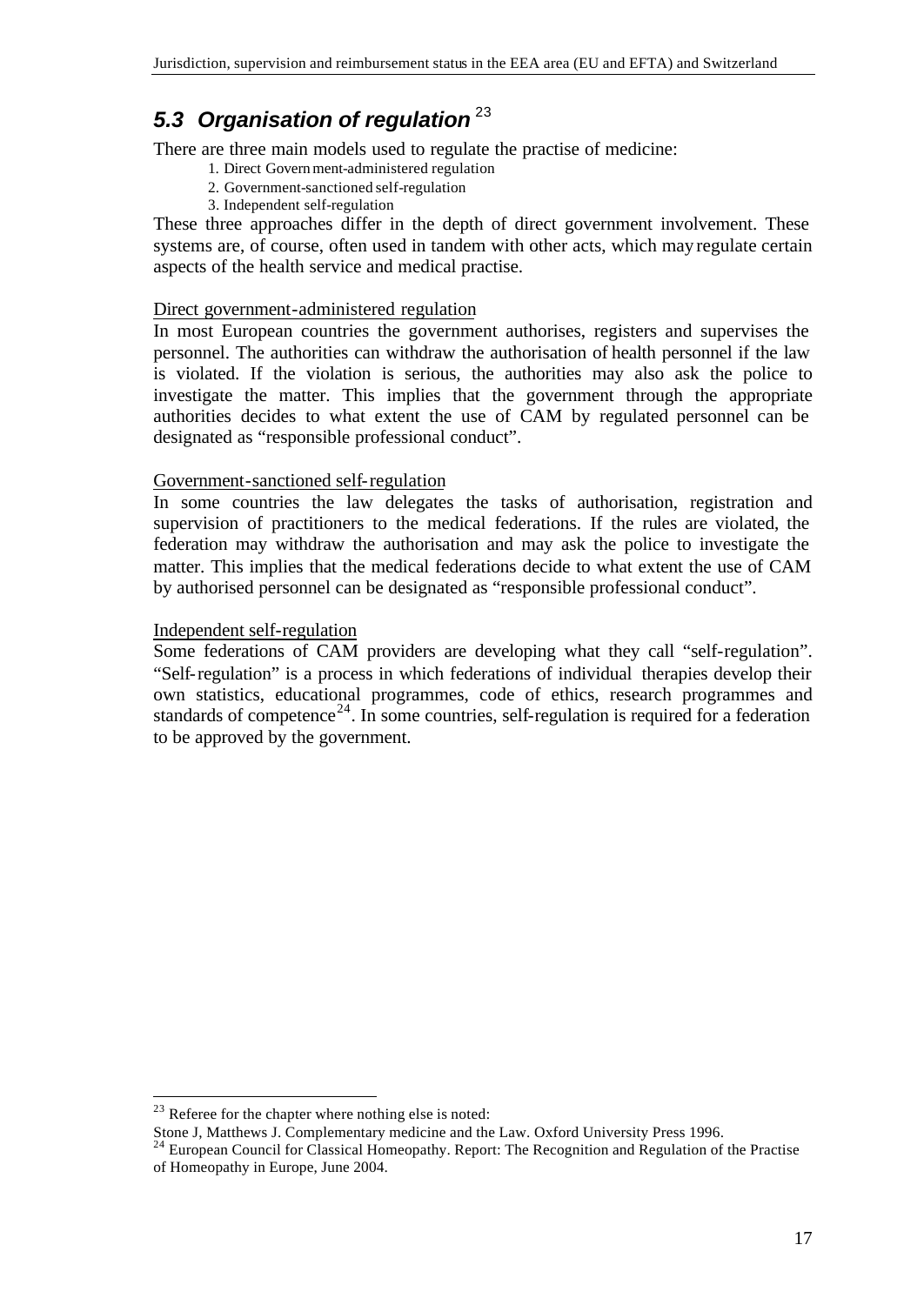## **6 Regulation of herbal products – Safeguarding patients** <sup>25</sup>

During the past few decades, public interest in CAM has increased considerably in the industrialized countries. Medical plants and herbal medicines make up an essential part of this increase, and international trade with herbal medicines and other kinds of traditional preparations is growing. Although leading to new treatment possibilities, the commercial trade of these products represents a considerable challenge for governments to ensure safety, efficacy and quality for the users.

Herbal products are regulated as medicine or as food (food supplements and cosmetics). Claims of effect can only be made if the product is regulated as medicine. Countries classify medicinal plants or herbs, or products derived from them, differently with regard to being food or medicine, and have various approaches to licensing, dispensing, manufacturing, and trading to ensure that their safety, efficacy and quality standards have been adopted. The legal situation regarding herbal preparations has, until recently, varied considerably from country to country.

## *6.1 Policy of the World Health Organization*

The World Health Organization stated the policy of traditional medicine in 1991 as follows:

"WHO collaborated with its Member States in the review of national policies, legislation and decisions on the nature and extent on the use of traditional medicine in their health systems".

The major objectives of the Traditional Medicine Programme in WHO were to facilitate the integration of traditional medicine into national health care systems, to promote the rational use of traditional medicine through the development of technical guidelines and international standards in the field of herbal medicine and acupuncture, and to act as a clearing house for the dissemination of information on various forms of traditional medicine. "Guidelines for the Assessment of Herbal Medicines" were adopted by WHO in Ottawa in 1991. These guidelines define basic criteria for the evaluation of safety, efficacy and quality of herbal medicines to assist national regulatory authorities, scientific organizations, and manufactures.

The World Health Assembly adopted in May 2003 resolution WHA56.31 on traditional medicine. The resolution requested WHO to support Member States by providing internationally acceptable guidelines and technical standards and also evidence-based information to assist Member States in formulating policy and regulations to control the safety, efficacy and quality of traditional medicines<sup>26</sup>.

WHO has made a major effort in the area of herbal medicine.

 $25$  Referee for the chapter where nothing else is noted:

Regulatory Situation of Herbal Medicines: A Worldwide Review (document WHO/TRM/98.1). Geneva: World Health Organisation 1998.

 $^{26}$  National policy on traditional medicine and regulation of herbal medicines: Report of a WHO global survey. Geneva: World Health Organisation, May 2005: side 6.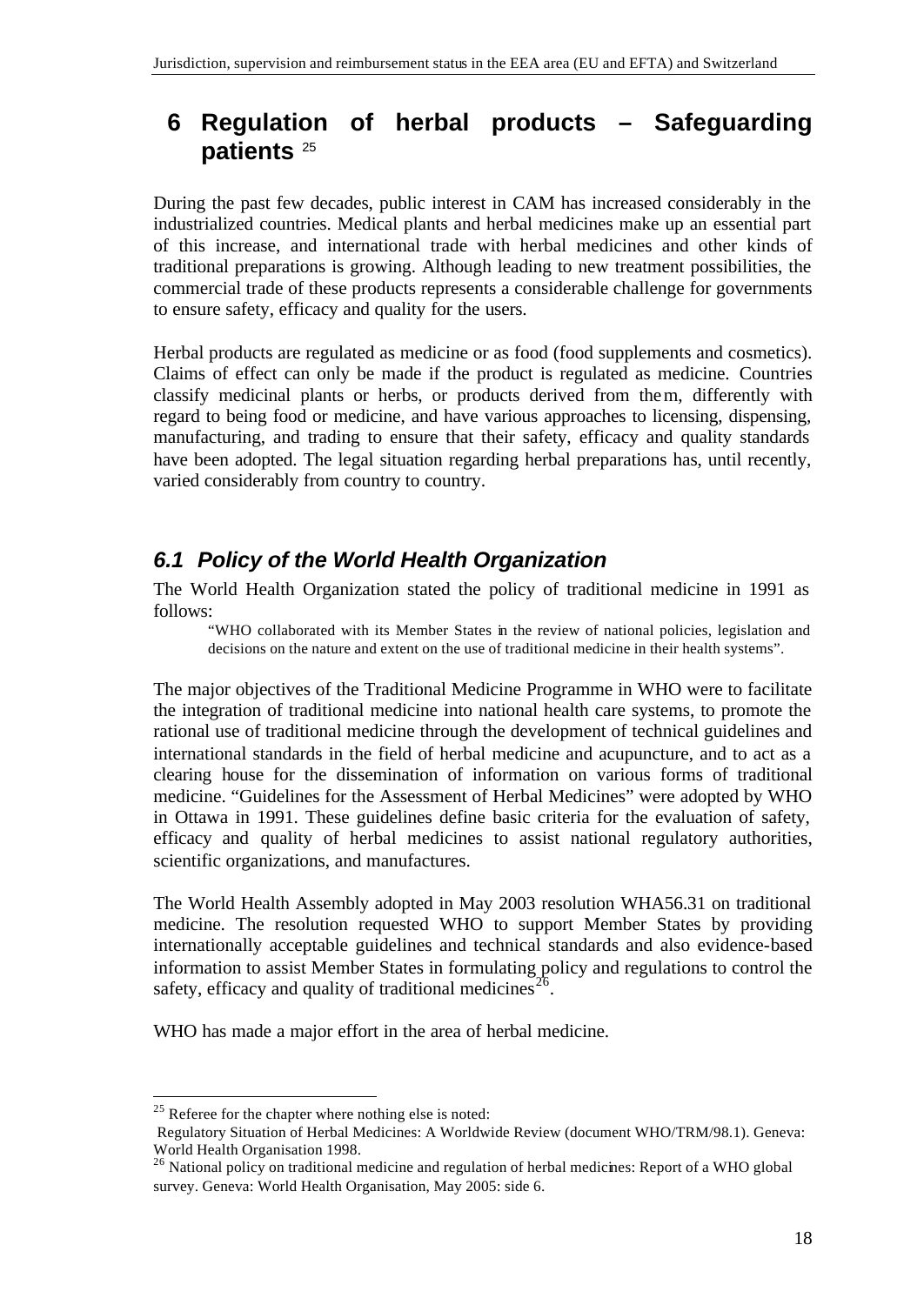## *6.2 Directives of the European Union*

The EU has developed a comprehensive network to facilitate the free movement of goods. According to Directives 1965/65/EEC and 1975/318/EEC, pharmaceutical products require pre-marketing approval before gaining access to the market. Requirements for the documentation of quality, safety, and efficacy, and the dossier and expert reports are laid down in Directive 1991/507/EEC.

In order to achieve free movement of medicines within the common market of the European Union and a centralized system of marketing authorisation (e.g. for new chemical entities) with the possibility of application at a national level, a system of mutual recognition of marketing authorisation decisions have been installed (Directive 1993/39/EC). This "decentralized procedure" provides as a general rule that an assessment by one national authority should be sufficient for subsequent registration in other Member States. The Directive 1993/39/EC ha s been binding since 1995.

The EU parliament has, since 1994, adopted several directives regulating the trade of herbal products. Two European directives on homeopathy came into force on 1 January 1994, one applicable for homeopathic products for humans and one applicable for homeopathic veterinary products. The purpose of the directives is to ensure a common European market for these products. The provisions regulate manufacturing, inspection, marketing and labelling. An important rule is the establishment of a simplified registration procedure applying to medicines containing less than one part per 10 000 of the undiluted tincture or less than  $1/100<sup>th</sup>$  of the smallest dose used in established medicine.

The European Union passed a new directive in 2004 regarding traditional herbal medicinal products (2004/24/EU). The aim of this directive is to guarantee a high level of health protection for European patients by giving them access to medicines of their choice, provided all the necessary safeguards are met. This will also ensure a single market for traditional herbal medicines by introducing similar rules and procedures, thereby encouraging cross-border trade for these products. The new legislation introduces a simplified system for registration of traditional herbal medicinal products in the European Union Member States. According to the directive, herbal preparations are to meet the same quality requirements as all registered medicinal products ("officially approved medicine"). However, to avoid unnecessary testing, the legislation states that clinical trials will not be necessary when sufficient knowledge already exists about a particular product. Medicines may be given a marketing authorisation without proof of efficacy, provided they

- 1. are safe,
- 2. have been in traditional medical use throughout a period of at least 30 years preceding the date of application. At least 15 of the 30 years must relate to the European Union,
- 3. are produced to expensive standards that are more appropriate to pharmaceutical drugs than to naturally occurring substances.

The directive requires all Member States to comply by 30 October 2005. CAM users in many European countries are worried that with this regulation, some herbal medicines will not be available after 1 November 2005.

In 2002 the European Union passed a directive concerning food supplements (Vitamins & Minerals 2002/46 EC). According to this directive the Member States shall ensure that food supplements may be marketed within the community only if they comply with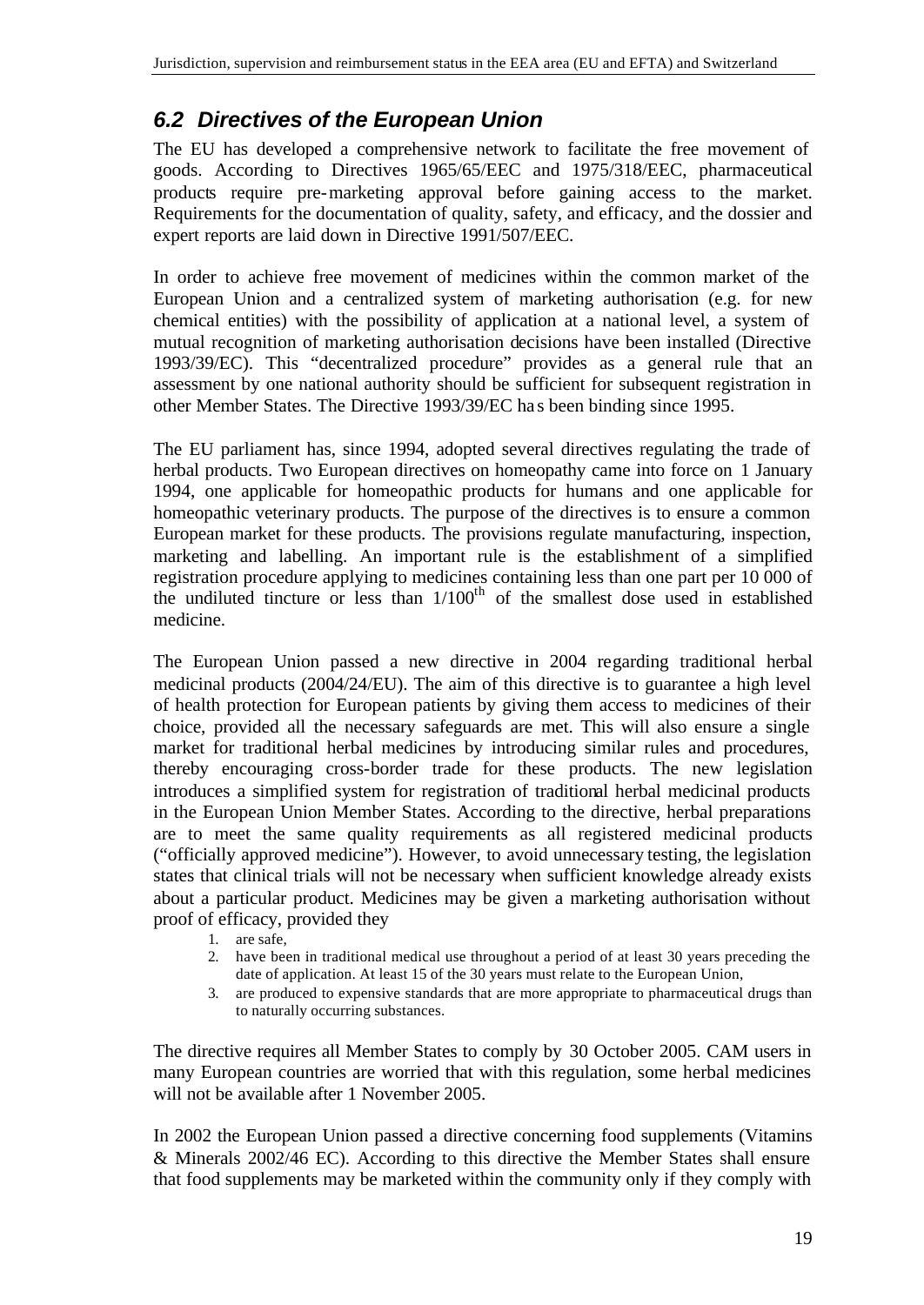the rules laid down by the directive. The directive has two annexes that list the vitamins and minerals that may be used in the manufacturing of food supplements. Nutrients that are not on the "Positive list" cannot be used. The directive allowed for a derogation period so that nutrients not listed in the annexes could continue to be used through July 2005 but prohibit the trade of products that do not comply with the directive from 1 August 2005 at the latest. Many of the vitamins and minerals used by CAM providers in some countries are not on the "Positive list" and cannot be marketed after 1 August 2005.

These directives have to be adopted in the legislation of the European countries and will thus harmonize the regulation of herbal products and food supplements

## **7 Legal regulation in the EEA area (EU and EFTA) and Switzerland; professionals and non-professionals, reimbursement**

## *7.1 Austria*

## **7.1.1 Summary** <sup>27</sup>

In Austria treatment is restricted to legally regulated personnel. CAM is not regulated.

## **7.1.2 Professionals and non-professionals**

#### Legally regulated personnel

l

According to the Law of Physicians (1998) and laws regulating other health professions, only authorised medical professionals are allowed to carry out medical acts. According to the Federal Medical Law the acts of medicine include all activities based on medicoscientific knowledge carried out directly on human beings performed for the purpose of diagnosis, treatment, prophylaxis, etc. According to this law, only physicians may treat. Special laws may give permission to other professions to practise specific types of medicine.

According to the law only methods, which are scientifically recognised, and methods with experienced medical effects may be provided. The Expert Medical Board has advised the Ministry of Health that acupuncture and neuraltherapy may be practised. However, physicians are allowed to use medical techniques as they desire, provided being responsible professional conduct and in an agreement with their patients. There are no legal regulations of CAM in the country.

 $27$  Reference for the chapter where nothing else is noted:

Federal Ministry of Health and Women, Meeting in Vienna 28.04.05 (http://www.bmgf.gv.at)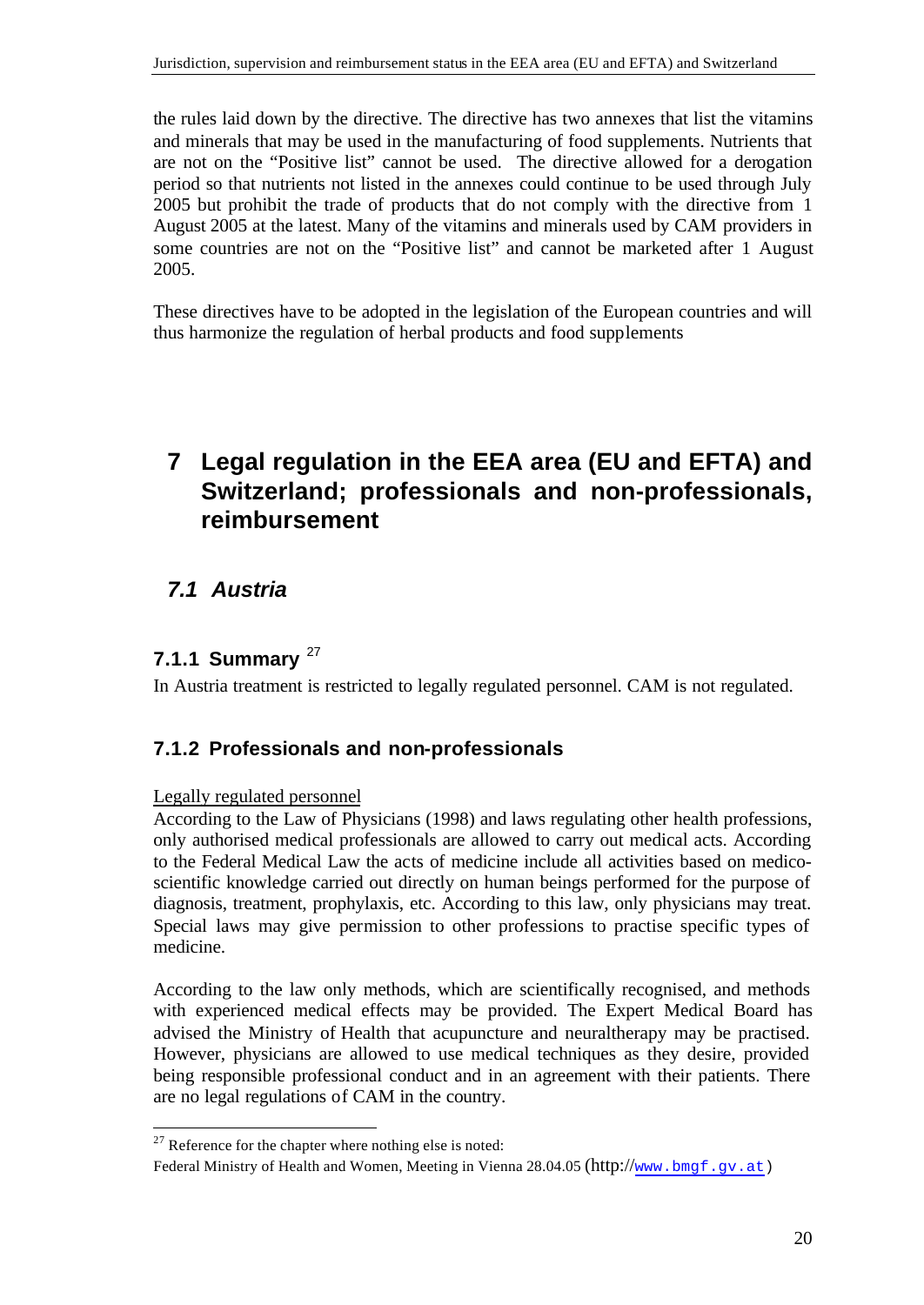Supervising regulated personnel

According to the Law of Physicians, the Medical Federation is authorising and supervising the physicians. Patients may address complains to "The Chamber of Physicians" who will investigate the matter. The chamber may, in serious matters, withdraw the authorisation of a physician if the law is violated. Most of the complaints are addressed to "the ombudsman" and settled that way.

#### Not anybody may treat

The practise of medicine without a legal qualification is an offence. According to art.184 of the Penal Code, unskilled persons practising medicine or activities reserved for physicians, risk imprisonment up to three months or a fine. Nevertheless, non-health CAM providers do offer their treatment in Austria.

## **7.1.3 Reimbursement**

Complementary medicines are generally not covered by public insurance. The social insurance may decide to cover CAM in some specific cases. Special cases are when scientifically proven medicine is of little use and the CAM treatment has been experienced being a better choice. Some private insurance companies cover complementary medicines.

## *7.2 Belgium*

## **7.2.1 Summary** <sup>28</sup>

In Belgium treatment is restricted to legally regulated personnel. The practise of homeopathy, chiropractics, osteopathy and acupuncture is regulated.

## **7.2.2 Professionals and non-professionals**

#### Legally regulated personnel

l

Until 1999 the practise of CAM was restricted to physicians, and there were no legal requirements or specific training regarding these techniques. The Order of Physicians promulgated a Code of Professional Ethics that practically forbade the use of CAM. By stating "to diagnose and to establish or pursue a treatment, doctors have to provide attentive and conscientious care in accordance with the present and acquired knowledge of science". Even though this code was not a law, provincial councils applied it. On these grounds, the disciplinary authorities set limitations on therapeutic freedom.

<sup>&</sup>lt;sup>28</sup> Reference for the chapter where nothing else is noted:

Legal Department, FOD Volksgezondheid, Veiligheid van de Voedselketen en Leefmilieu Hoofdbestuur Directoraat-General Basisgezondheitszorg, 08.07.05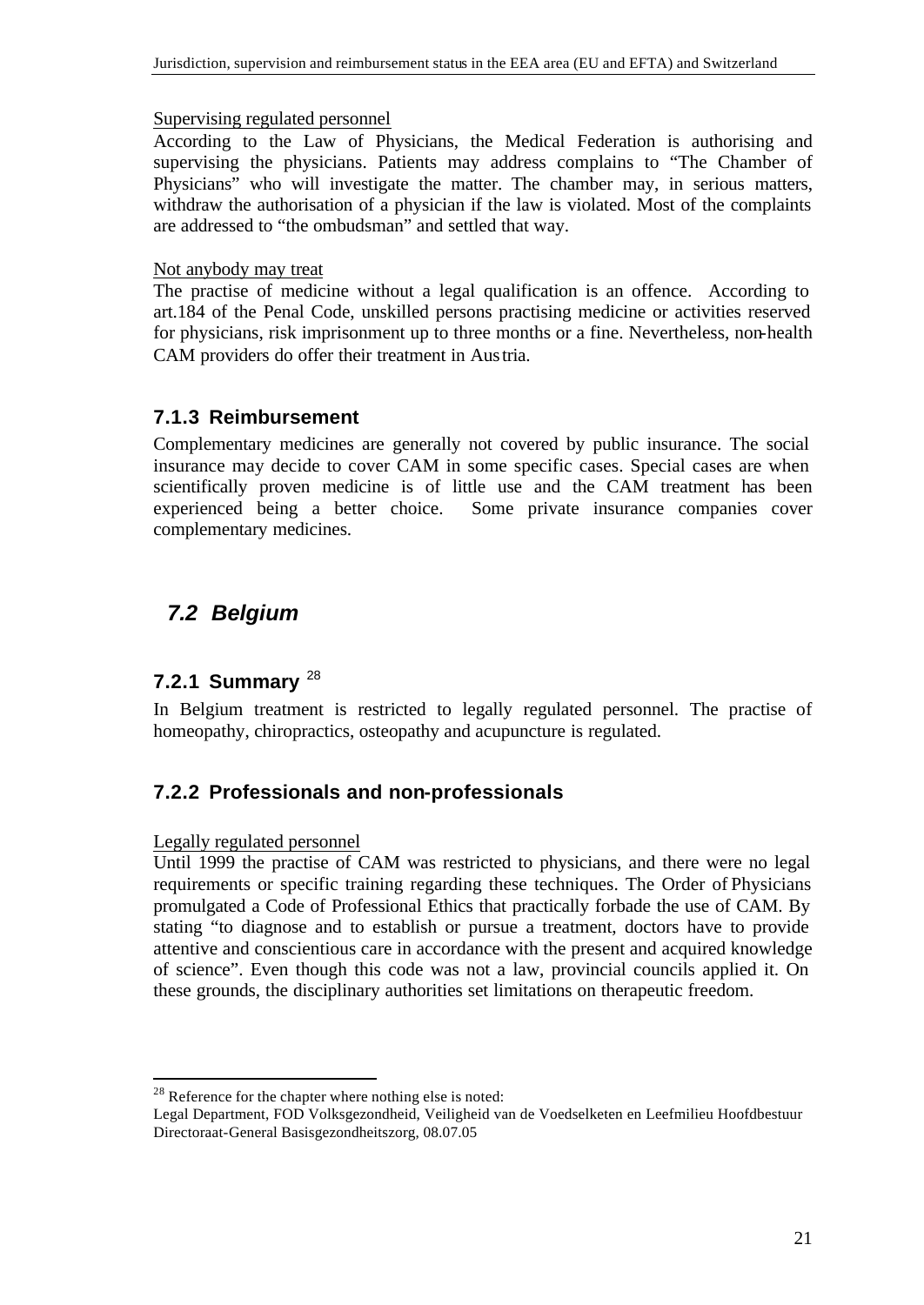In 1999 the Government of Belgium adopted a law concerning the use of  $CAM^{29}$ . The government considered that the population should have freedom of choice concerning therapeutic treatments. However, methods applied are required to be safe, structured and controlled. The law recognises the techniques of homeopathy, chiropractics, osteopathy, and acupuncture and provides for the recognition of other CAM techniques to come. The law provides a structure and a procedure that may lead to the regulation of a CAM therapy, and to the individual registration of practitioners of CAM. It must be mentioned that this law will only take effect after a series of implementing orders have been engaged. The ministry of the federal public service 'Health, Food Chain Safety and Environment' intends to do so. From 1999 persons who comply with the law's conditions and its implementing orders will be able to obtain a license for a recognised technique. According this law the practitioners do not have to be allopathic health personnel. However, it will be forbidden to practise a regulated CAM therapy without a license (individual registration).

#### Supervising regulated personnel

#### *Commission*

The law also foresees the establishment of a commission to advise the government on the practise of CAM regulation. In this commission the representatives of the Faculties of Medicine and the representatives of the different disciplines of CAM are equally represented. This commission will advise with regard to insurance for professionals (including minimum coverage), membership in recognised professional organisations, a system of registration, regulation of advertising and a list of forbidden acts for nonphysician practitioners. The commission is also designated to advise the Government on the registration of a CAM therapy and on the conditions for individual registration.

#### *Chambers*

l

A chamber will be established for each discipline of non-conventional medicine. These chambers will represent the non-conventional medicine concerned in the advisory commission. Each chamber will advise on the registration of the practise it's representing and on a system of individual registration for the practise concerned. Each chamber will also advise the government on the organisation of a peer-review system and a code of professional ethics. Moreover each chamber will advise the minister on licensing and on the withdrawal of a given license. In this way it will be possible to sanction those practitioners who do not follow the adopted regulation.

#### Not anybody may treat

Practising medical acts without a legal regulation is an offence.

## **7.2.3 Reimbursement**

The Belgian social security system does not officially reimburse CAM. However, allopathic physicians using CAM may assure their patients that at least part of their fees will be reimbursed. There are private insurance companies that partly reimburse chiropractics, acupuncture, osteopathic, and homeopathic remedies.

 $29$  Law of 1999 on non-conventional medical practises in Belgium. Text in French:

http://www.health.fgov.be/AGP-Lex/fr/legislation/loi/medicine-non-conventionnelle/loi-medicineparallele.htm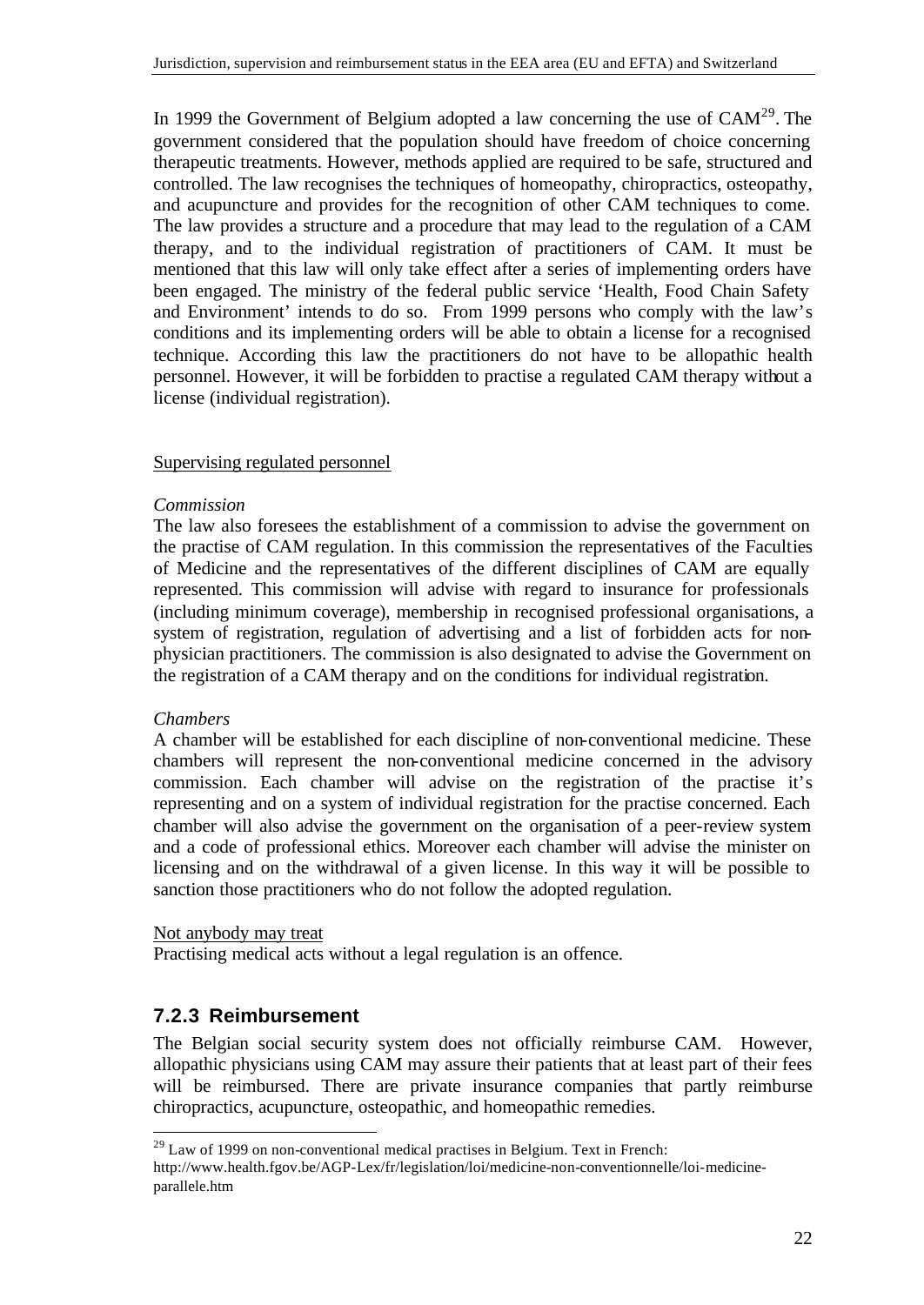# *7.3 Cyprus <sup>30</sup>*

### **7.3.1 Summary**

In Cyprus treatment is restricted to legally regulated personnel. Chiropractics is regulated.

### **7.3.2 Professionals and non-professionals**

Medical Registration Law regulates what qualifications are needed to practise medical acts, and practising without qualification is an offence. Chiropractics is regulated and a new law is in preparation regulating acupuncturists and osteopaths. Other kinds of alternative treatment are not regulated. However, the practise of the authorities is to follow the amendments of the United Kingdom. If someone is allowed to practise under UK regulations, then they may also practise their alternative activities in Cyprus.

#### **7.3.3 Reimbursement**

Information is not available.

## *7.4 Czech Republic <sup>31</sup>*

#### **7.4.1 Summary**

In the Czech Republic treatment is restricted to legally regulated personnel. Homeopathy is regulated.

#### **7.4.2 Professionals and non-professionals**

Only authorised medical professionals are allowed to carry out medical acts. Homeopathy and acupuncture are tolerated in allopathic medicine. However, the Code of Professional Ethics plays an important role in safeguarding patients. The Code stipulates that physicians will not put patients in their care at risk, even if to influence the patients' condition using methods that is less common in the Czech Republic. In 2002 a new law gave permission to non-physician homeopaths to practise freely<sup>32</sup>.

#### **7.4.3 Reimbursement**

Public Health Insurance does not cover acupuncture and homeopathic preparations. If referred by physicians, the public covers different SPA treatment<sup>33</sup>.

 $30$  Ministry of Health, Cyprus 01.12.04 (ministryofhealth@cytanet.com.cy)

<sup>&</sup>lt;sup>31</sup> Ministry of Health, Department of International Relations, Czech Republic, 26.10.04

<sup>&</sup>lt;sup>32</sup> WHO global atlas of traditional, complementary and alternative medicine. Kobe, Japan: World Health Organisation, the WHO Centre of Health Development, 2005.

 $33$  Ibid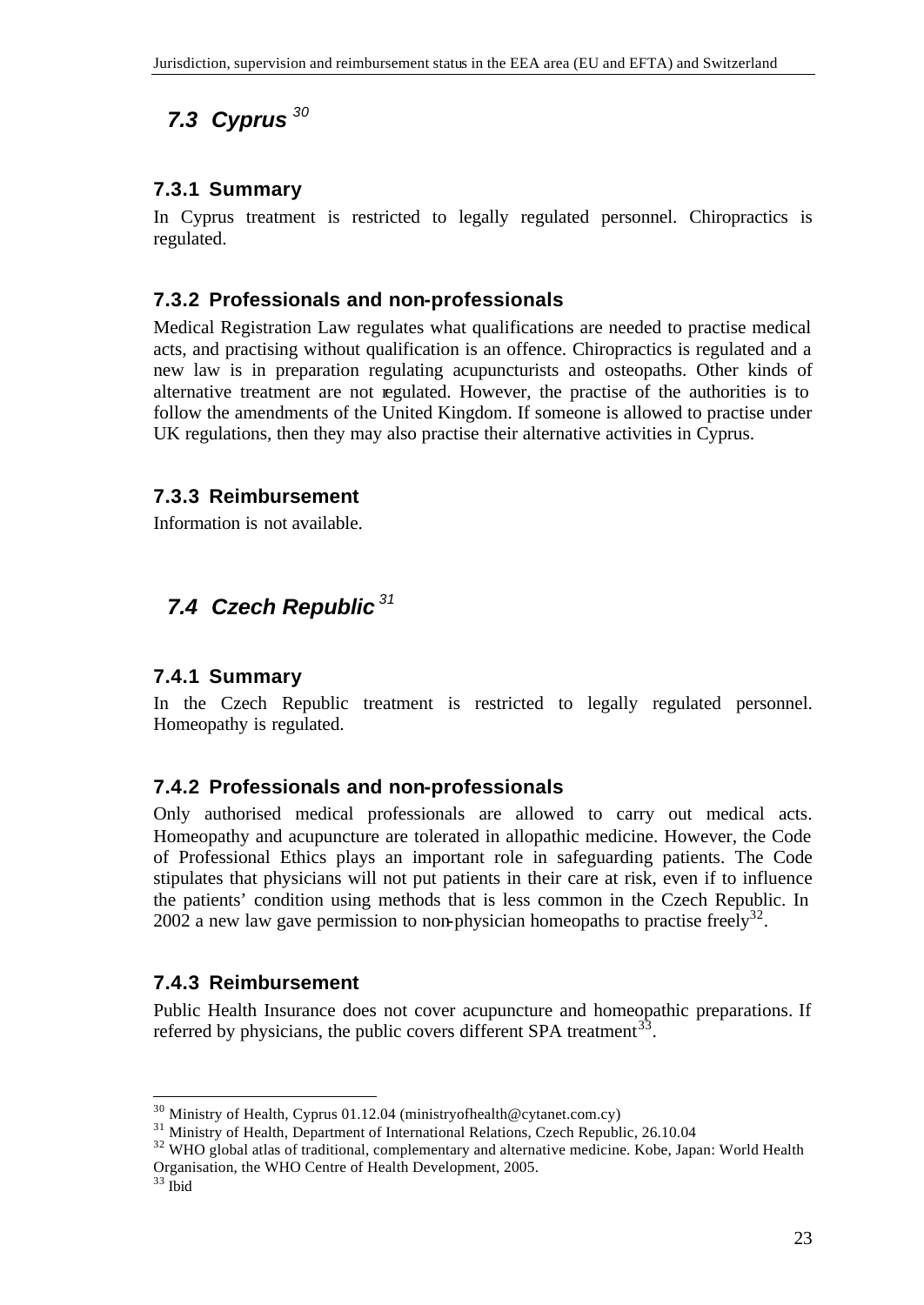## *7.5 Denmark*

## **7.5.1 Summary** <sup>34</sup>

In Denmark anybody may treat but law restricts the scope of their activities. Chiropractics is regulated. A voluntary official registration scheme for those who practise CAM has been established.

## **7.5.2 Professionals and non-professionals**

#### Legally regulated personnel

The Practise of Medicine Act of 1976 regulates the requirements for practising medicine and the authorisation of physicians. Physicians are allowed to use whatever techniques they choose, though the treatment has to be considered as responsible professional conduct. Practitioners of chiropractics were authorised in  $1992^{35}$ . The Danish Board of Health (Sundhetsstyrelsen) is responsible for supervising health services and authorised health personnel in the country.

#### Anybody may treat-

But some treatments are restricted to legally regulated personnel

The Practise of Medicine Act permits CAM providers to treat regardless of their training and without previous authorisation. However, non-Danish citizens who have not resided in Denmark for at least ten years may not practise complementary medicine.

The Practise of Medicine Act restricts specific medical procedures and treatment of certain diseases to authorised health personnel. Only health personnel may practise the following:

- 1. Treat persons for venereal deceases, tuberculosis, or any other infectious diseases
- 2. Perform surgery, administer total or local anaesthetics or provide obstetrics aid
- 3. Apply medicines which may be dispensed only with physician's prescriptions
- 4. Use X-ray or radium treatments or therapies using electrical machines.

CAM providers are not permitted to use needles except under the supervision of an allopathic physician. This means that only allopathic physicians have legally provided acupuncture (Supreme Court 1981)<sup>36</sup>. Violation of the limited monopoly of performing medical procedures and treating certain diseases result in an offence. However, nonallopathic providers may only be prosecuted for exposing patients to a provable danger, or causing them serious deterioration or death  $37$ .

<sup>&</sup>lt;sup>34</sup> Referee for the chapter where nothing else is noted:

Maddalena S. The legal status of complementary medicines in Europe. Berne: Universitè de Neuchâtel, Stæmpfli Publisher Ltd. 1999.

Sundhetsstyrelsen, Denmark 06.09.05

<sup>&</sup>lt;sup>35</sup> Legal Status of Traditional Medicine and Complementary/Alternative Medicine: A Worldwide Review, (document WHO/EDM/TRM/2001.2). Geneva: World Health Organization, 2001.

<sup>&</sup>lt;sup>36</sup> Ot.prp. nr 27(2002-2003) Om lov om alternativ behandling av sykdom mv. Norwegian Health Departement.

 $37$  Legal Status of Traditional Medicine and Complementary/Alternative Medicine: A Worldwide Review, (document WHO/EDM/TRM/2001.2). Geneva: World Health Organization, 2001.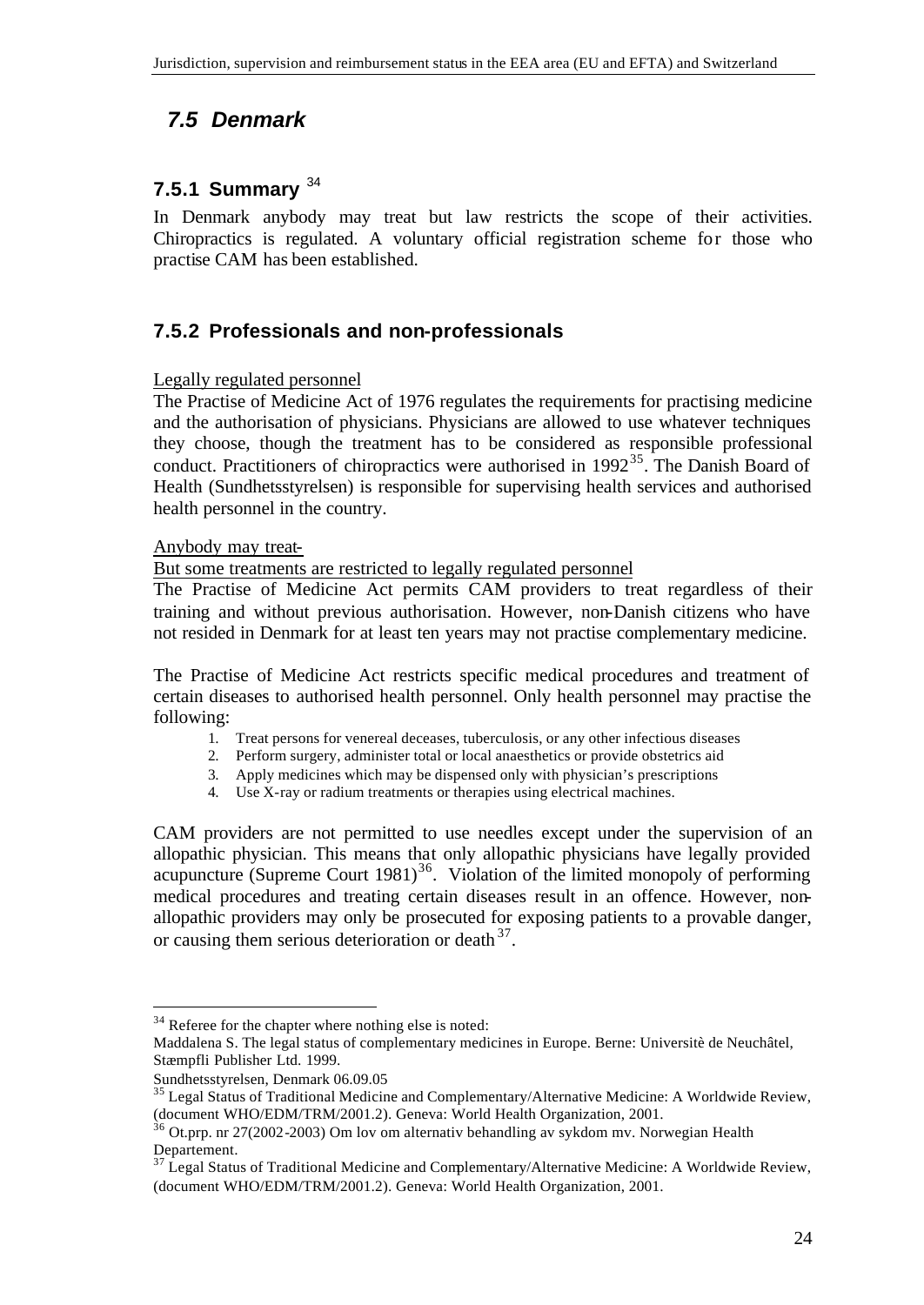#### Voluntary registration of CAM providers<sup>38</sup>

In 2003 the Danish parliament passed a resolution to establish a federation administered register for CAM providers who are not medical doctors ("registered alternative practitioner"). The objective of the regulation is to contribute to safeguarding of the patient and to ensure the rights of consumers who seek registered CAM providers. Organisations approved by the government are given the task to register the providers. To be a "registered" CAM provider, the practitioners must have a membership in a practitioners' organisation approved by the government and documented knowledge of basic medicines. The register was put into effect 01 June 2004. The register is voluntary and providers will be "self-regulated" through their member associations.

If CAM providers violate the legal rules, the authority or the patients can ask the police to investigate the matter. If CAM providers are "registered" according to the law, violation of the rules of the federation may exclude the person from membership in the federation.

The Practise of Medicine Act safeguards the patient when attending CAM providers, from being treated by unauthorised personnel in cases of some restricted medical procedures and diseases. If the patient seeks "registered" CAM providers, the safeguarding of the patient may be extended to areas comparable to the legal regulation of authorised health personnel. The safeguarding depends on the requirements set by the authorities when approving a federation.

## **7.5.3 Reimbursement**

In general public reimbursement is not available for the use of alternative medicine. However, since 1975, a special agreement between the public insurance schemes and the chiropractors provides partial coverage. Furthermore, some reimbursements for acupuncture and osteopathic treatment are made when registered physicians refer patients. International Health Insurance, Denmark AS, distributes private insurance in Denmark and in several other European countries.

## *7.6 Estonia <sup>39</sup>*

## **7.6.1 Summary**

l

In Estonia treatment is restricted to legally regulated personnel. CAM is not regulated.

 $38$  Act of Mai 19<sup>th</sup> 2004, No 351Bracheadministrert registreringsordning for alternative behandlere (Register for CAM providers) http://www.vifab.dk/alternativbehandling/regler\_og\_rettigheter or http://www/pkn.dk/lovsamling

<sup>&</sup>lt;sup>39</sup> Health Care Board of Estonia, 17.11.04 and 03.06.05 (http://www/tervishoiuamet.ee or http//www/legaltext.ee)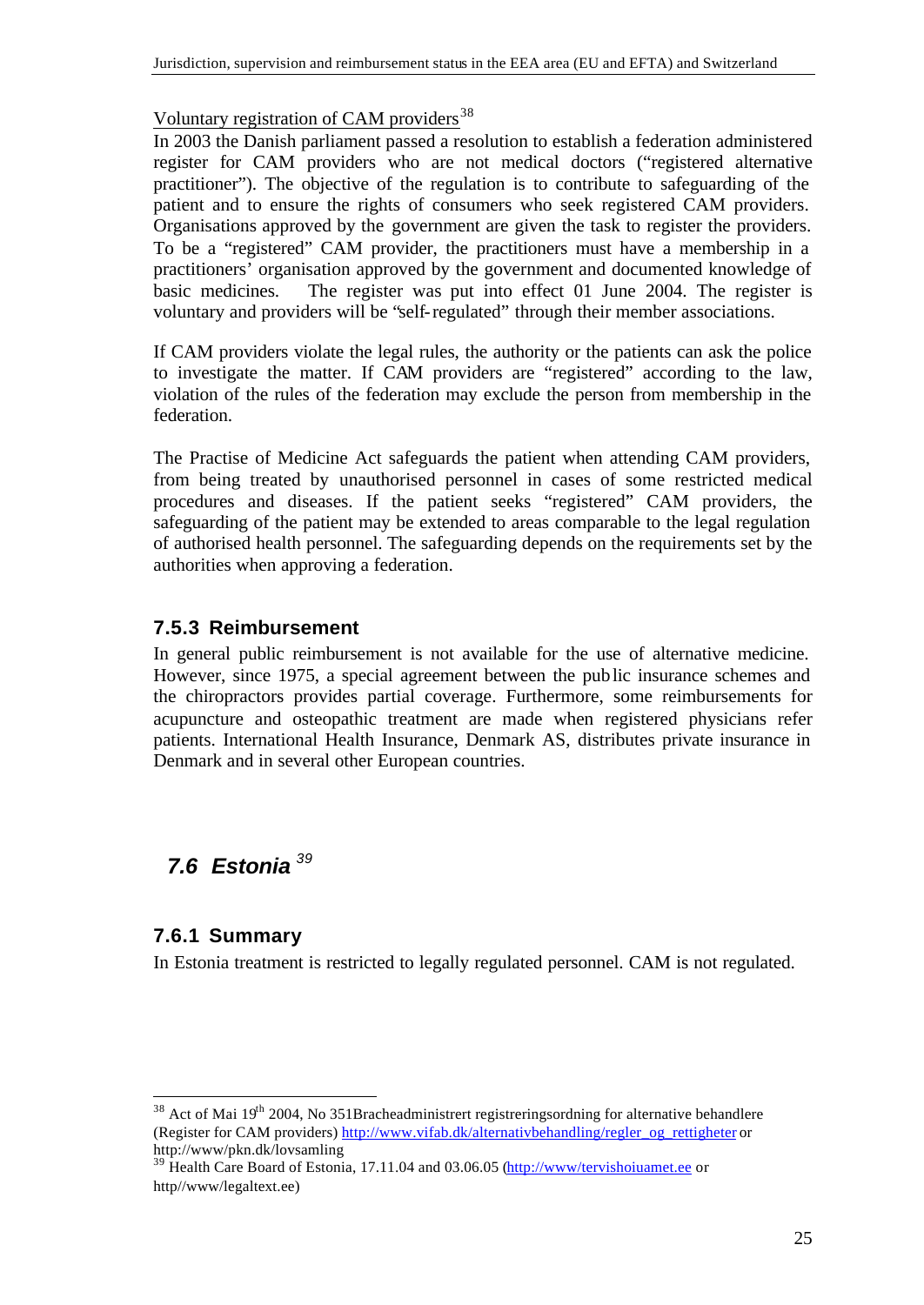## **7.6.2 Professionals and non-professionals**

#### Legally regulated personnel

Health Service Organisation Act (2001) regulates health care service and health personnel. Only authorised health personnel are allowed to carry out medical acts, and the practise of medicine without a legal qualification is an offence. There is no positive list of health care services. Any service that is provided with the aim to treat patients and cure illness is regarded as health care and only authorised medical professionals can provide it. There are no restrictions of CAM practised by authorised health personnel; they may provide acupuncture, homeopathy, chiropractics etc. However, the treatment has to be considered as "responsible professional conduct". The authority (The health care Board of Estonia) supervises registered (authorised and licensed) health personnel.

#### Not anybody may treat

There are no general CAM regulations in the country. According to art.184 of the Penal Code and the Health Service Organisation Act, providers who are not registered with a title may treat patients if they do not pretend to be health care professionals and do not practise within public service. If somebody claims a provider is an intruder to health service, the court will decide. If the court determines the provider is not an intruder, she or he can continue services and this issue is only business matter (pay taxes).

## **7.6.3 Reimbursement**

Public reimbursement is not available for CAM treatment.

# *7.7 Finland <sup>40</sup>*

## **7.7.1 Summary**

l

In Finland anybody may treat. Chiropractic s, naprapaths, and osteopaths are regulated.

## **7.7.2 Professionals and non-professionals**

#### Legally regulated personnel

Health care professionals are prescribed in the Act 559/1994 and the Decree 564/1994. Health care professionals include licensed professionals, authorised professionals and professionals with a protected occupationa l title. The purpose of the Act and the Decree is to promote the safety of patients and to improve the quality of health care services by ensuring that health care professionals have the necessary training to provide medical treatments. The National Authority for Medico legal Affairs and State Provincial Offices supervises health care professionals. According to Act 559/1194 health care professionals must employ generally accepted, empirically justified methods, in

<sup>&</sup>lt;sup>40</sup> The Ministry of health, Finland 19.09.05, http://www/teo.fi (National Authority for Medicolegal Affairs) or http://www/stadia.fi (Helsinki Politechnic Stadia/Faculty of Health Care and Social Services/Rehabilitation and Social Services/Osteopath)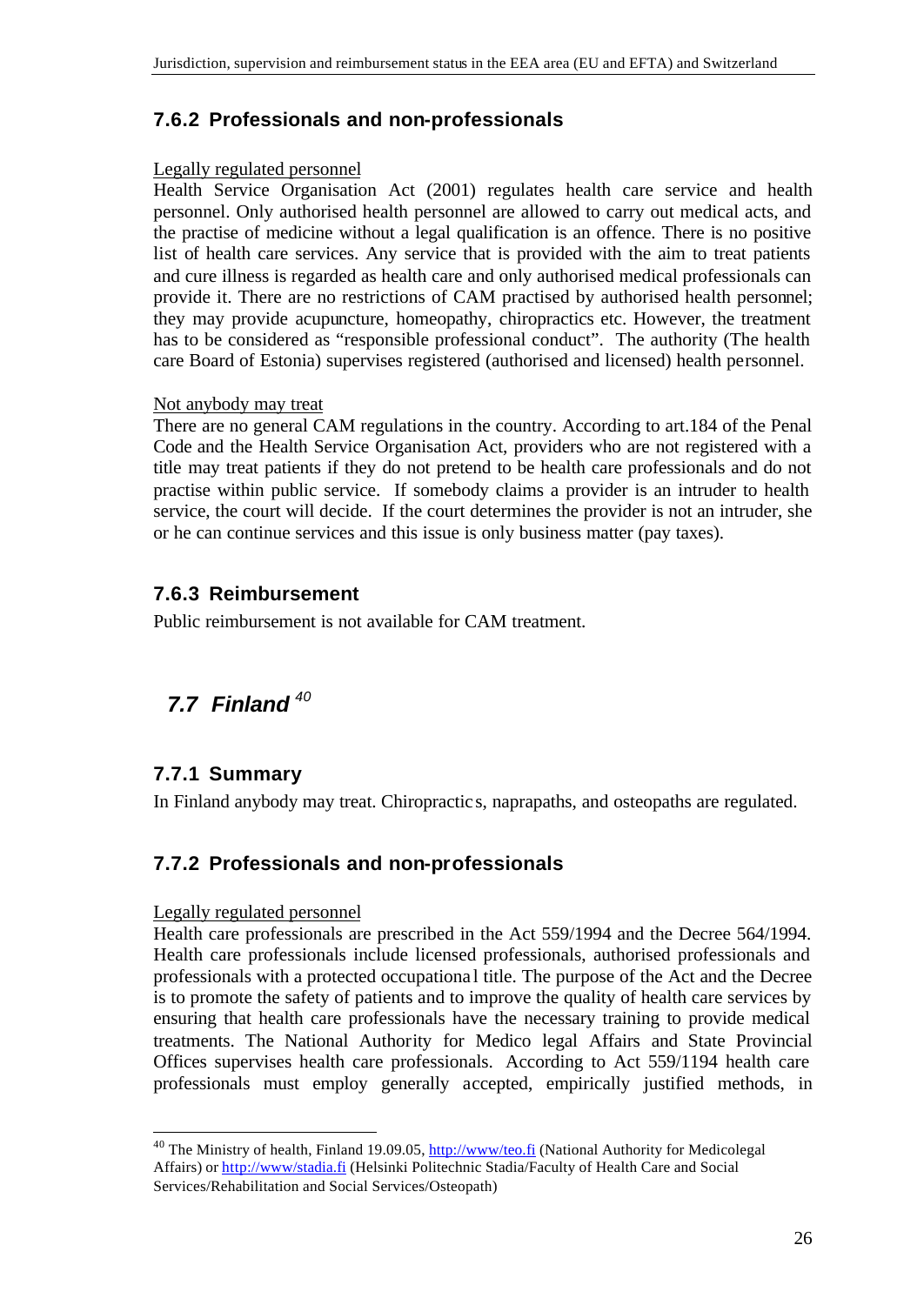accordance with their training which must be continually supplemented, but the methods which a health care professional may employ are not regulated more precisely.

Chiropractors (1994), naprapaths (1994), and osteopaths (1993) are categorised as professionals with a protected occupational title. They are accepted as part of the ordinary health service.

#### Everyone may treat

According to Act 559/1994, other practitioners who are not registered with a title may treat patients if they do not pretend to be health care professionals (by using a protected occupational title). However, the authorities do not supervise them. Acupuncture is not regulated in legislation and persons other than health care professionals may also apply it.

#### **7.7.3 Reimbursement**

In general, CAM is reimbursed if given by qualified physicians. Chiropractics, naprapathy, and osteopathy are reimbursed when given in cooperation with physicians. Private insurance reimburse some kind of chiropractic treatment.

## *7.8 France*

#### **7.8.1 Summary** <sup>41</sup>

In France treatment is restricted to legally regulated personnel. Osteopaths are regulated.

## **7.8.2 Professionals and non-professionals**

Legally regulated personnel

l

According to the Code of Public Health only authorised medical professionals (physicians, dentists, midwives) and recognised paramedics professionals (working under recommendation of a physician) are allowed to carry out medical acts, and the practise of medicine without a legal qualification is an offence. In addition the Code of Professional Ethics of 1995 plays an important role in safeguarding the patients, especially by stating the rights and duties of practising physicians. In 2002 osteopaths were regulated $42$ .

The Order of 1945 has two kinds of regulations for physicians; the first set of rules determines the requirements for the license to practise medicine, the second one provides that the practise of medicine would unfold under the authority of the National

<sup>&</sup>lt;sup>41</sup> Reference for the chapter where nothing else is noted:

Maddalena S. The legal status of complementary medicines in Europe. Berne: Universitè de Neuchâtel, Stæmpfli Publisher Ltd. 1999.

 $42$  Social and Health Directory, Norway. Report about Osteopathy, Naprapathy and Manuel therapy. Oslo: 2005.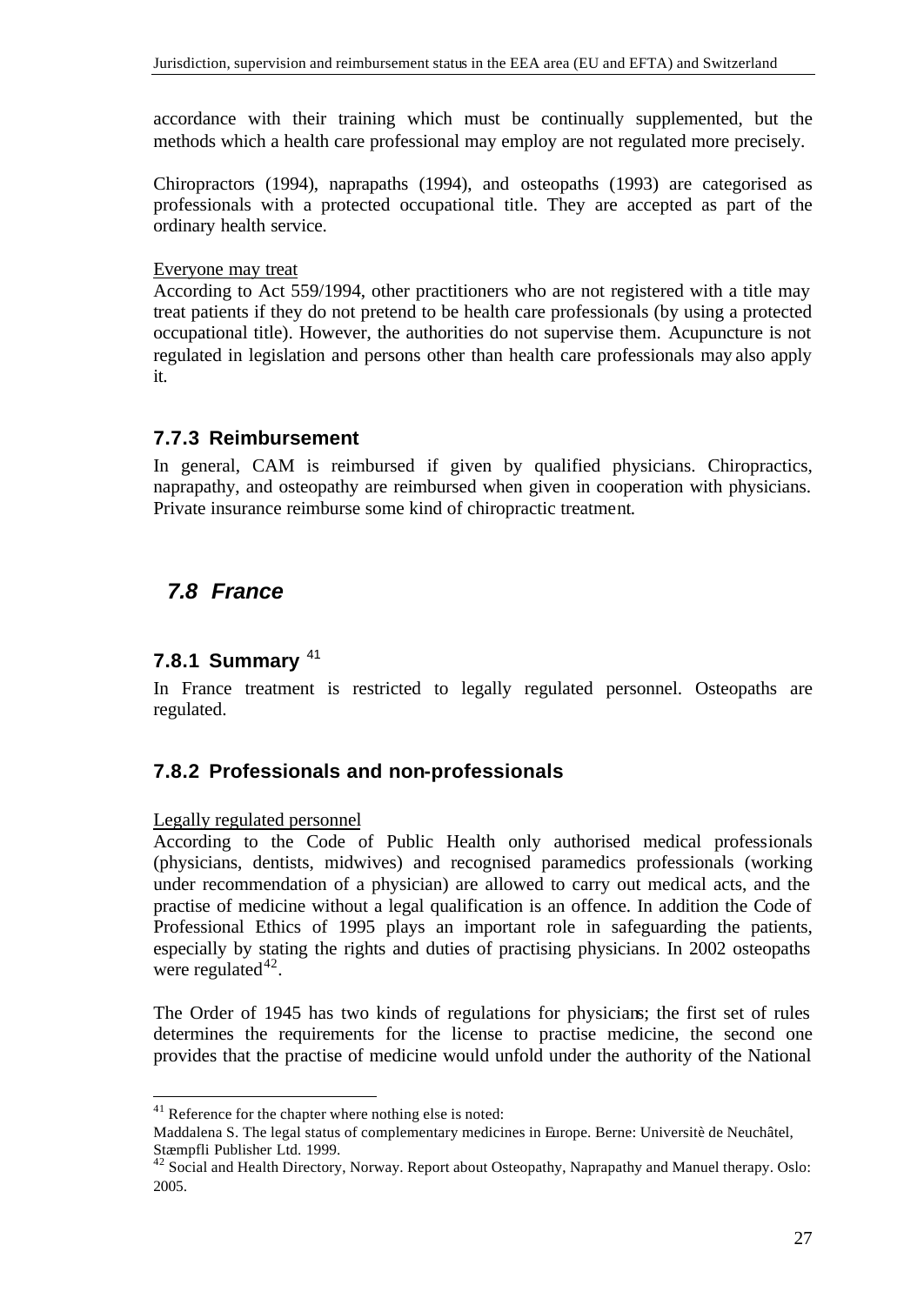Order of Physicians, which is itself under the supervision of the Council of State. The Council of State and the Order of Physicians are designated as disciplinary authorities.

In general the French Academy of Medicine has not recognised the validity of alternative medicine. The Code of Ethics states that physicians may not propose cures to their patients, which are insufficiently proved, and that physician have to use scientifically proven methods. When authorised health personnel practise CAM, they may be prosecuted according to the Code of Professional Ethics. This may lead to disciplinary sanctions; however, the authorities are becoming more tolerant towards the practise of CAM by authorised health personnel. In the later years the practise of chiropractics, osteopathy and acupuncture are by the medical orders considered as "responsible professional conduct".

#### Supervising regulated personnel

According to the law, the professional medical orders (like the National Order of Physicians) supervise health services and health care personnel and ensure fulfilment of laws and regulations. Therefore, they have a public mission although they are private institutions. They have to elaborate general rules of practise, particularly the Professional Code of Ethics. The Orders also have to ensure the enforcement of professional rules through administrative controls. The Order can withdraw the registration in the Order (and thereby the license to treat) of health personnel if the law is violated. If the violation is serious, the Order may also ask the police to investigate the matter. The professions, which are not organised in Orders, are under the surveillance of public authority, which have the same functions and play the same role as the existing professionals Orders.

#### Not anybody may treat

The practise of medicine without a legal qualification is an offence. There are no specific legal regulations of CAM in the country. The Code of Public Health includes rules regarding the illegal "practise of medicine". Performing a medical act reserved to authorised personnel is an offence. Three categories are specified as "practise of medicine"; making a diagnosis, prescribing a treatment, and performing some medical acts. In addition to the medical acts usually reserved for physicians, the following list is strictly restricted to physicians:

- 1. all manipulations of joints, enclosing slipped disc, osteopathy, vertebra therapy and chiropractics;
- 2. prosthetic massage;
- 3. gynaecologic massage;
- 4. specific physiotherapeutic acts;
- 5. methods for removal of hair, expect for methods using tweezers and wax;
- 6. abrasion of teguments
- 7. handling of a machine determining the ocular refraction;
- 8. tonal audiometry.

French law has been very repressive with regard to the illegal practise of medicine and intrusion of medical professions. Any non-allopathic provider in the field of medicine providing any of the acts defined as "practise of medicines" may risk lawsuit, but the current trend is rather to impose lighter sentences on these issues. Providing CAM is not illegal when referred to as a counselling service not intruding on health service and the practise of medicine.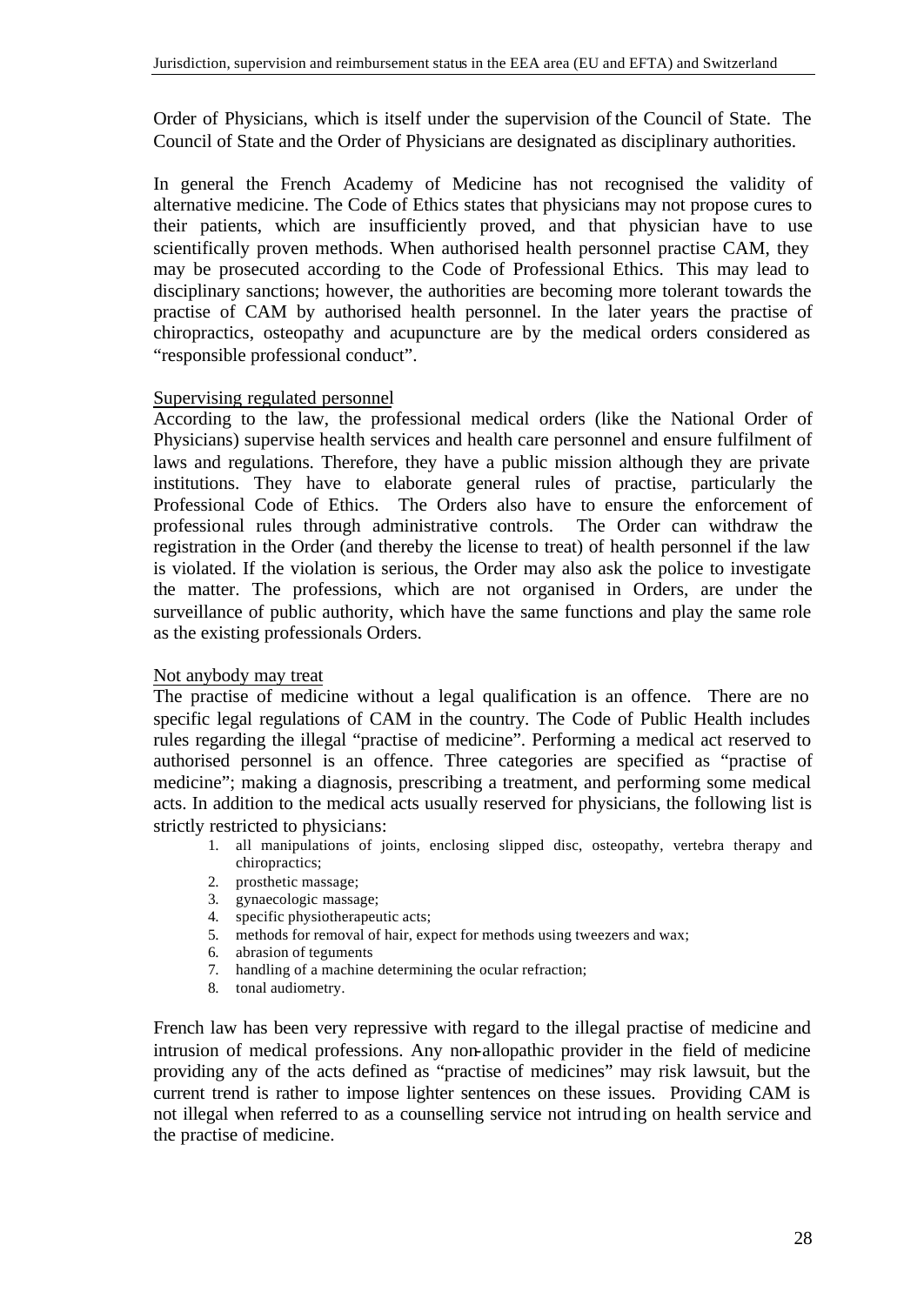## **7.8.3 Reimbursement**

The social security system, as well as some private insurance companies, reimburses a number of complementary treatments (mostly acupuncture sessions and homeopathic prescriptions) provided by physicians.

The social security system designates physicians using complementary medicines as "doctors with a particular type of practise" (MEP). A MEP indicates a physician's orientation, without any guarantee of the quality of care.

## *7.9 Germany*

## **7.9.1 Summary** <sup>43</sup>

In Germany treatment is restricted to legally regulated personnel (health personnel and Heilpraktikers). The law restricts the scope of Heilpraktikers` activities.

## **7.9.2 Professionals and non-professionals**

#### Legally regulated personnel

Only medically qualified personnel and licensed Heilpraktikers may practise medicine (heilkunde). The Individual Health Care Professions Act and the Social Code Bood V regulate the requirements for practising medicine and the regulation and authorisation of health personne l.

When authorised health personnel practise alternative treatment within the scope of the health service, the alternative treatment has to be considered as responsible professional conduct and be given by duly qualified medical personnel. The authority supervises health personnel and ensures fulfilment of laws and regulations. The authority can withdraw the authorisation of health personnel if the law is violated, and if the violation is serious, the health authority may also ask the police to investigate the matter.

The law on Heilpraktiker introduced in 1939, licenses practitioners who are not members of a recognised health professions to practise<sup>44</sup>. The main intension of the law is to secure that the treatment of Heilpraktikers does not negatively affect the public health. The Lander (provincial government) is administering the system. To obtain a Heilpraktiker license the candidate must pass an examination in basic medical knowledge, be at least 25 years old, have a German or EU citizenship, have completed primary school, have a good reputation, and have a medical certificate. The law restricts specific medical procedures and treatment of certain diseases to authorised health personnel. Heilpraktikers are not allowed:

- 1. to practise dentistry
- 2. to treat sexual diseases

l <sup>43</sup> Reference for the chapter where nothing else is noted:

Maddalena S. The legal status of complementary medicines in Europe. Berne: Universitè de Neuchâtel, Stæmpfli Publisher Ltd. 1999.

and Bundesministerium für Gesundheit, Germany 07.06.05

<sup>44</sup> Heilpraktikergesetz: http://www/med-con.de/html/hpg01.html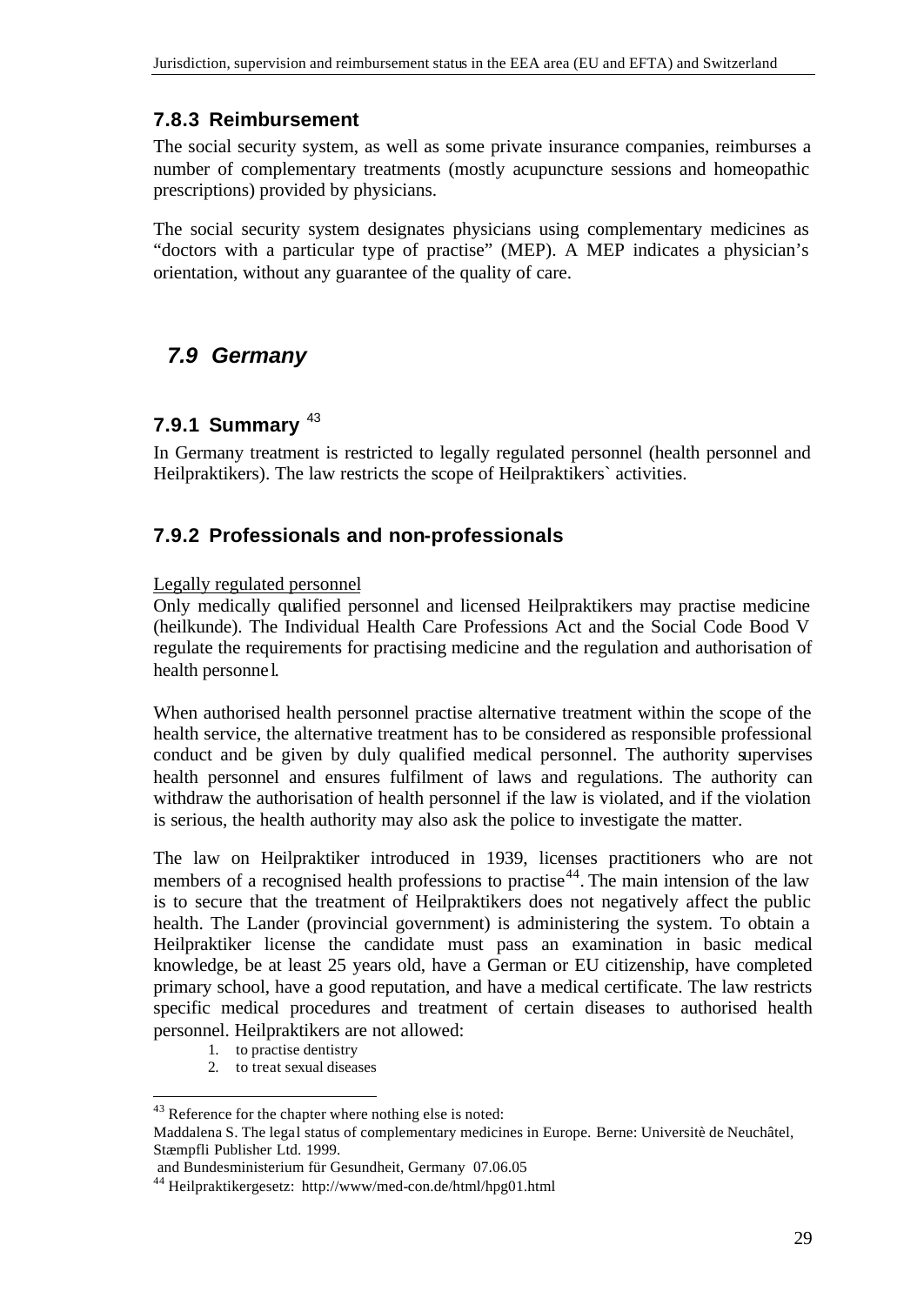- 3. to treat communicable and epidemic diseases
- 4. to deliver certain medications (drugs)
- 5. to give or provide anaesthetics and narcotics
- 6. to practise obstetrics and gynaecology
- 7. to X-ray
- 8. to practise autopsies and to deliver death certificates

Regarding ethical rules, the Heilpraktikers' organisations issue a professional Code of Practise. The code of practise provides that Heilpraktikers are conscious of the limit of their knowledge and skills, that they have concern of professional secrecy, give the patients clear explanations concerning their illness and the treatment they provide as well as the length and the dangers of the treatment, and that they have an obligation to refer the patients to a specialist when practitioners do not have sufficient knowledge to treat them. However, this code of practise cannot be compared with the professional public regulation regarding allopathic medical professionals (physicians). This code of practise does not incorporate rules with regard to knowledge and skills necessary to practise responsible professional conduct.

If Heilpraktikers violate the legal rules, the authority or patients can ask the police to investigate the matter. Violations of the limited monopoly of performing medical procedures and treating certain diseases result in an offence.

If patients attend a Heilpraktiker, the Code of Practise will not safeguard the patient in the same way as the legal regulation of authorised health personnel does. However, the legal code will protect the patient in serious matters.

Not anybody may treat

The practise of medicine without a legal qualification is an offence. According to the Penal Code, unskilled persons practising medicine or activities reserved for authorised and licensed personnel, risk imprisonment or a fine.

#### **7.9.3 Reimbursement**

Public and private reimbursement is only available for CAM given by authorised health personnel. However, some private insurance companies also reimburse treatment not scientifically recognised if they are provided by Heilpraktikers and if their effectiveness is not completely rejected $45$ .

## *7.10 Greece <sup>46</sup>*

## **7.10.1 Summary**

l

In Greece treatment is restricted to legally regulated personnel. CAM is not regulated.

<sup>&</sup>lt;sup>45</sup> Legal Status of Traditional Medicine and Complementary/Alternative Medicine: A Worldwide Review, (document WHO/EDM/TRM/2001.2). Geneva: World Health Organization, 2001.

<sup>&</sup>lt;sup>6</sup> Ministry of Health and Social Solidarity, Division of International Relations, Greece 11.07.05 (intrel@mohaw.gr)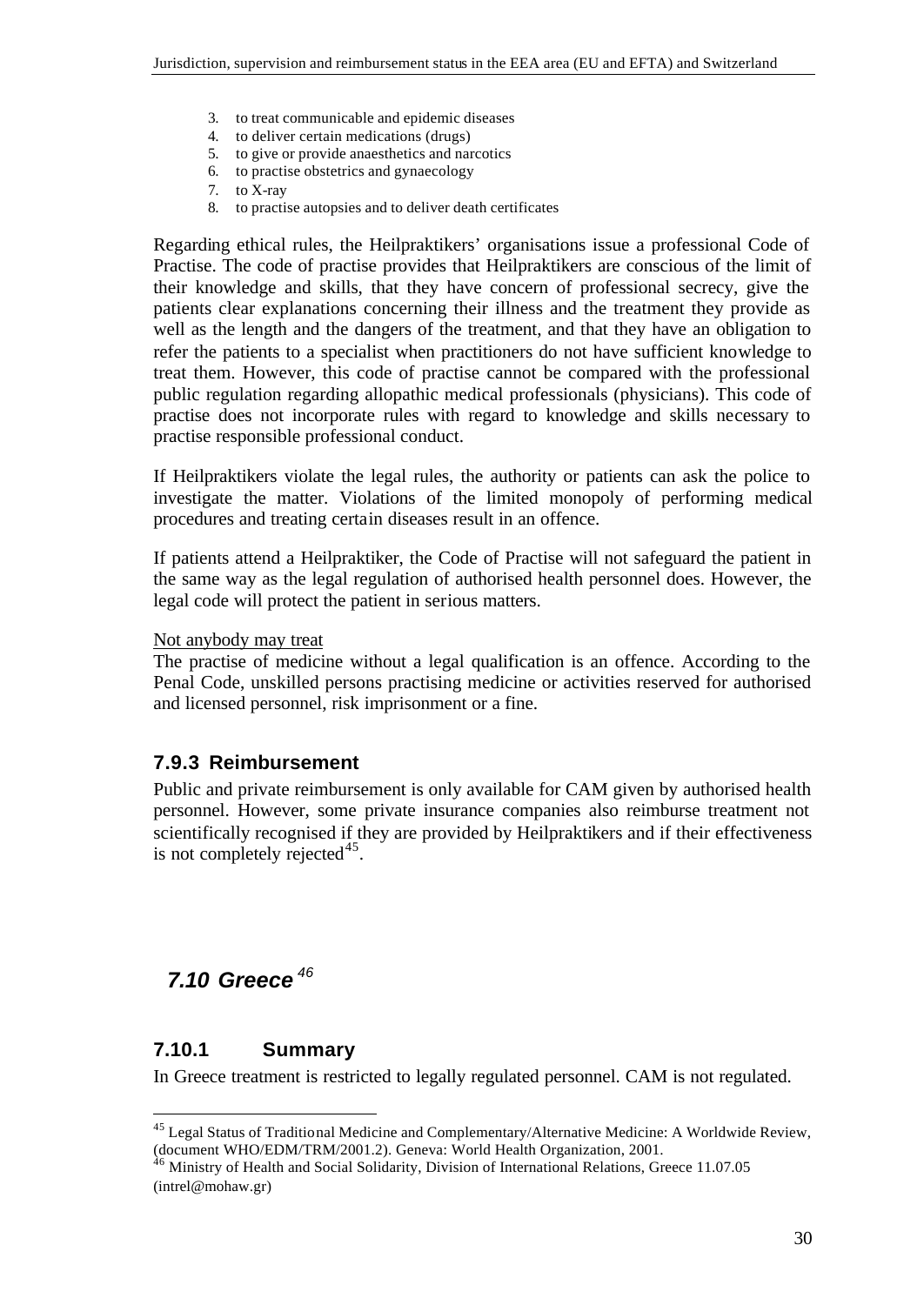## **7.10.2 Professionals and non-professionals**

Only legally regulated personnel are allowed to treat patients. Physicians practise acupuncture and homeopathy. There is no legislation covering the field of CAM in Greece. Consultants may provide some  $CAM^{47}$ .

## **7.10.3 Reimbursement**

Information is not available.

## *7.11 Hungary*

### **7.11.1 Summary** <sup>48</sup>

In Hungary treatment is restricted to legally regulated personnel (health personnel and licensed "Nature doctors"). CAM is regulated.

## **7.11.2 Professionals and non-professionals**

#### Legally regulated personnel

l

The final report of the European Commission sponsored COST project on Unconventional Medicine is describing the legal regulation in Hungary as follows:

Government Decree No 40/1997 "Korm. on the Practise of Alternative Medicine"<sup>49</sup>, recognises CAM as an alternative approach to health and illness. According to this legislation CAM has become a legitimate part of the health care system complementing scientifically based medical practise. Physicians must be certified in therapies of CAM to offer treatment. Health personnel without higher academic qualifications and other providers must, in addition to being certified in CAM therapies, document knowledge of health communications and health duties. Health duties may be requirements of responsible professional conduct, confidentiality, documentation and ethical rules. The non-health provider has in addition to pass a health-exam in order to practise. Following a successful examination, providers of CAM can be given a license to practise. There are three categories of authorised medical practitioners, physicians, practitioners with a nonacademic higher health qualification and other practitioners. The term "Natural doctors" refers to authorised practitioners from all three categories. The Public Health Service is in charge of licensing in the same manner as for ordinary health personnel.<sup>50</sup>

In fall 2005 a new law will be established, regulating only two groups of CAM practitioners, physicians with CAM license and Natural Medicine Professionals. Physiotherapists will be licensed as CAM practitioners without any further exam and acupuncturist working with drug addicts may be licensed although not being physicians. The authorities are also investigating the possibilities of licensing practitioners who are not physicians, like manual therapists, chiropractics and providers of neuraltherapy.

<sup>&</sup>lt;sup>47</sup> European Council for Classical Homeopathy, information given 21,09,0.5

<sup>48</sup> Reference for the whole chapter where nothing else is noted:

The Ministry of Health, Social and Family Affairs, Hungary, meeting in Budapest 29.04.05.

<sup>&</sup>lt;sup>49</sup> An English version of the law text can be asked for at the Ministry of Health, Hungary.

<sup>50</sup> Monckton J, the Research Council for Complementary Medicine. The final report of the European Commission sponsored COST project on Unconventional Medicine. May 1999.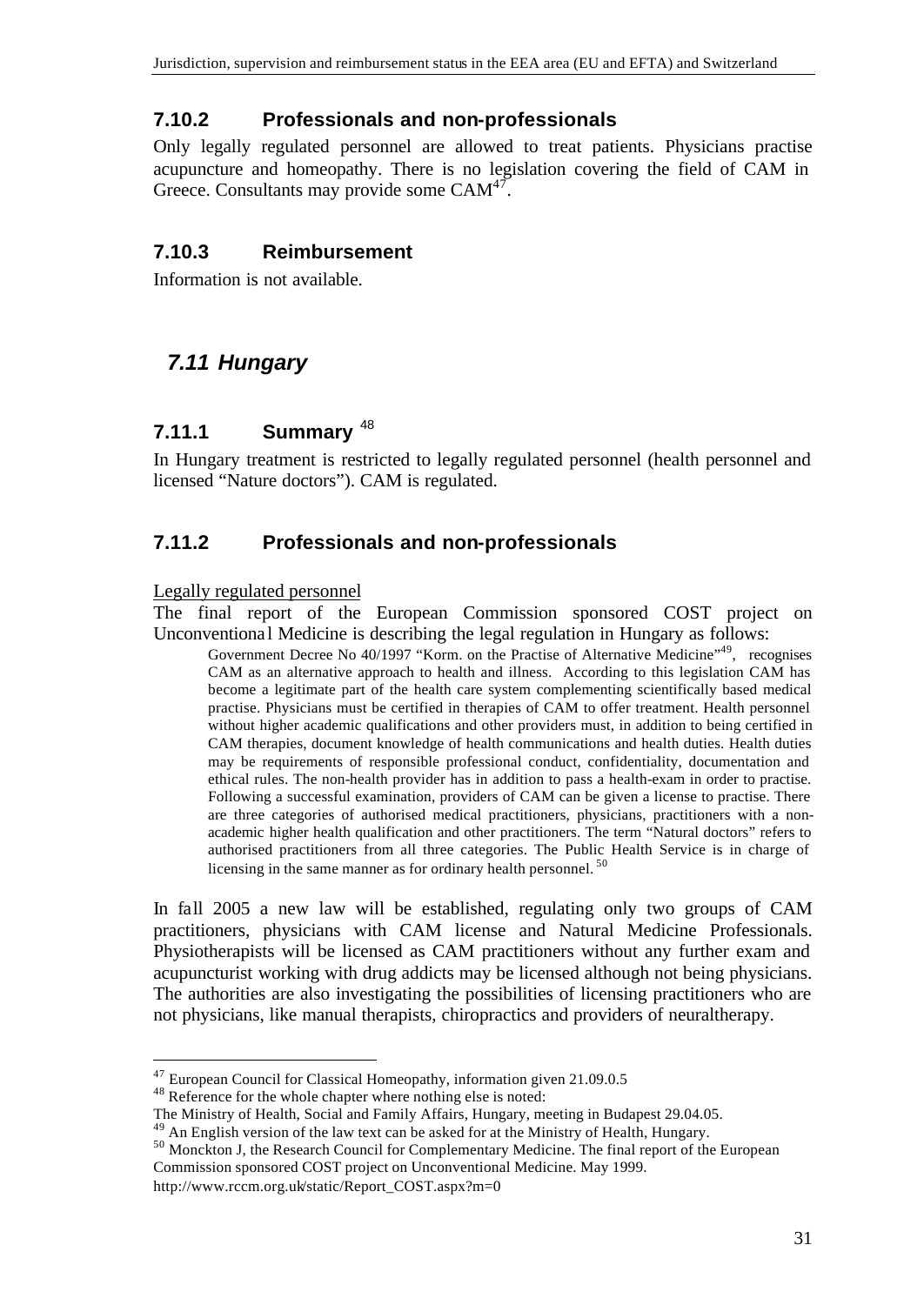Order 11/97 of the Minister of Welfare determines that a medical doctor shall govern diagnosis and therapy, and CAM practitioners may only complement the physician's activity<sup>51</sup>. Non-physician "Natural doctors" are therefore allowed to practise when they work under the supervision of a physician or when they intervene after a physician's diagnosis. When a patient desires to be treated by a "Natural doctor", her/his consulting physician may not oppose her/his choice. Thus, the right to choose one's medical practitioner is guaranteed by law.

Every licensed CAM practitioners is not allowed to practise all therapies of CAM. The order 11/97 identifies those therapies only allowed by physicians with CAM license, and it identifies which therapies every "natural doctor" may provide. These are:

- 1. Activities to be carried out only by a medical doctor (high level): Homeopathy, Manual medicine, Traditional Chinese medicine (Acupuncture), Ayurvedic
- medicine, Traditional Tibetan medicine, Biological dentistry and Anthroposophic medicine. 2. Activities that can be practised without a MD degree (middle level):
- Acupressure, Alternative gymnastics and massage, Lifestyle therapy, Reflexology, Alternative physiotherapy, Bioengergy, Phytotherapy (Herbalism) and Kinesiology.

#### Supervising regulated personnel

In Hungary, any health care activity needs to be licensed and controlled by the National Public Health and Medical Officers' Service. Authorised "Natural doctors" have to respect obligations and ethical rules and keep the patient record in the same way as authorised health personnel. The Medical Officer's Service is in charge of supervising the activities of all licensed personnel. The Service controls their qualification, the facility and equipment of the clinic as well as the professional nature of the activities carried out.

#### Not anybody may treat

According to the law, it is illegal providing CAM without an authorisation. However, the authorities find it difficult to set the demarcation line between health service and service for well being. Some few serious cases are taken to the courts.

#### **7.11.3 Reimbursement**

The social insurance covers CAM treatment given by CAM licensed physicians, physiotherapists and acupuncturists. The public does not reimburse homeopathic medicines.

## *7.12 Iceland*

l

## **7.12.1 Summary** <sup>52</sup>

In Iceland anybody may treat but law restricts the scope of their activities. Chiropractors and osteopaths are regulated. A voluntary official registration scheme for those who practice CAM has been established.

<sup>51</sup> Maddalena S. The legal status of complementary medicines in Europe. Berne: Universitè de Neuchâtel, Stæmpfli Publisher Ltd. 1999.

<sup>&</sup>lt;sup>52</sup> Ministry of Health and Social Security, Iceland 28.09.05.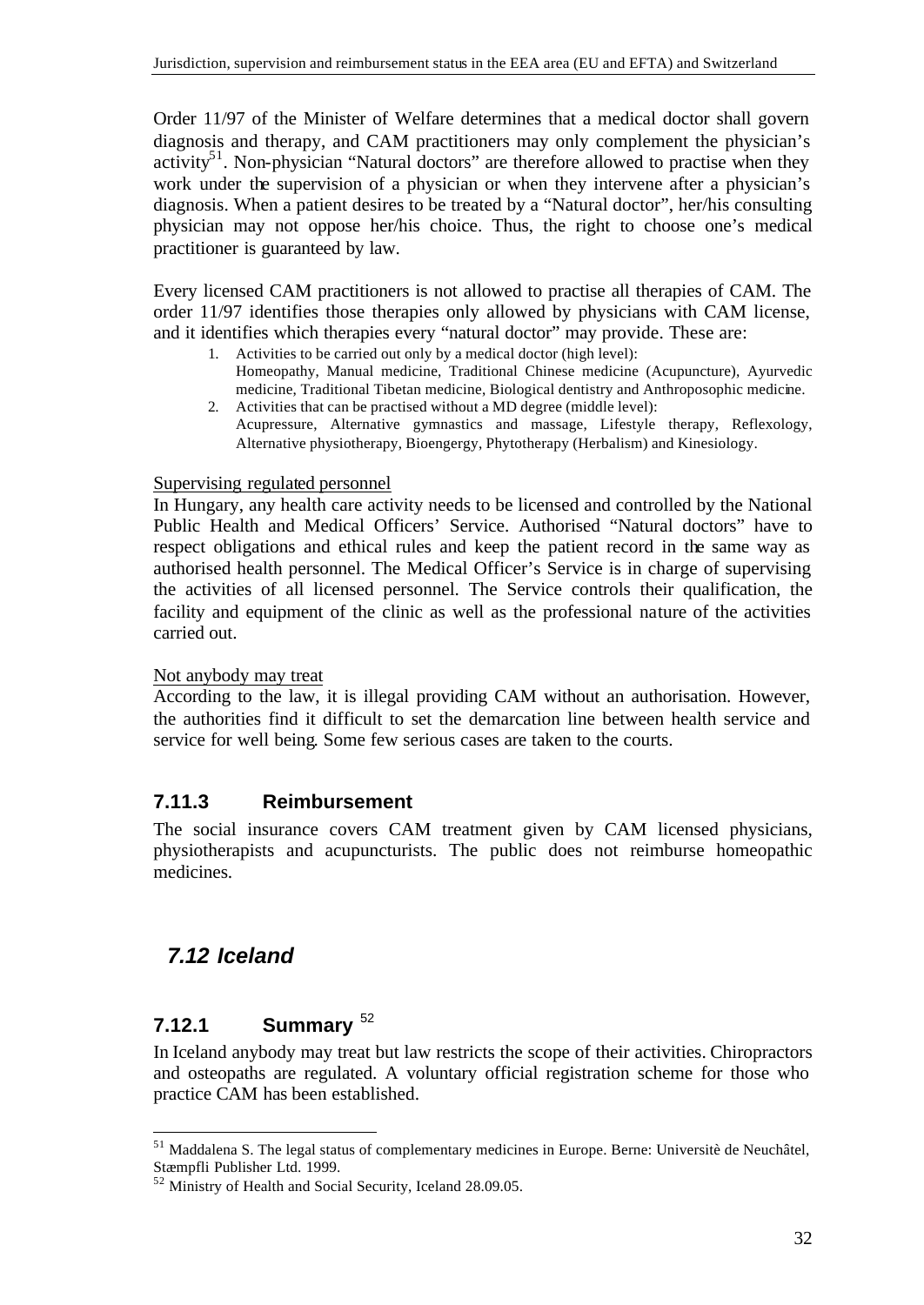## **7.12.2 Professionals and non-professionals**

#### Legally regulated personnel

The Physicians' Act (1988) regulates the requirements for practising medicine and the authorisation of medical doctors. Other laws and regulations regulate other health personnel. Chiropractors (1990) and osteopaths (2005) are authorised health personnel. There are no restrictions regarding the use of CAM other than relating to harmful acts and serious diseases. When authorised health personnel practise alternative treatment within the scope of the health service, the legal rules of the health personnel applies. The authorities supervise all authorised health personnel.

#### Anybody may treat-

#### But some treatments are restricted to regulated personnel

CAM providers are allowed to provide health related services (CAM) regardless of their training and without previous authorisation. According the Physicians' Act only physicians may use the title medical doctor, provide medical treatment, and prescribe medications<sup>53</sup>.

In 2005 the Icelandic Parliament (Althingi) passed the Healers Bill and Healers regulation<sup>54</sup>. The act establishes a voluntary official register for CAM providers. The objective of this new law is "to contribute to safety for those who seek and use healers' health related services (CAM), and to ensure the quality of the services as far as possible". CAM Providers are not allowed to provide their services in cases of serious disease nor are they allowed to do any medical procedures or use harmful treatment. Health personnel only may practise the following:

- 1. Medical intervention or treatment that may entail a serious health hazard.
- 2. Treatment of communicable diseases that is hazardous to public health.
- 3. Treatment of serious diseases and disorders.
	- This provision does not apply if the treatment takes place in cooperation with or in consultation with the patient's physician.

The law contains requirement of confidentiality concerning patient information and requirements of current insurance for all CAM providers. Violations of the monopoly of performing medical procedures and treating certain diseases result in an offence.

#### Voluntary registration

l

The Healers Act establishes a voluntary official registration scheme for those who practise CAM. Proposed "Draft regulations on voluntary registration system for healers" describe the registration. The objective of this regulation is "to conduce to safety of those who seek or use healers' health related services, and to ensure the quality of the service as far as possible". The register will include providers who have had a basic health education, have accomplished some practisal training under supervision, hold current insurance and are members of an approved organisation. Contrary to the arrangement in the other Scandinavians countries, there is a possibility in Iceland to become "registered" without being a member of an approved organisation if the provider fulfils specific conditions listed in the law. The "Federation of Icelandic

<sup>54</sup> Ministry of health and Social Security, Iceland

<sup>&</sup>lt;sup>53</sup> Ot.prp. nr.27 (2002-2003) About Act relating to the alternative treatment of illness, ect. Health Department Norway.

http://brunnur.stjr.is/interpro/htr/htr.nsf/pages/lawsandregulations or http://www/landlaeknir.is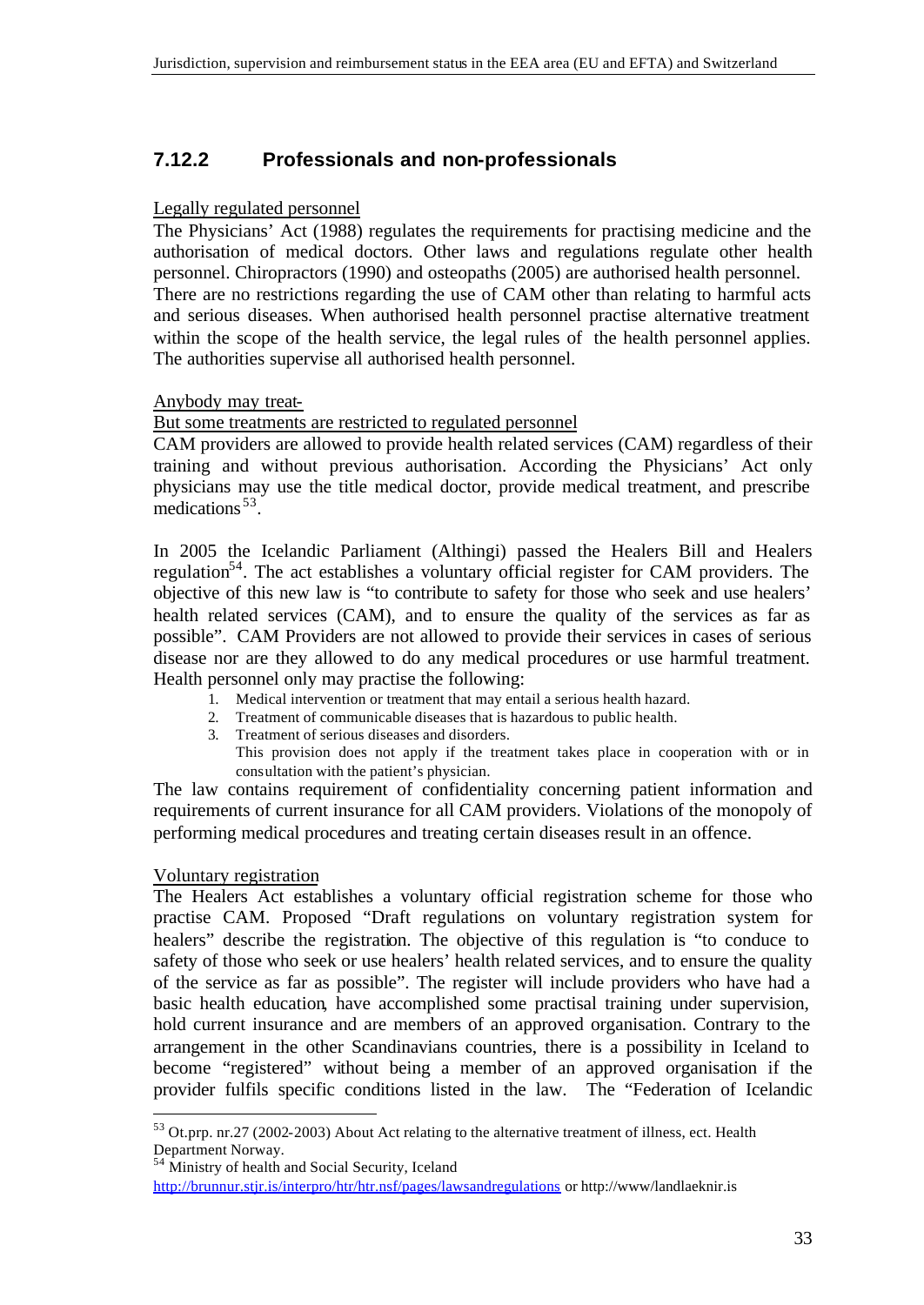Healers" will take on the necessary tasks for registration and maintaining the register. The register will be voluntary and providers will be self-regulated through their member associations.

#### **7.12.3 Reimbursement**

Public reimbursement is not available for complementary/alternative medicine<sup>55</sup>.

## *7.13 Ireland*

#### **7.13.1 Summary**

In Ireland anybody may treat but law restricts the scope of their activities.

#### **7.13.2 Professionals and non-professionals**

Legally regulated personnel

The Medical Practitioners Act (1978) regulates the requirements for practising medicine and the authorisation and registration of physicians<sup>56</sup>.

Anybody may treat-

l

But some treatments are restricted to authorised health personnel<sup>57</sup>

CAM providers are allowed to practise, but law restricts the scope of their activities. Although allopathic physicians do not have a legal monopoly on medical practise, only registered doctors are allowed to:

- 1. treat venereal diseases;
	- 2. practise in obstetrics;
	- 3. certify death;
	- 4. issue medical certificates for official purpose;
	- 5. prescribe a wide range of controlled drugs;
	- 6. give advice in court on specific issues;
	- 7. supply service to the police for alcohol linked road traffic offences;
	- 8. administer anaesthetics.

CAM providers are allowed to practise medicine regardless of their training and without previous authorisation providing that they do not infringe the Medical Practitioners Act of 1978. It is an offence for non-registered providers to practise medical treatment under the pretence of being a registered practitioner.

<sup>55</sup> Ot.prp. nr.27 (2002-2003) About Act relating to the alternative treatment of illness, ect. Health Department Norway.

<sup>56</sup> Maddalena S. The legal status of complementary medicines in Europe. Berne: Universitè de Neuchâtel, Stæmpfli Publisher Ltd. 1999.

and Department of Health and Children 17.12.04, http://www.irishstatutebook.ie/front.html

 $57$  Legal Status of Traditional Medicine and Complementary/Alternative Medicine: A Worldwide Review, (document WHO/EDM/TRM/2001.2). Geneva: World Health Organization, 2001.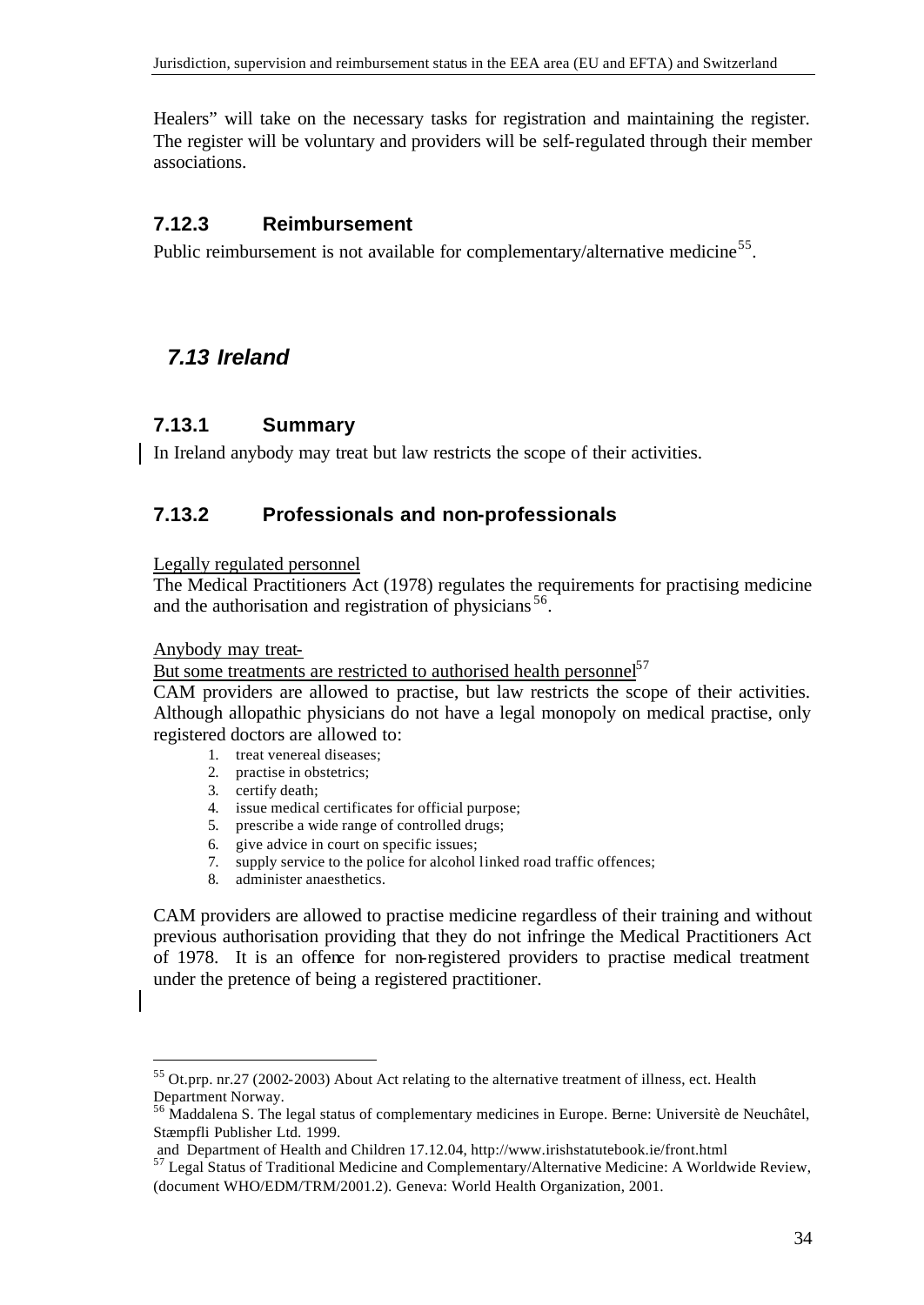Voluntary registration<sup>58</sup>

In 2001 the Minister of Health and Children appointed a work-group to examine and explore the practical issues involved in establishing appropriate regulation for CAM providers. The report on the Regulation of Practitioners of Complementary and Alternative Medicine in Ireland was launched in November 2002.

The following is a summary of the main recommendations in the report:

- 1. The consultation process should be continued.
- 2. Self-regulation of individual therapies should be strengthened.
- 3. Individual therapies should be encouraged to establish registers of qualified members. As part of the consultation process, a National Working Group should be set up to examine and consider regulatory issues in Ireland.

During 2005 the government is preparing a law offering a voluntary register of CAM providers administered by the federations<sup>59</sup>.

### **7.13.3 Reimbursement**

Public reimbursement is available for CAM provided by physicians  $60$ .

## *7.14 Italy <sup>61</sup>*

### **7.14.1 Summary**

In Italy treatment is restricted to legally regulated personnel. Chiropractics is regulated.

#### **7.14.2 Professionals and non-professionals**

Legally regulated personnel

Only authorised medical professionals are allowed to carry out medical acts, and according to a decision of the Criminal Supreme Court of Appeal, physicians are allowed to practise CAM. The National Federation for the Orders of Doctors and Dentists has formally recognised acupuncture, chiropractics, homeopathy, phytotherapy, anthroposophic and ayurvedic medicine as legitimate forms of health care  $62$ . Chiropractors are considered as medical auxiliaries. Thus, the practise of chiropractics

l <sup>58</sup> Health service Development Unit: Report on the Regulation of Practitioners of Complementary and Alternative Medicine in Ireland. Ireland 2002.

<sup>&</sup>lt;sup>59</sup> National Working Group on the Regulation of Complementary Therapist. Department of Health and Children. Ireland 15.08.05

<sup>60</sup> Maddalena S. The legal status of complementary medicines in Europe. Berne: Universitè de Neuchâtel, Stæmpfli Publisher Ltd. 1999.

 $61$  Reference for the chapter where nothing else is noted:

Maddalena S. The legal status of complementary medicines in Europe. Berne: Universitè de Neuchâtel, Stæmpfli Publisher Ltd. 1999. and

Ministero della Santa, Italy 09.09.05

<sup>62</sup> Acupuncture Today. September 2002; Vol 03, Issue 09.

http://www.acupuncturetoday.com/archives2002/sep/09italy.html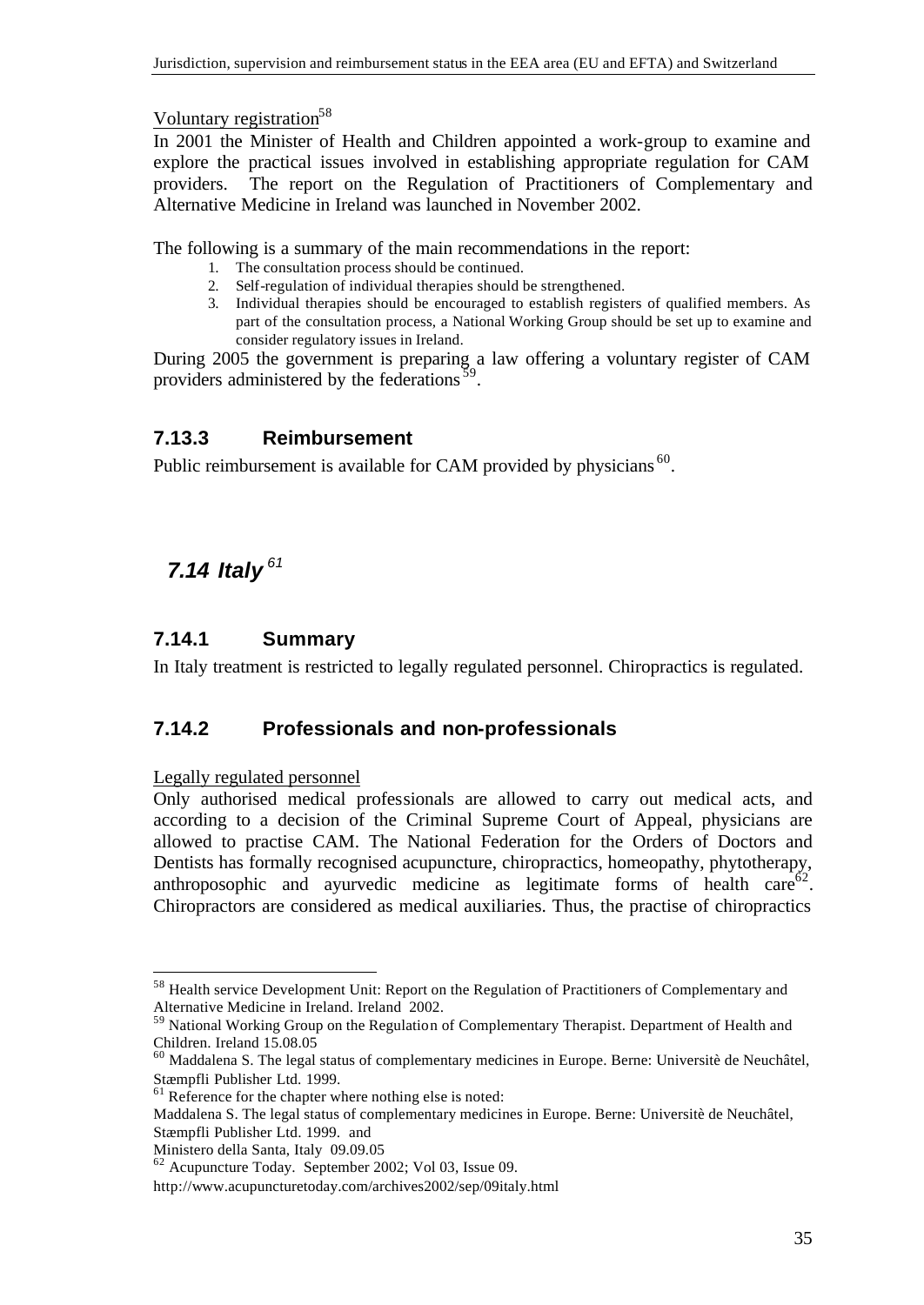by non-physicians is tolerated when chiropractors work under the supervision of a physician.

However, the Code of Professional Ethics of 1995 plays an important role in safeguarding the patients. The Code stipulates that physicians are responsible for the choice of alternative means instead of consolidated scientific experiences.

#### Not anybody may treat

CAM providers are seldom prosecuted despite national legislation that establishes a medical monopoly and that performing medical acts without a regulation is an offence.

#### **7.14.3 Reimbursement**

Both public and private reimbursements are available for CAM when provided by physicians, with the exception of chiropractics that is also reimbursed when provided by non physicians.

## *7.15 Latvia <sup>63</sup>*

### **7.15.1 Summary**

In Latvia treatment is restricted to legally regulated personnel. CAM is not regulated.

#### **7.15.2 Professionals and non-professionals**

#### Legally regulated personnel

Only authorised medical professionals are allowed to carry out medical acts, and only doctors certified in the field of CAM may practise CAM legally. A certificate of CAM treatment has to be renewed after a period of five years. Homeopathy and acupuncture have status as clinical specialities in allopathic medicine.

Physicians with a certificate to provide CAM are supervised by a commission of experts, which counts members of medical associations, in cooperation with representatives of the Medical Society of the Republic of Latvia.

#### Not anybody may treat

l

Non-allopathic providers are not allowed to practise CAM, even if they work under the supervision of a recognised health professional. However, non-allopathic providers practise CAM, and in these cases the Administrative Codex provides for a penalty for unauthorised medical practise. However, patients very seldom take legal proceedings against CAM providers.

 $63$  Reference for the chapter where nothing else is noted:

Maddalena S. The legal status of complementary medicines in Europe. Berne: Universitè de Neuchâtel, Stæmpfli Publisher Ltd. 1999.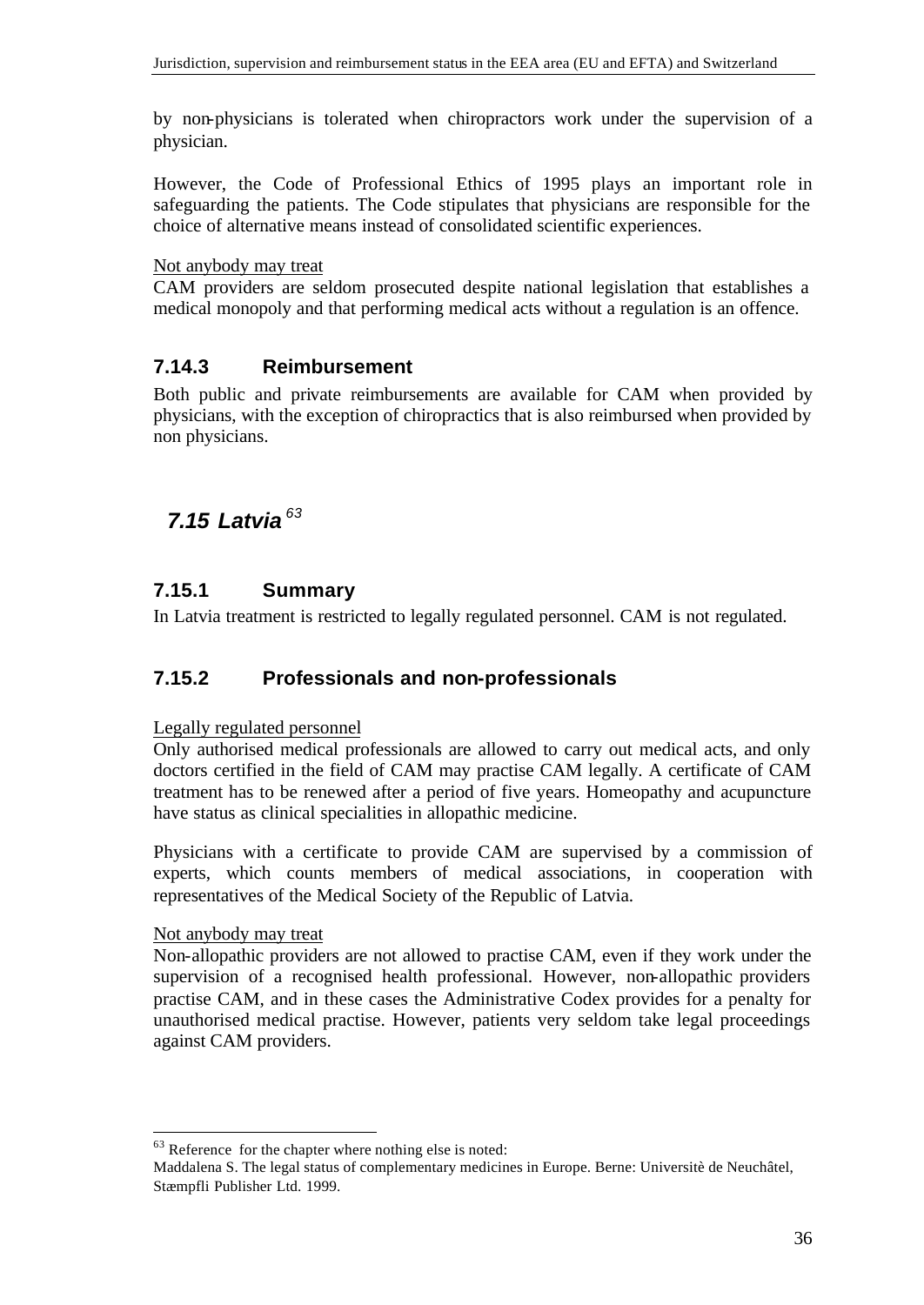## **7.15.3 Reimbursement**

CAM is generally not covered by compulsory health insurance. Acupuncture and homeopathy are exceptions. Private insurance has since 1998 covered legally provided CAM.

## *7.16Liechtenstein <sup>64</sup>*

## **7.16.1 Summary**

In Liechtenstein anybody may treat but law restricts the scope of their activities. Chiropractics is regulated.

## **7.16.2 Professionals and non-professionals**

#### Legally regulated personnel

The Health Law of 1985 regulates the health care professions. Only authorised / licensed medical professionals are allowed to carry out what law defines as medical acts. Law does not regulate the practise of CAM, and therefore the physicians are allowed to use the techniques without having to pass a supplementary exam. However the Health Law states "physicians have to practise only in their speciality and according to their knowledge, with the exception of emergency". Chiropractors are considered to be medical professionals (1985).

#### Anybody may treat-

l

#### But some treatments are restricted to legally regulated personnel

Article 184 of the Penal Code, relating to illegal practise of medicine, specifies that "a person, who without having the necessary training for the medicine's practise, performs medical acts that are legally reserved medical doctors (defined in the Health law), can be punished." According to the Health Law the following acts are not considered as acts of health care professions and may be practised by non-allopathic providers:

- 1. natural medicines,
- 2. i.e. health care which does not consist
	- a. in body's intrusions,
	- b. in delivery acts,
	- c. in the treatment of infectious diseases and
	- d. in the prescription of medication".

There are few court rulings regarding the enforcement of these articles. Thus, in practise, non-allopathic providers are allowed to practise CAM. They only need a commercial authorisation.

<sup>&</sup>lt;sup>64</sup> Reference for the chapter where nothing else is noted:

Maddalena S. The legal status of complementary medicines in Europe. Berne: Universitè de Neuchâtel, Stæmpfli Publisher Ltd. 1999.

and Office for Public Health, Liechtenstein 13.09.05 and 07.10.05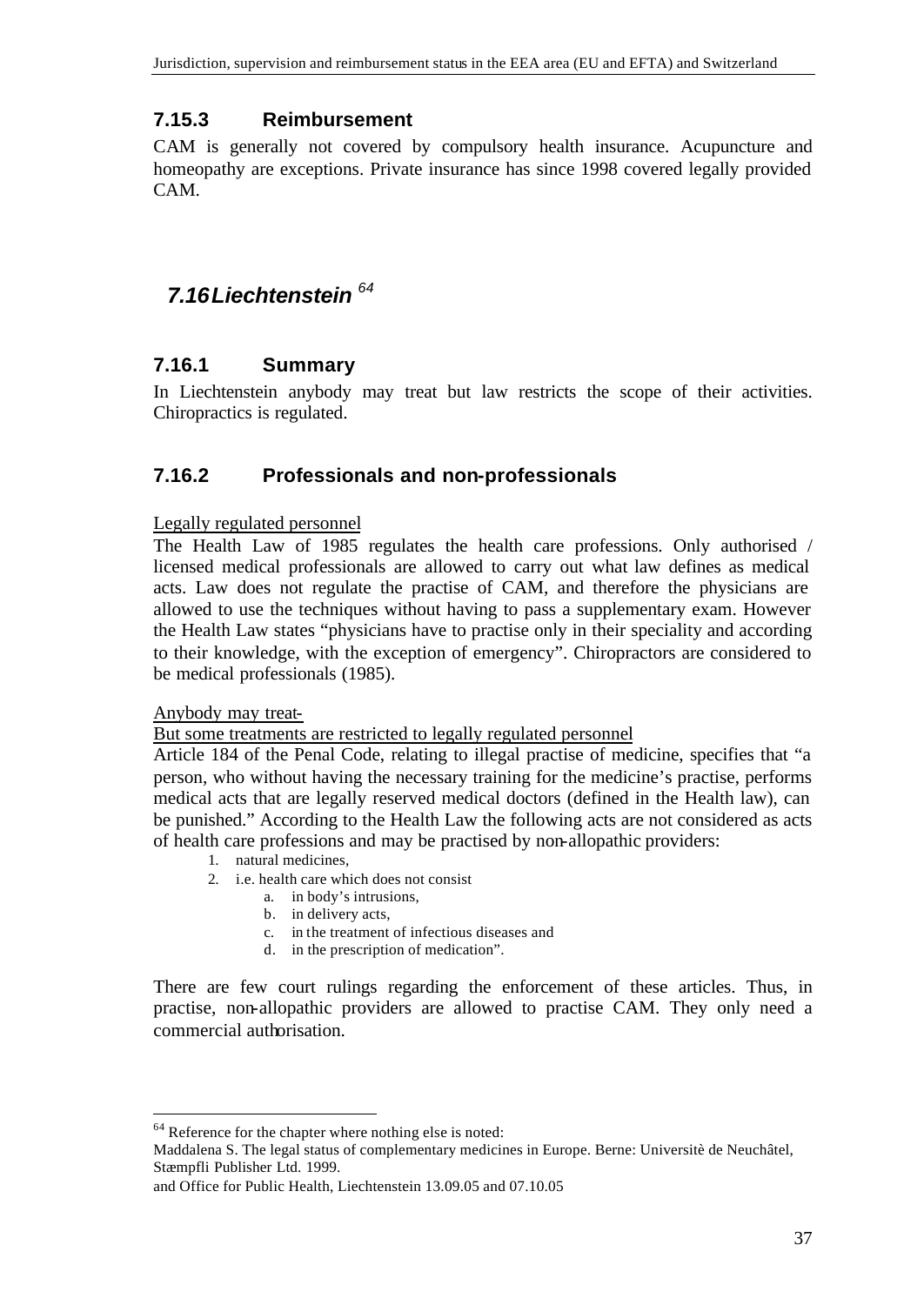## **7.16.3 Reimbursement**

CAM is not covered by the compulsory Social Insurance but some private insurance covers CAM.

## *7.17 Lithuania <sup>65</sup>*

## **7.17.1 Summary**

In Lithuania treatment is restricted to legally regulated personnel. Cam is not regulated.

## **7.17.2 Professionals and non-professionals**

There is no legislation covering the field of CAM in Lithuania, but physicians may practise several therapies of CAM considered being "responsible professional conduct". To practise Homeopathy physicians need a certificate of training from the university.

## **7.17.3 Reimbursement**

Information is not available.

## *7.18Luxembourg <sup>66</sup>*

## **7.18.1 Summary**

In Luxembourg treatment is restricted to legally regulated personnel. CAM is not regulated.

## **7.18.2 Professionals and non-professionals**

#### Legally regulated personnel

Only authorised / licensed medical professionals are allowed to carry out medical acts, and treatment, diagnosis and prevention are restricted to members of the medical corpus. The Code of Professional Ethics states that it is unethical for allopathic physicians to recommend to their patients therapies that are based on methods, which are not scientifically proven. Law does not regulate the practise of CAM, however the Ministry of Health has started to look into the field of CAM, and regulation is expected.

Not anybody may treat

<sup>65</sup> Ministry of Health Care, Lithuania, 18.11.04

<sup>&</sup>lt;sup>66</sup> Reference where nothing else is noted:

Maddalena S. The legal status of complementary medicines in Europe. Berne: Universitè de Neuchâtel, Stæmpfli Publisher Ltd. 1999.

and Ministry of Health, Luxembourg, 01.12.04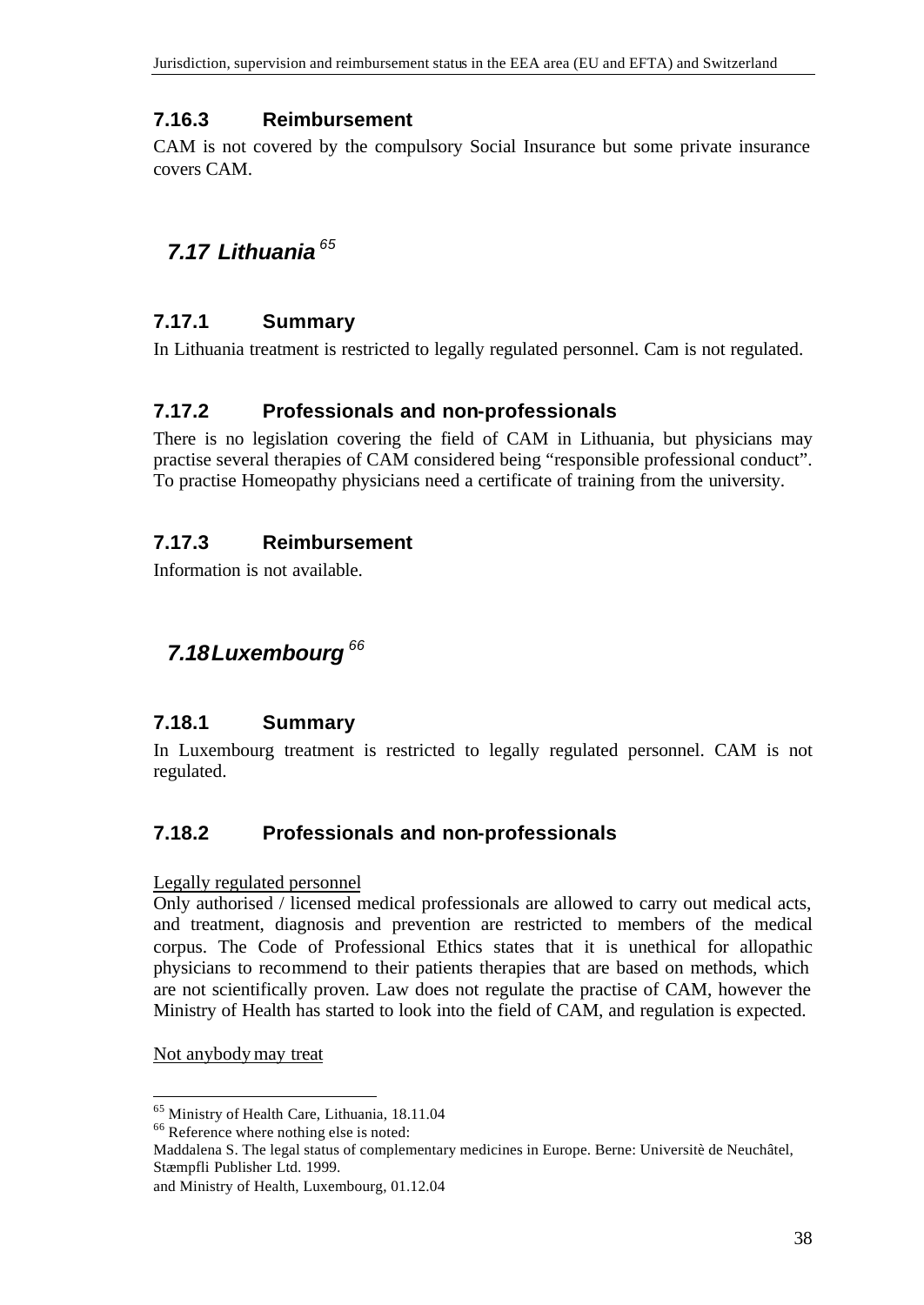Concerning practise of medicine, the law stipulates that persons without the required qualifications, who practise or participate in the diagnosing or treatment of real or supposed pathological disorders, can be prosecuted. Non-allopathic providers using complementary medicine are regularly prosecuted.

## **7.18.3 Reimbursement**

Officially there is no public reimbursement of CAM, with the exception of homeopathy. However, if CAM is provided by regulated health care personnel and according to the legal rules in the field, complementary medicines are, unofficially reimbursed. There is no private insurance available for the coverage of CAM.

## *7.19 Malta <sup>67</sup>*

### **7.19.1 Summary**

In Malta anybody may treat but law restricts the scope of their activities. Acupuncture, osteopathy and chiropractics are regulated.

## **7.19.2 Professionals and non-professionals**

#### Legally regulated personnel

Licensed and registered medical professionals are allowed to practise medicine. In the Health Care Professions Acts the professions recognised by law are listed. No person shall practise any of the professions complementary to medicines unless his/her name is entered in the respective register kept by the Council for the Professions Complementary to Medicine. Acupuncture, osteopathy and chiropractics are among the recognised professions listed. According to the law, an allopathic physician registered to practise in Malta must refer all persons to be treated by traditional medicines, including acupuncture. Allopathic physicians may practise CAM.

#### Anybody may treat-

l

But some treatments are restricted to regulated personnel

CAM providers are not legally regulated in Malta. It is stipulated in the law that nonallopathic providers are not allowed to perform procedures reserved for recognised allopathic medical professions such as physicians, physiotherapists, and pharmacists. However, it is not prohibited for CAM providers to practise medicine.

Although there are no legal sanctions on CAM providers themselves, a breach of the regulation in the law constitutes a criminal offence. There are also restrictions on advertising treatments and clinics.

and Ministry of Health, the Elderly and Community Care. Malta 23.11.04 and 28.09.05 (euaffairs.mhec@gov.mt)

 $67$  Maddalena S. The legal status of complementary medicines in Europe. Berne: Universitè de Neuchâtel, Stæmpfli Publisher Ltd. 1999.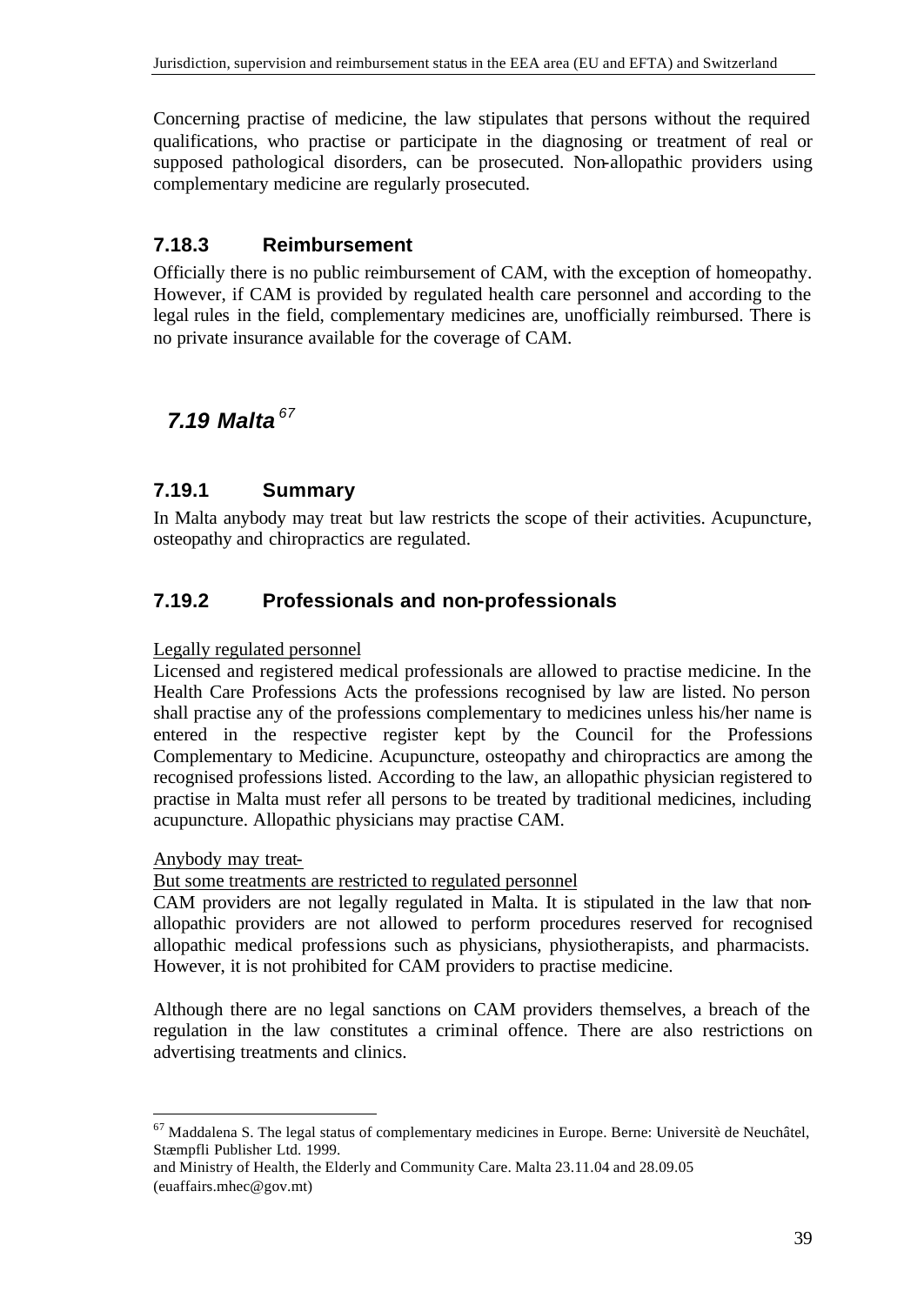#### **7.19.3 Reimbursement**

Malta does not have a reimbursement system. Consequently they do not reimburse CAM.

## *7.20 The Netherlands*

#### **7.20.1 Summary** <sup>68</sup>

In The Netherlands anybody may treat but law restricts the scope of their activities. CAM is not regulated.

#### **7.20.2 Professionals and non-professionals**

#### Legally regulated personnel

The Individual Health care Professionals Act (the BIG Act  $1993$ )<sup>69</sup> regulates the health personnel, focusing on the quality of professional practise and patient protection. The law has been implemented in stages. The purpose of the act is to foster and monitor high standards of professional practise and to protect the patients against professional carelessness and incompetence. The act contains provisions relating to the protection of titles, registration, reserved procedures and medical disciplines. According to the act professionals can be regulated in two ways. Section 3 lies down rules governing eight professions (medical doctor, dentist, pharmaceutical chemist, health care psychologist, psychotherapists, midwife and nurse). Section 34 regulates the paramedical professions (e.g. speech therapist, dental hygienist and dietician). Reserved procedures may be carried out only by to groups of medical practitioners; those with direct authorisation (doctors, dentists and midwives) and those who may perform the procedures under the instruction of the former (and thereby authorised).

The Individual Health Care Professionals Act lays down disciplinary norms that apply to professionals registered under section 3. The professionals may use CAM treatment, following "due care" and "proper practise", and that the therapies are not restricted by the reserved procedures. The disciplinary norms and the civil law (penal code) can be used in conjunction with one another.

#### Supervising regulated personnel

The authorities supervise health personnel regulated in section 3. CAM therapies provided by these professions are restricted by the reserved procedures and the disciplinary code in the act. The authorities can withdraw the authorisation of health

Ministry of Health, Welfare and Sports and

<sup>68</sup> Referee for the chapter where nothing else is stated:

Public health Supervisory Service of the Netherlands, The Inspectorate of Health Care region South East, The Hague, meeting 26.04.05.

 $^{69}$  More information about the BIG Act: http://www.bigregister.nl or http://www.verwijspunt.nl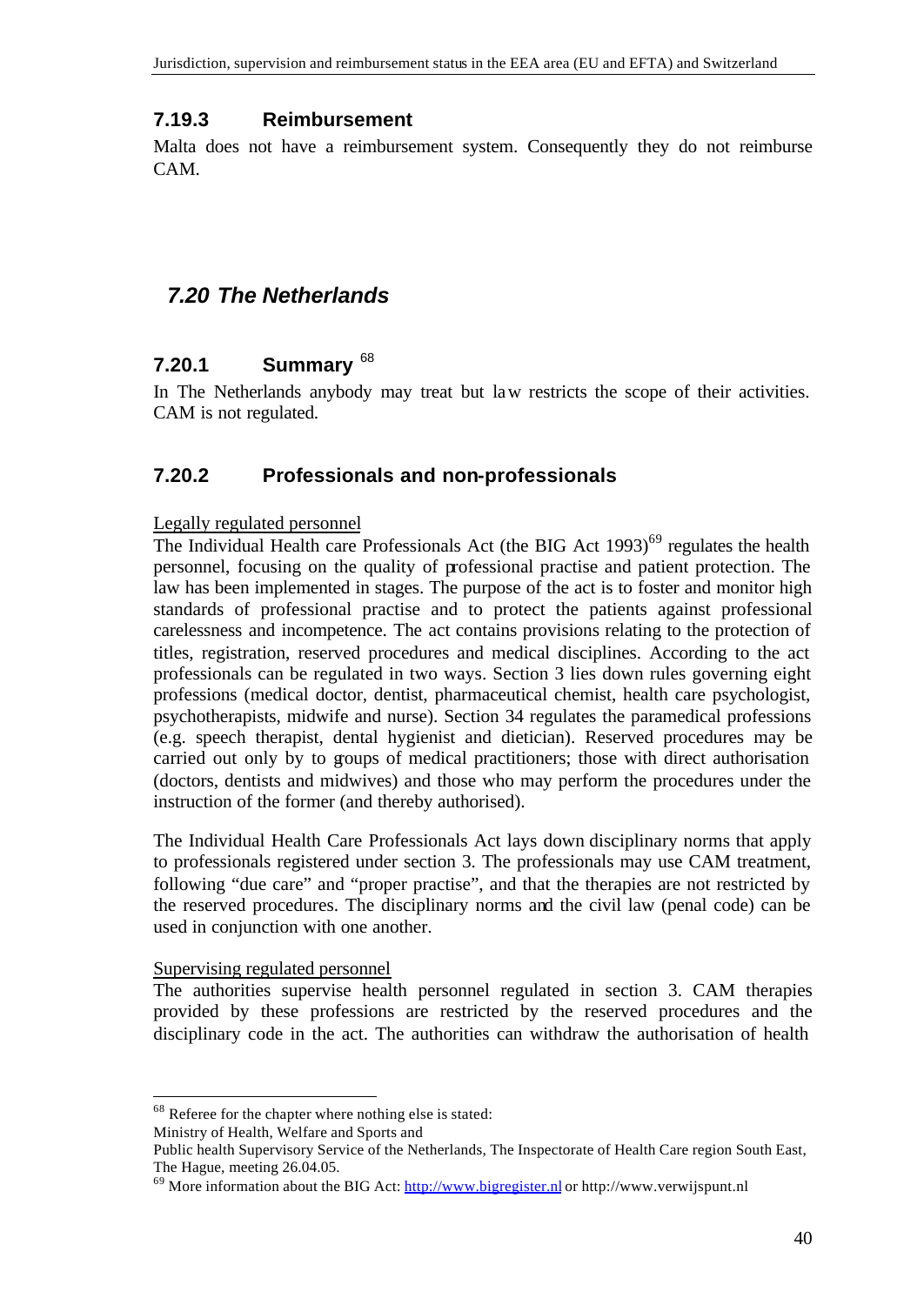personnel if the law is violated. If the violation is serious, the authority of health may also ask the police to investigate the matter.

#### Anybody may treat-

But some treatments are restricted to authorised health personnel

Since 1997, according to the Health care Professionals Act, CAM providers are allowed to treat. They are not, however, recognised as official health care personnel, their titles are not protected, they are not integrated into the national health care system, and they are not under the direct supervision of the authorities.

According to the law, specific medical procedures and treatment of certain diseases are restricted to authorised health personnel, except when under the order of a medical professional with direct authorisation. Authorised health personnel only may practise the following:

- 1. surgical procedures
- 2. obstetric procedures
- 3. catheterisations and endoscopies
- 4. punctures and injections
- 5. general anaesthetic
- 6. procedures involving the use of radioactive substances and ionising radiation
- 7. cardioversion
- 8. defibrillation, electroconvulsive therapy
- 9. lithotripsy
- 10. artificial insemination

The list of the reserved medical acts is not exhaustive and additions are possible.

Violations of the limited monopoly can result in an offence.

The government is not legally regulating any CAM or licensing any providers. The restriction of some procedures and the penal code is protecting the patient while attending the provider. The penal code has rules about abuse and neglect. That means that a person in whom a patient has trust must not mislead the patient, thus making it possible for the patient to be harmed. CAM therapies are commonly in use as preventive medicine and as self-cure. The Individual Healthcare Professionals Act guarantees the patients' complete freedom of choice of providers and, at the same time, includes preventive measures to avoid any potential risk to harm patients' health.

#### **7.20.3 Reimbursement**

There are no public reimbursements of CAM. Private insurance offers a package covering for the most used forms of complementary medicine when provided by a medical doctor.

## *7.21 Norway*

#### **7.21.1 Summary**

In Norway anybody is allowed to treat but law restricts the scope of their activities. Chiropractics is regulated. A voluntary official registration scheme for those who practice CAM has been established.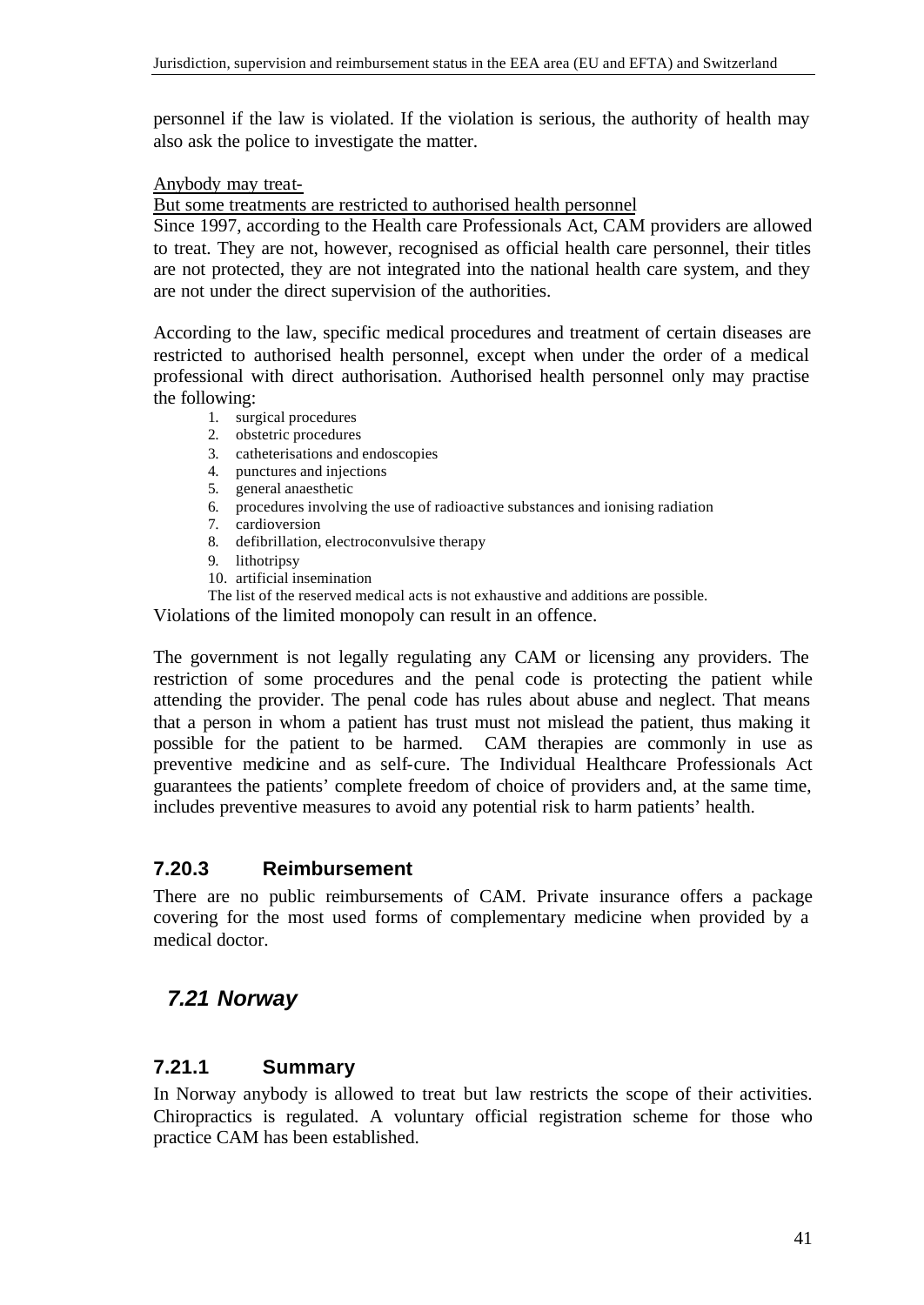### **7.21.2 Professionals and non-professionals**

#### Legally regulated personnel

The Health Personnel Act regulates the requirements for practising medicine and authorisation / licensing of health personnel<sup>70</sup>. Chiropractic practitioners were authorised in 1988. According to The Supervision  $Act^{71}$ , the authority (Board of Health) supervises health services and health care personnel and ensures fulfilment of laws and regulations. The Board of Health can withdraw the authorisation of health personnel if the law is violated. If the violation is serious, they may also ask the police to investigate the matter.

#### Anybody may treat-

But some treatments are restricted to regulated health personnel

CAM providers are allowed to practise alternative treatment regardless of their training and without previous authorisation, but some medical procedures and the treatment of some serious diseases are restricted to health personnel. CAM providers are, however, not recognised as official health care personnel, their titles are not protected, they are not integrated into the national health care system, and they are not under the supervision of the authorities.

A new law about alternative treatment was implemented  $01.01.2004^{72}$ . The objective of this law is "to contribute to safety for the patients who seek and receive alternative treatment and to regulate the right to practise such treatment". The law makes the restrictions that health personnel only may practise the following specific procedures and treat the following diseases:

- 1. Medical intervention or treatment that may entail a serious health hazard.
- 2. Treatment of communicable diseases that is hazardous to public health.
	- Non-health personnel may nevertheless administer treatment in cases where the sole purpose is to alleviate or moderate symptoms or consequences of the disease or disorder or side effects of given treatment or where the purpose is to strengthen the body's immune system or its ability to heal itself.
- 3. Treatment of serious diseases and disorders.

Non-health personnel may nevertheless administer treatment in cases where the sole purpose is to alleviate or moderate symptoms or consequences of the disease or disorder or side effects of given treatment or where the purpose is to strengthen the body's immune system or its ability to heal itself.

The provision in the first paragraph does not apply if the treatment takes place in cooperation with or in consultation with the patient's physician and the patient is of age and is entitled to consent to healthcare pursuant according to the Patient's Rights Act. This also applies to other patients if the health service has no curative or palliative treatment to offer the patient.

The law contains a requirement of confidentiality concerning patient information, which is quite similar to the requirement in the Health Personnel Act.

According to the law covering alternative treatment, "any person who wilfully or through gross negligence infringes the provisions of the act or provisions issued in pursuance of the act, or who is an accessory thereto, may be punished by fines or by a term of imprisonment" but not for more than three months. This also concerns "non-

<sup>70</sup> Act of July 2nd 1999 No. 64 Relating to health personnel etc.

 $71$  Act of March 30th 1984 No. 15 About supervision

 $72$  Act of June  $27<sup>th</sup>$  2003 No. 64 About alternative treatment of illness etc.

Norwegian laws in English text: http://www.ub.uio.no/ujur/ulov/english.html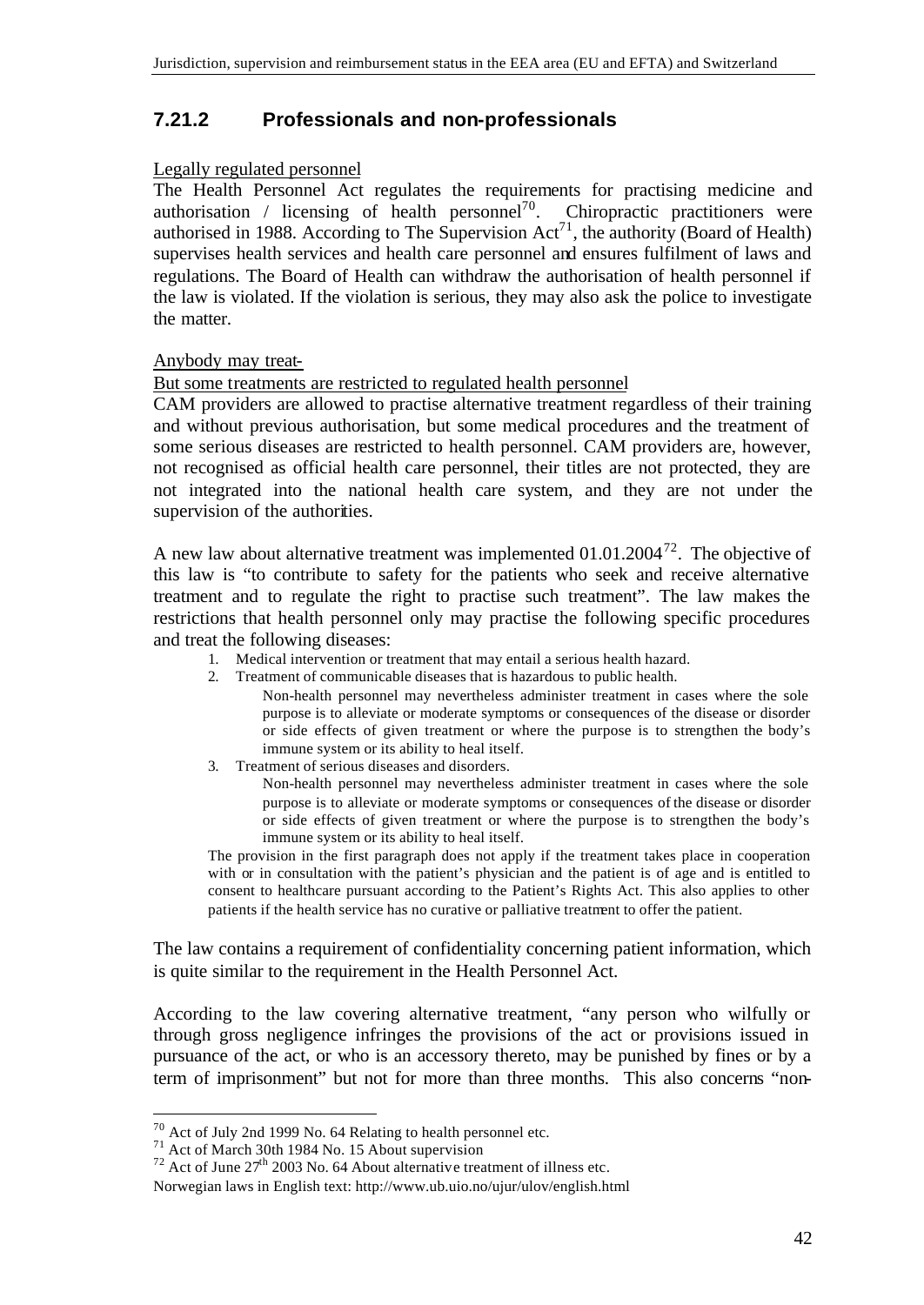health providers who by medical intervention or treatment wilfully or through gross negligence place a person's life or health in serious danger, either by the treatment itself, or because the patient as a result of the treatment does not seek expert help". Public prosecution may be instituted. However, non-allopathic providers are only prosecuted for exposing patients to a provable danger, or causing them serious deterioration or death<sup>73</sup>.

#### Voluntary registration of CAM providers $^{74}$

The act regarding alternative treatment also imposes the government to establish a voluntary official registration scheme for those who practise CAM. The regulation of this register was implemented 1.01.2004. The objective of the regulation is to contribute to increase safeguarding of the patient and to ensure the rights of consumers who seek registered CAM providers. The regulation is also meant to contribute to trustworthy commercial conditions among the providers of alternative treatment. To be registered, the practitioner must have a membership in a practitioners' organisation approved by the government and have a current insurance.

If a CAM provider violates the legal rules, the Board of Health or patients can ask the police to investigate the matter. As CAM providers are considered to be self-employed, the consumers' authority supervises the law. If a CAM provider is "registered" according to the law, violation of the rules of the federation may exclude the person from membership in the federation.

The act regarding alternative treatment safeguards all patients concerning the area of confidentiality, and against being treated by unauthorised personnel, in cases of some restricted medical procedures and diseases. If the patient seeks a "registered" CAM provider, the safeguarding of the patient may extend to areas comparable to the legal regulation of authorised health personnel. The safeguarding depends on the requirements set by the authorities when approving a federation. Also, the legal code will protect the patients in serious matters.

#### Marketing

l

The law of alternative treatment also regulates the marketing of CAM providers. The law expresses that "persons providing alternative treatment may in marketing their activity only give an objective and factual description of the nature of their activity". The Consumer Ombudsman (CO) is an independent administrative body with the responsibility of supervising measures in the market.

## **7.21.3 Reimbursement**

Public reimbursement is not available for complementary/alternative medicine.

Norwegian Health Insurance offers private coverage of certain types of complementary medicine. The company has a connection to International Health Insurance, Denmark AS, which distributes insurance in several European countries. The insurance covers acupuncture performed by licensed medical doctors as a part of medical treatment.

 $^{73}$  Legal Status of Traditional Medicine and Complementary/Alternative Medicine: A Worldwide Review, (document WHO/EDM/TRM/2001.2). Geneva: World Health Organization, 2001.

 $^{74}$  Forskrift om frivillig registrering for utøverer av alternative behandling. Departement of Health. Norway: 11 December 2003.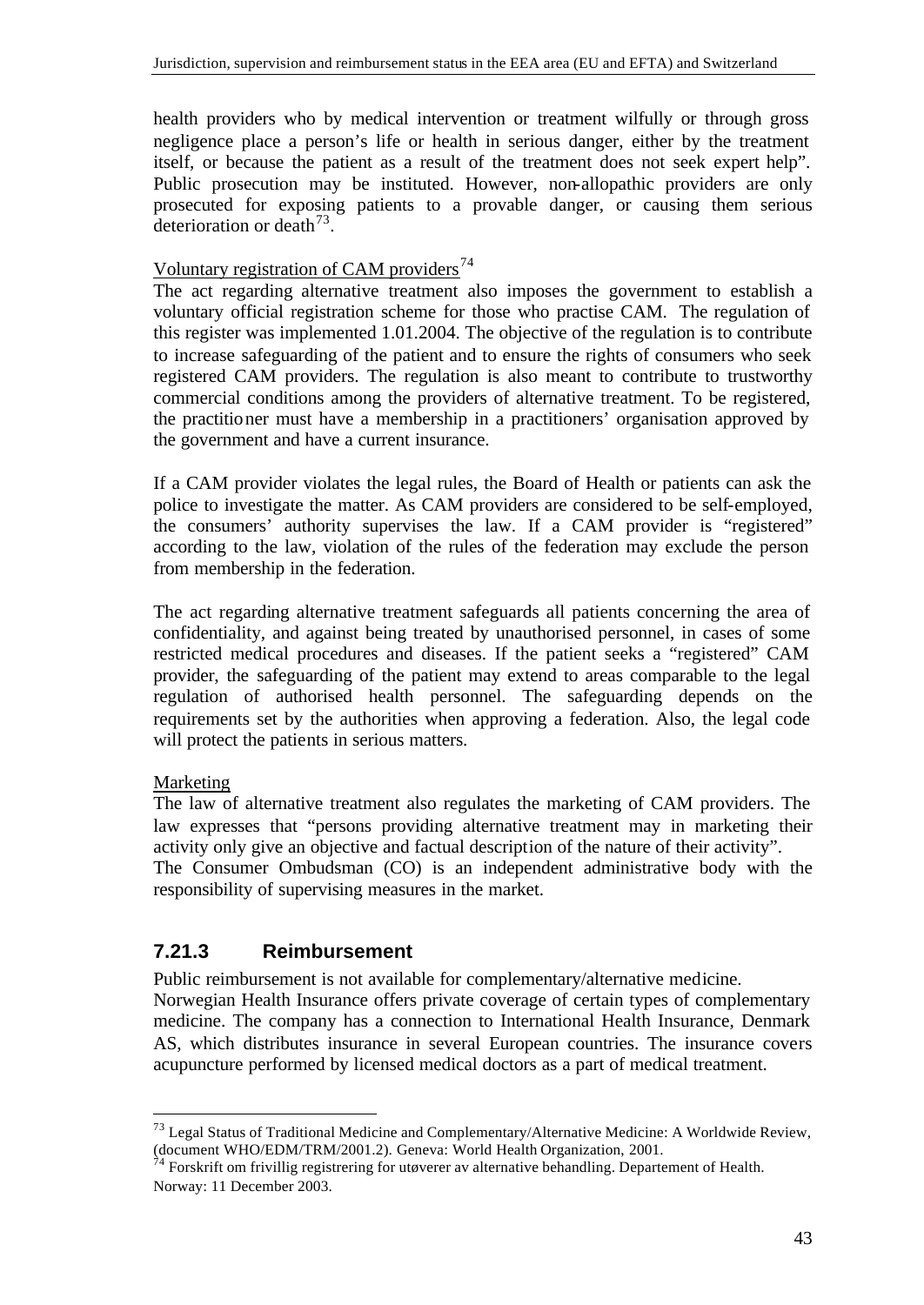# *7.22 Poland* <sup>75</sup>

## **7.22.1 Summary**

In Poland treatment is restricted to legally regulated personnel. CAM is not legally regulated.

## **7.22.2 Professionals and non-professionals**

Legally regulated personnel

The Health Care Service Centre Act regulates health care provided by health care service centre and health personnel (medical professions). Consequently alternative medicine services which fall within the scope of the definition of health care services may only be performed by health care services centres and by health personnel. For example, the following CAM services are to be treated as health care services (must be performed by medical personnel): acupuncture (except in case of chronic pain), magnetotherapy with use of magnetic field, laseropuncture, acupressure, zootherapy, diagnosis and therapy concerning alternative, folk and oriental medicine (this list is not a closed one).

Poland is preparing a legal regulation of CAM. The Ministry of Health, by regulation from July 2002, set out the Council to Affairs of Alternative Methods of Therapy, as an auxiliary body of Ministry of Health. The duties of the council are as follows: preparing essential assumptions in order to regulate in legal provisions the alternative methods of therapy issues, in particular the conditions of conducting activity in this scope, rules of obtaining permissions to conduct such an activity, rules of cooperation of the persons conducting such an activity with doctors, preparing assumptions concerning the control in the scope of observing provisions.

## **7.22.3 Reimbursement**

Public resources do not finance alternative treatments.

# *7.23 Portugal* <sup>76</sup>

## **7.23.1 Summary**

l

In Portugal treatment is restricted to legally regulated personnel. Acupuncture, homeopathy, osteopathy, naturopathy, phytotherapy and chiropractics are regulated.

<sup>75</sup> Department Pranwny, Ministerstwo Zdrowia, Poland, 24.06.05 and

Ministry of Health, Accreditation Bureau, Poland, 16.11.04

<sup>76</sup> Referee where nothing else is stated:

European Council for Classical Homeopathy. Facts about Homeopathy and other CAM Therapies, Second Edition August 2004. http://www.homeopathy-ecch.org/newsevents.html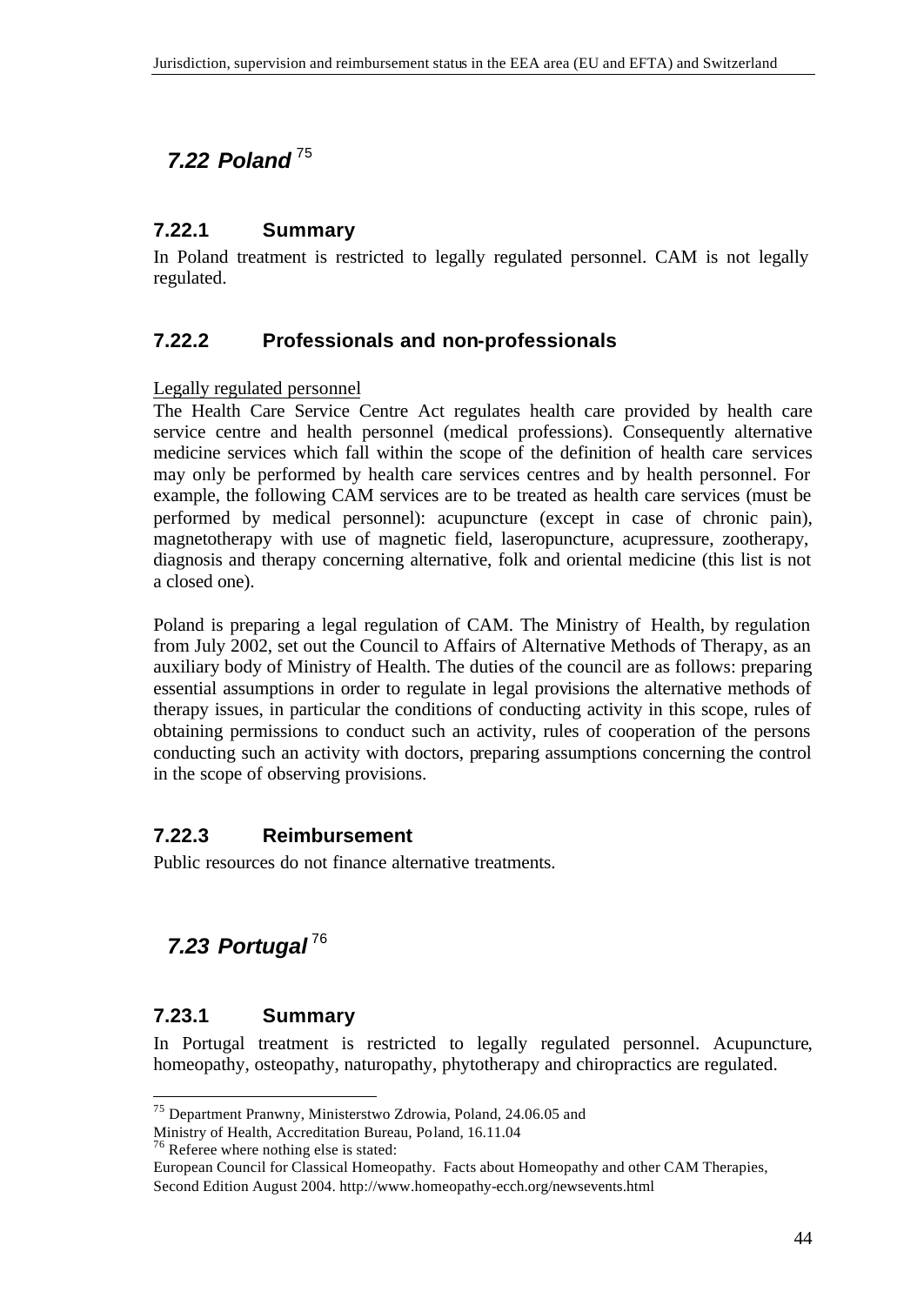## **7.23.2 Professionals and non-professionals**

#### Legally regulated personnel

In July 2003 the Portuguese parliament voted in favour of new laws that recognise the practise of acupuncture, homeopathy, osteopathy, naturopathy, phytotherapy and chiropractic  $s^{77}$ . The law ensures the right of the Portuguese citizens to freely choose a particular therapy they wish, and also regulates the practitioners who may practise these therapies as independent health care professionals. The Ministry of Education and Science controls the education and certification of degrees and diplomas for the practise of the therapies. A license (authorisation) is given when practitioner can provide qualification according this law.

For the safeguarding the patients, the law has claims about the practise of therapies, confidentiality, documentation routines, current insurance, and information about price, duration and prognosis<sup>78</sup>. Under this law the practise of the therapies will be controlled and accredited by the Ministry of Health.

#### **7.23.3 Reimbursement**

Information is not available.

## *7.24 Slovakia <sup>79</sup>*

#### **7.24.1 Summary**

In Slovakia CAM treatment is restricted to legally regulated personnel. CAM is not regulated.

#### **7.24.2 Professionals and non-professionals**

CAM is not officially recognised, and there is no legislation on the field in Slovakia.

#### **7.24.3 Reimbursement**

Information is not available.

 $^{77}$  Project of law n 263/IX For framing the base of the Non-conventional Medicine and Project of law n 27/IX Legal procedures of the Non-conventional Therapies

<sup>&</sup>lt;sup>78</sup> The Directorate for Health and Social Affairs, Norway. Report about Acupuncture and Homeopathy education. October 2004.

<sup>79</sup> Ministry of Health of the Slovak Republic, 26.11.04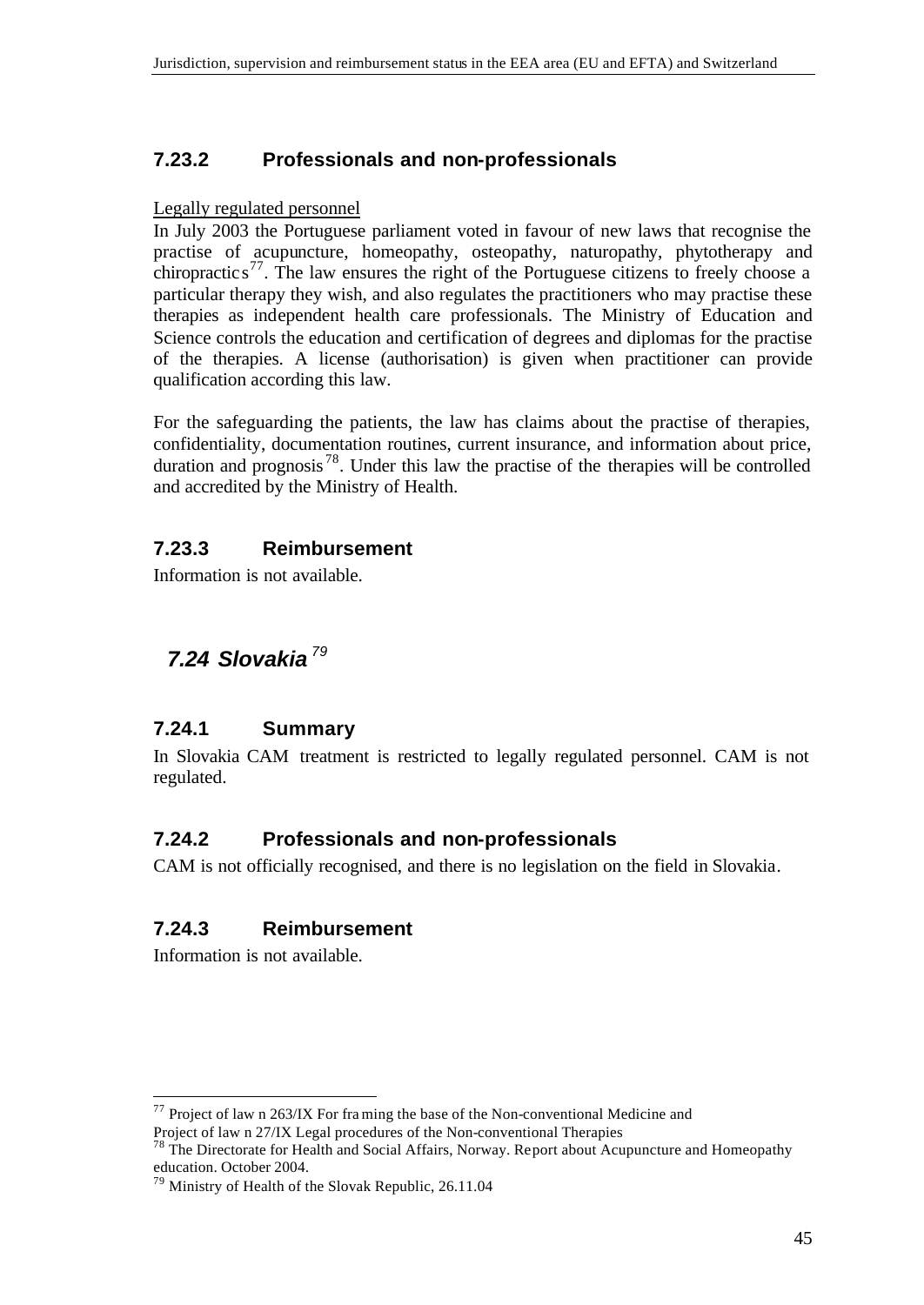## *7.25 Slovenia*

## **7.25.1 Summary** <sup>80</sup>

In Slovenia treatment is restricted to legally regulated personnel. CAM is not regulated.

### **7.25.2 Professionals and non-professionals**

#### Legally regulated personnel

According to Law of Health Services (1992), "health service may be performed with permission of the Ministry of Health by physical persons, if they fulfil the conditions defined by this law". The health personnel are licensed to practise health service. The Law of Health Care and Health Insurance (1991) defines health service as "the activities, measures and services for reinforcing health, preventing illness, early detection, timely treatment, nursing and rehabilitation of the sick and injured". The practise of health service without a permit is an offence. In Article 45 it is stated "Health workers and health associates shall perform health services in accordance within the code of medical deontology or within other professional and ethical codes". And further Article 58 states "Health workers may use only approved and professionally acceptable supplementary traditional and alternative forms of diagnostics, treatment and rehabilitation which are not harmful to the public health and which are approved by the Ministry of Health with the consent of the Medical Ethics Commission".

An forthcoming regulation (based on Article 59 of the Law of Health Service), which will define the forms of alternative diagnostics, treatment, rehabilitation and prophylaxis that are legally permitted and the conditions for performing such services as well as the licensing procedure, has not been adopted yet. By this lack of regulation, CAM therapy is not allowed in official medical service.

The official standpoint held by the Ethical Commission of the Ministry of Health is that doctors are asked to revoke their medical licenses when they desire to practise treatment that is not part of the official doctrine of medicine.

However, some physicians are offering acupuncture as a complementary treatment of pain. The Slovenian Associations of Acupuncture only issue licenses to member physicians. The authorities do not punish this kind of treatment.

#### Supervision of regulated personnel

According to the Law of Health Service, supervision of professional health workers is to be executed by competent professional chambers organised by medical federations. During the last years, known to the Ministry of Health, only one physician has lost the license because of practising CAM therapy.

#### Not anybody may treat

l

Providing CAM therapies is legal when referred to as counselling service and not health service. An estimated 1200 CAM providers are practising in Slovenia. CAM providers

 $80$  Referee where nothing else is stated:

Slovenian Ministry of Health, meeting in Ljubljana 04.05.05.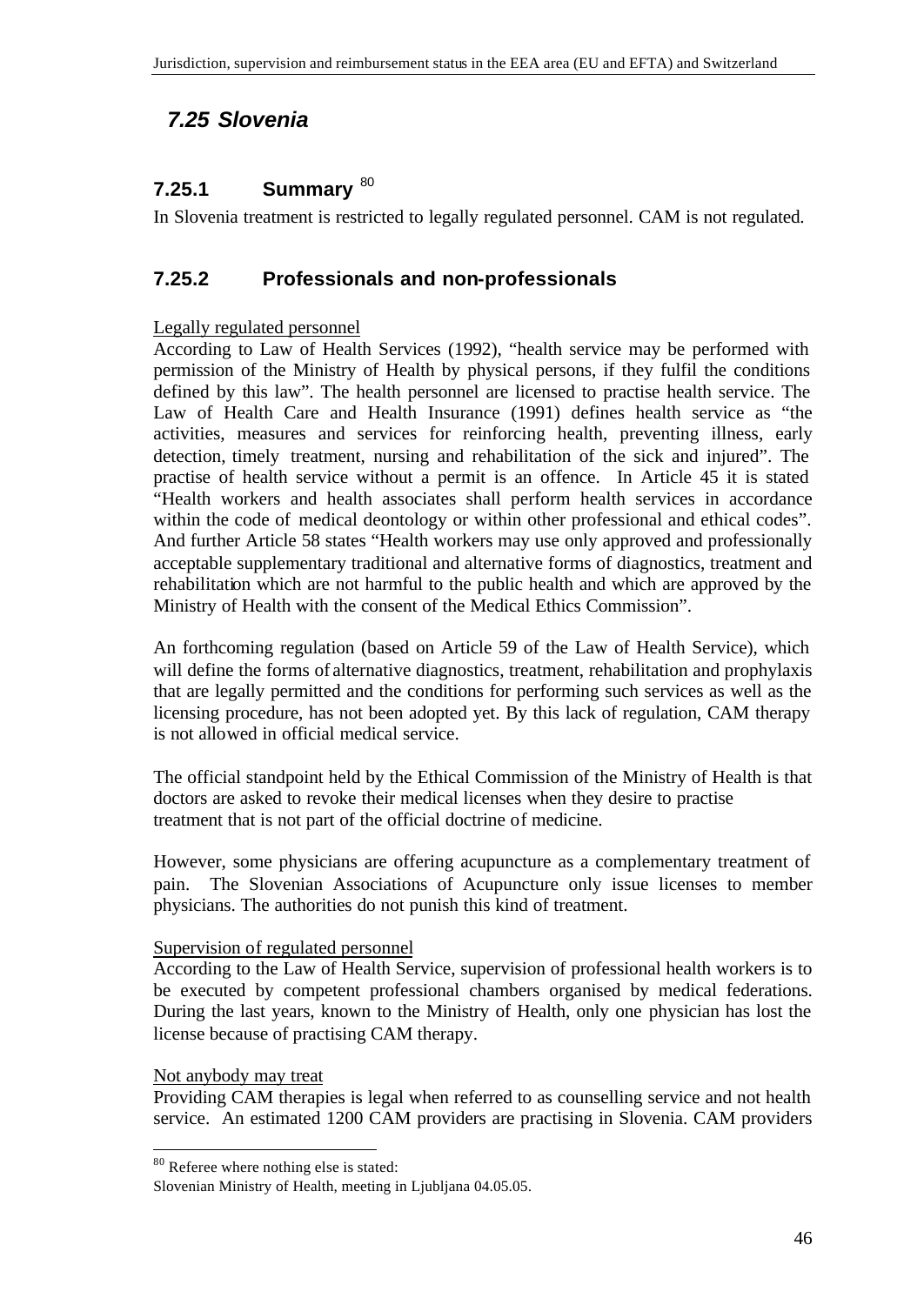mostly register as consulting services for healthy life-style. Business owners of registrant CAM activities are obligatory members of Slovene Chamber of Commerce (SCC), with about 150 members at present (May 2005). There are no conditions set by the SCC and there is no professional supervision of the activities. The federation of providers is developing a training program and introducing self-regulation for its members, with the intension of safeguarding the users of their services. Consumers may complain to the federation and SCC. Currently the penal code is the only form of legal protection of consumers.

The Ministry of Health is proposing the regulation of CAM providers. The purpose of the law will be to safeguard and to emphasize that CAM is to be offered only as an additional therapy to medical treatment.

## **7.25.3 Reimbursement**

There are both public and private reimbursements in Slovenia. Reimbursements are covered by what law defines as health services. CAM is not reimbursed.

## *7.26 Spain <sup>81</sup>*

## **7.26.1 Summary**

In Spain treatment is restricted to legally regulated personnel. CAM is not regulated.

## **7.26.2 Professionals and non-professionals**

#### Legally regulated personnel

According to the general health regulations only authorised health professionals are allowed to perform medical acts on patients, and according to the Royal Decree 3166/1966, licensed paramedics (odontologists, psychologists, nurses, physiotherapists) are allowed to perform medical acts only under the supervision of an allopathic physician.

Law 1277/2003 regulates the health services and establishments where such services are provided<sup>82</sup>. The law only recognises conventional therapies that are scientifically recognised, but accepts the physicians' use of natural, homeopathic and similar therapies that have shown efficacy and are secure. However, according to the Spanish Code of Professional Ethics of 1990, non-scientifically proven means as well as the simulation of the making of a diagnosis, or the application of therapeutic treatments, are prohibited. Complementary medicines are not included within the Royal Decree 127/1984 regarding medical specialities. There are no specific legal regulations of CAM in the country.

 $81$  Reference where nothing else is noted:

Maddalena S. The legal status of complementary medicines in Europe. Berne: Universitè de Neuchâtel, Stæmpfli Publisher Ltd. 1999.

<sup>82</sup> Information given by Nuria Borras, nborras@clinic.ub.es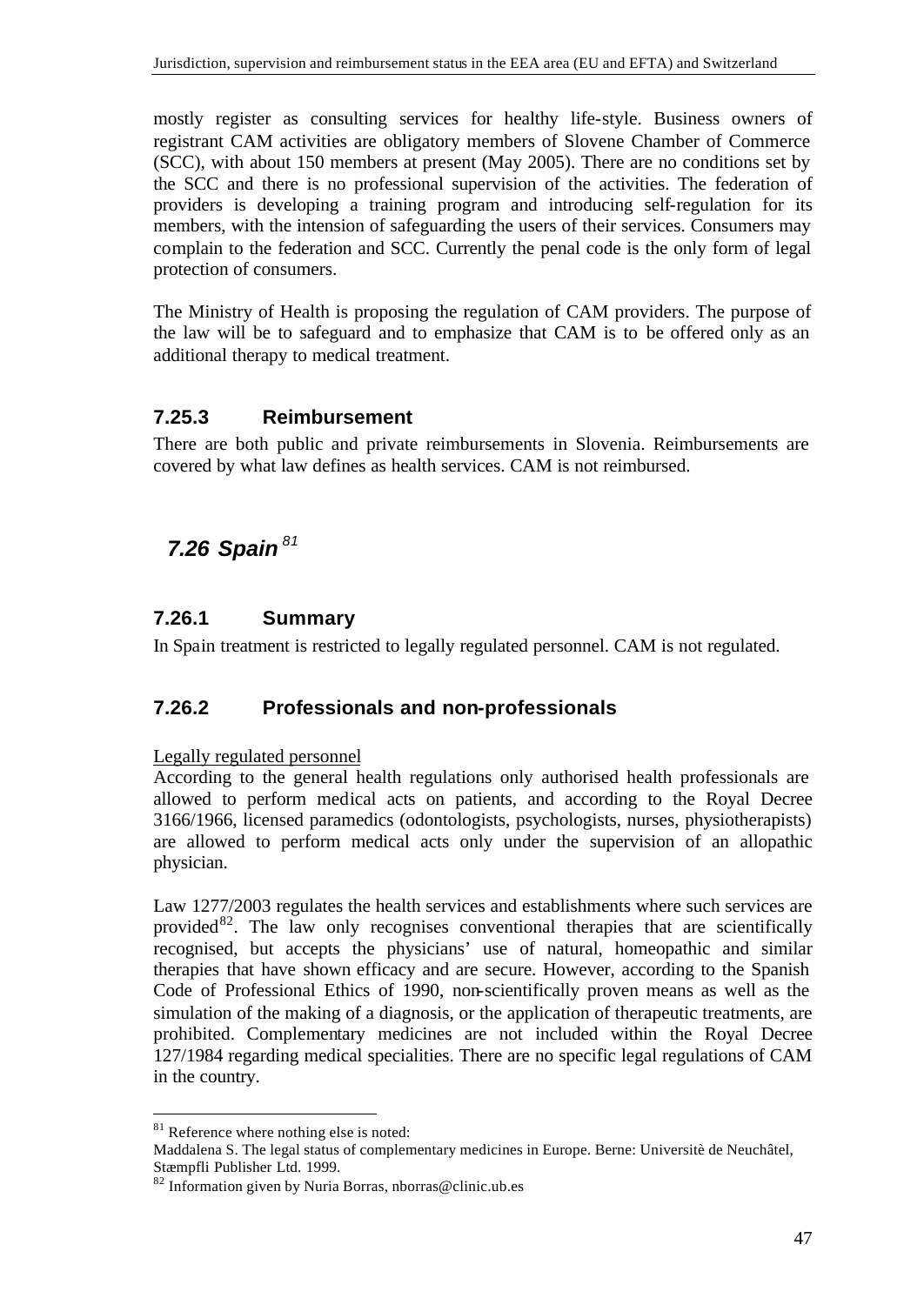Supervising regulated health personnel

The authority has delegated to The Council of Medical Colleges the supervising of physicians. The council may, in serious matters, withdraw the authorisation of a physician if the law is violated.

#### Not anybody may treat

The practise of medicine without a legal qualification is an offence. The illegal practise of medicine is regulated by the Penal Code stating that if persons without relevant academic certificates practise acts specific to a profession, they risk imprisonment for a period up to twelve months. This includes all intrusions made by non-allopathic providers in the field of medicine. However, providing CAM is not illegal when referred to as counselling service not intruding health service. The state authorities are tolerant to that kind of CAM providing.

### **7.26.3 Reimbursement**

Public reimbursement is not available for CAM treatment. A few private insurance companies provide coverage for CAM.

## *7.27Sweden <sup>83</sup>*

### **7.27.1 Summary**

In Sweden anybody is allowed to treat but law restricts the scope of their activities. Chiropractics and naprapathy are regulated.

## **7.27.2 Professionals and non-professionals**

Legally regulated personnel

The Health and Medical Service Act of 1982 regulates the requirements for practising medicine and the regulation and authorisation of health personnel<sup>84</sup>. Practitioners of chiropractics were authorised in 1989 and naprapaths in  $1994<sup>85</sup>$ . Homeopathy and other forms of CAM are not recognised as "responsible professional conduct" and may therefore not be provided by health professionals. Acupuncture of western style may be provided<sup>86</sup>. The authorities supervise all authorised health personnel<sup>87</sup>.

Anybody may treat-But some treatments are restricted to authorised health personnel

l <sup>83</sup> Ministry of Health and Social Affairs, Sweden 11.10.05

<sup>84</sup> Lag om hälso- och sjukvården (1982:763, HSL)

<sup>&</sup>lt;sup>85</sup>Legal Status of Traditional Medicine and Complementary/Alternative Medicine: A Worldwide Review, (document WHO/EDM/TRM/2001.2). Geneva: World Health Organization, 2001.

<sup>86</sup> Ministry of Health and Social Affairs, Sweden 05.10.05

<sup>87</sup> Lag om yrkesverksamhet på hälso- och sjukvärdens område, 6 kap, (1998:531, LYHS)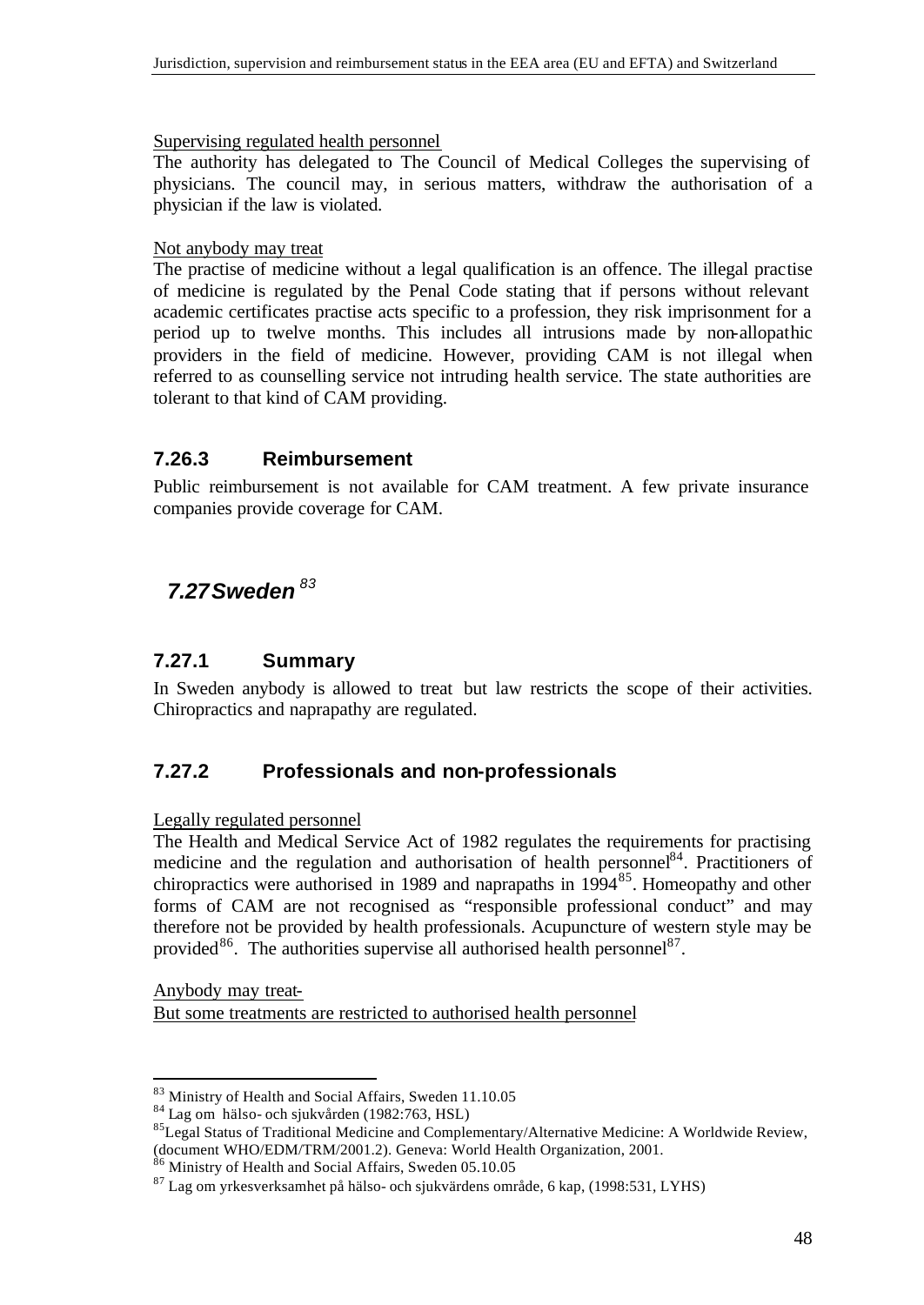CAM providers are allowed to practise medicine regardless of their training and without previous authorisation. They are, however, not recognised as official health care personnel, their titles are not protected, they are not integrated into the national health care system, and they are not under the supervision of the authorities.

According to the Quackery Act, that has been included in The Health and Medical Services (Professional Activity) Act, only authorised health personnel are allowed to perform the following specific medical procedures and give the following treatment of certain diseases:

- 1. practise general or local anaesthesia
- 2. provide care with radiological methods
- 3. practise in a itinerant way
- 4. treat specific contagious diseases
- 5. treat cancer, diabetes, epilepsy or pathological conditions associated with pregnancy or childbirth
- 6. treat a child who is less then eight years old
- 7. issue written recommendations or instructions for the treatment of patients who were not personally examined by them
- 8. provide acupuncture
- 9. test or supply contact lenses <sup>88</sup>

Violations of the limited monopoly of performing medical procedures and treating certain diseases are an offence. However, CAM providers may only be prosecuted for exposing patients to a probable danger, or causing them serious deterioration or death. Providers found guilty of this charge may be judged by the penal law and may be prohibited from working in the health field  $89$ .

## Voluntary registration of CAM providers $90$

On 10 December 2004, the Swedish government sent an inquiry report referred for consideration to establish a voluntary official register for CAM providers who are not medical physicians. The objective of the register is to contribute to the security for the users who seek and receives CAM.

To be registered, the providers must have membership in a practitioners' organisation approved by the government, have documented knowledge of basic medicine and hold current insurance. According to the current draft, the authorities will take on the necessary tasks for registration, but will closely cooperate with participating organisations. The register will be voluntary and providers will be self-regulated through their member associations. The government offices are working with the legislative proposal.

The Quackery Act safeguards all patients from being treated by unauthorised providers in cases of some restricted medical procedures and diseases. The draft on a CAM register does not include any official supervision of CAM providers or their used methods.

l <sup>88</sup> Lag om yrkesverksamhet på hälso- och sjukvärdens område, 4 kap, (1998:531LYHS) The Quackery Act, (on the prohibition of specific practises in the field of health and medical care)

<sup>&</sup>lt;sup>89</sup> Legal Status of Traditional Medicine and Complementary/Alternative Medicine: A Worldwide Review, (document WHO/EDM/TRM/2001.2). Geneva: World Health Organization, 2001.

 $90$  SOU 2004:123; Ett nationellt register över yrkesutövere av alternativ- eller komplementärmedicin. http://www.regeringen.se/sb/d/108/a/35339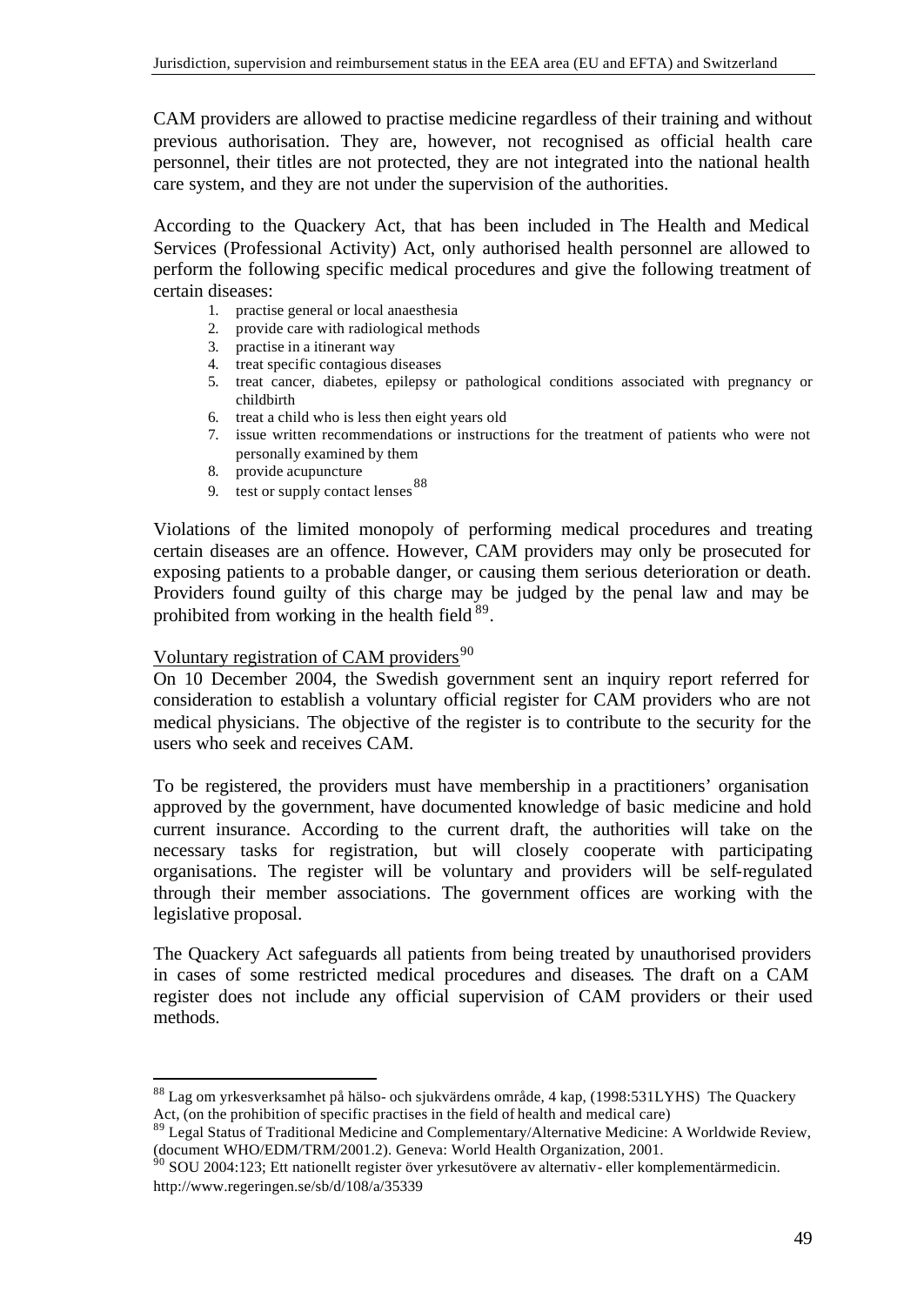## **7.27.3 Reimbursement**

In general, public reimbursement is not available for the use of alternative medicine. However, some reimbursement for acupuncture treatment is made when provided by physicians<sup>91</sup>. International Health Insurance, Denmark AS, distributes private insurance in Sweden and several others European countries.

## *7.28 Switzerland <sup>92</sup>*

### **7.28.1 Summary**

In Switzerland treatment is restricted to legally regulated personnel. Chiropractics is regulated in all 26 cantons.

## **7.28.2 Professionals and non-professionals**

#### Legally regulated personnel

In Switzerland every canton (26 cantons) is in charge of their own public health system and is free to regulate the medical practise, as they want. There is no national regulation of CAM. Some academic health professions (physicians, pharmacists, psychologists, ect.) are regulated on national level. Chiropractors are regulated by all the cantons, but the government is planning a national regulation in the near future<sup>93</sup>. Osteopaths are regulated in 8 cantons<sup>94</sup>. All persons legally providing health care may apply homeopathy according to the standards of good medical practise. In some cantons those not medically qualified may practise homeopathy as well. In 1998, The National Medical Association recognised homeopathy and Chinese medicine (including acupuncture) as medical sub-specialities.

#### Anybody may not treat

l

In 15 cantons only authorised health personnel are allowed to give treatment to patients, but in some cantons there are exceptions to this general regulation, allowing definite CAM provided by non-physicians. Some cantons also have restrictions to the use of some techniques of CAM. The authorities in many of the cantons are relatively tolerant with regard to the practise of CAM providers.

In 11 cantons (mostly German speaking) only authorised health personnel and licensed personnel are allowed to give treatment to patients. The provider has to pass a state exam to obtain a licence from the state authorities. Most of the cantons also define specific medical acts that are reserved for physicians. Most often these are:

<sup>&</sup>lt;sup>91</sup> Maddalena S. The legal status of complementary medicines in Europe. Berne: Universitè de Neuchâtel, Stæmpfli Publisher Ltd. 1999.

 $92$  Reference where nothing else is noted:

Maddalena S. The legal status of complementary medicines in Europe. Berne: Universitè de Neuchâtel, Stæmpfli Publisher Ltd. 1999.

and Swiss Federal Office of Public Health, 12.08.05

<sup>&</sup>lt;sup>93</sup> http://www.bag.admin.ch/berufe/projektmed/gesetz/d/index.htm

<sup>&</sup>lt;sup>94</sup>Social and Health Directory, Norway. Report about Osteopathy, Naprapathy and Manuel therapy. Oslo 8. Mars 2005.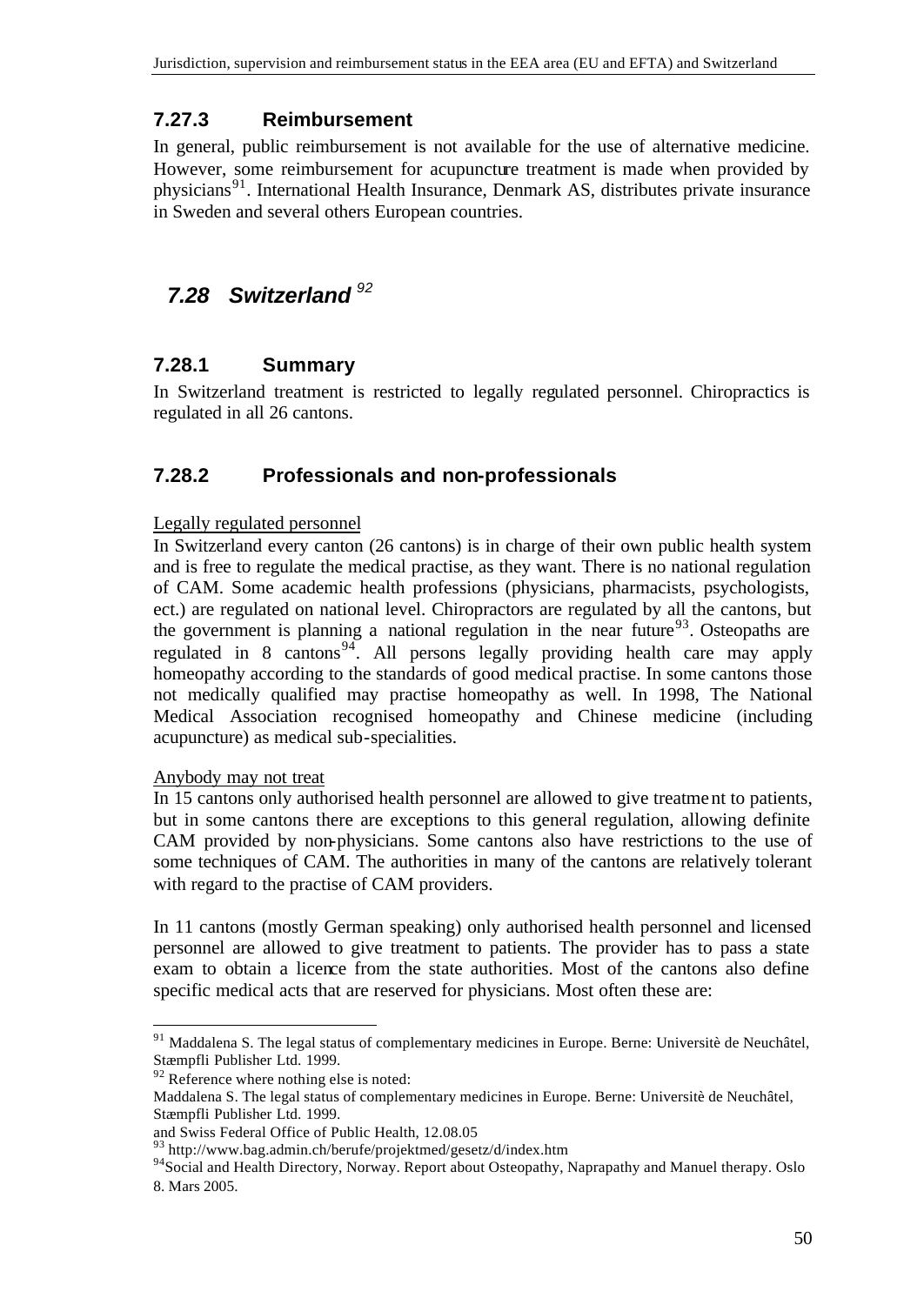- 1. treatment of communicable diseases,
- 2. treatment of sexual diseases,
- 3. practising surgery, or giving injections,
- 4. providing care in obstetrics,
- 5. prescribing drugs and medications.

The law restricts the scope of activities of licensed personnel, but there are no restrictions as to the use of CAM.

### **7.28.3 Reimbursement** <sup>95</sup>

The law allows reimbursement for therapies whose efficacy is scientifically recognised. Since 1999 basic health insurance scheme has paid for five alternative treatments provided by qualified doctors, like homeopathy, Chinese medicine, acupuncture, anthroposophic medicine, neuraltherapy, and phytotherapy. To maintain the reimbursement for these therapies (except acupuncture) in the future, their efficacy and cost-effectiveness had to be proven by June 30, 2005. In June 2005 the interior ministry said the five therapies failed to meet the criteria on efficacy, suitability and costeffectiveness laid down in Switzerland's health insurance law, and therefore health insurance would stop paying for the treatment. Treatment by non-allopathic providers is not reimbursed.

Private insurance companies generally propose complementary health care policies including the coverage of CAM.

## *7.29United Kingdom of Great Britain and Northern Ireland*

## **7.29.1 Summary** <sup>96</sup>

In Great Britain anybody is allowed to treat but law restricts the scope of their activities. Homeopathy is regulated and registered "Osteopaths" and "Chiropractors" are given legally protected titles. A voluntary official registration scheme for those who practise CAM has been established.

## **7.29.2 Professionals and non-professionals**

Legally regulated personnel

l

The Medical Act of 1983 regulated the authorisation and registration of health personnel. By delegation from the authorities, the registration is being performed by the professionals' own organisations. Only medical practitioners holding a university degree in medicine are officially allowed to practise medicine. However, the law tolerates alternative practitioners without a medical degree.

 $\frac{95}{95}$  www.swissinfo Switzerland`s news and information platform. 03.06.05

<sup>&</sup>lt;sup>96</sup> Referee for this chapter where nothing else is stated:

Maddalena S. The legal status of complementary medicines in Europe. Berne: Universitè de Neuchâtel, Stæmpfli Publisher Ltd. 1999.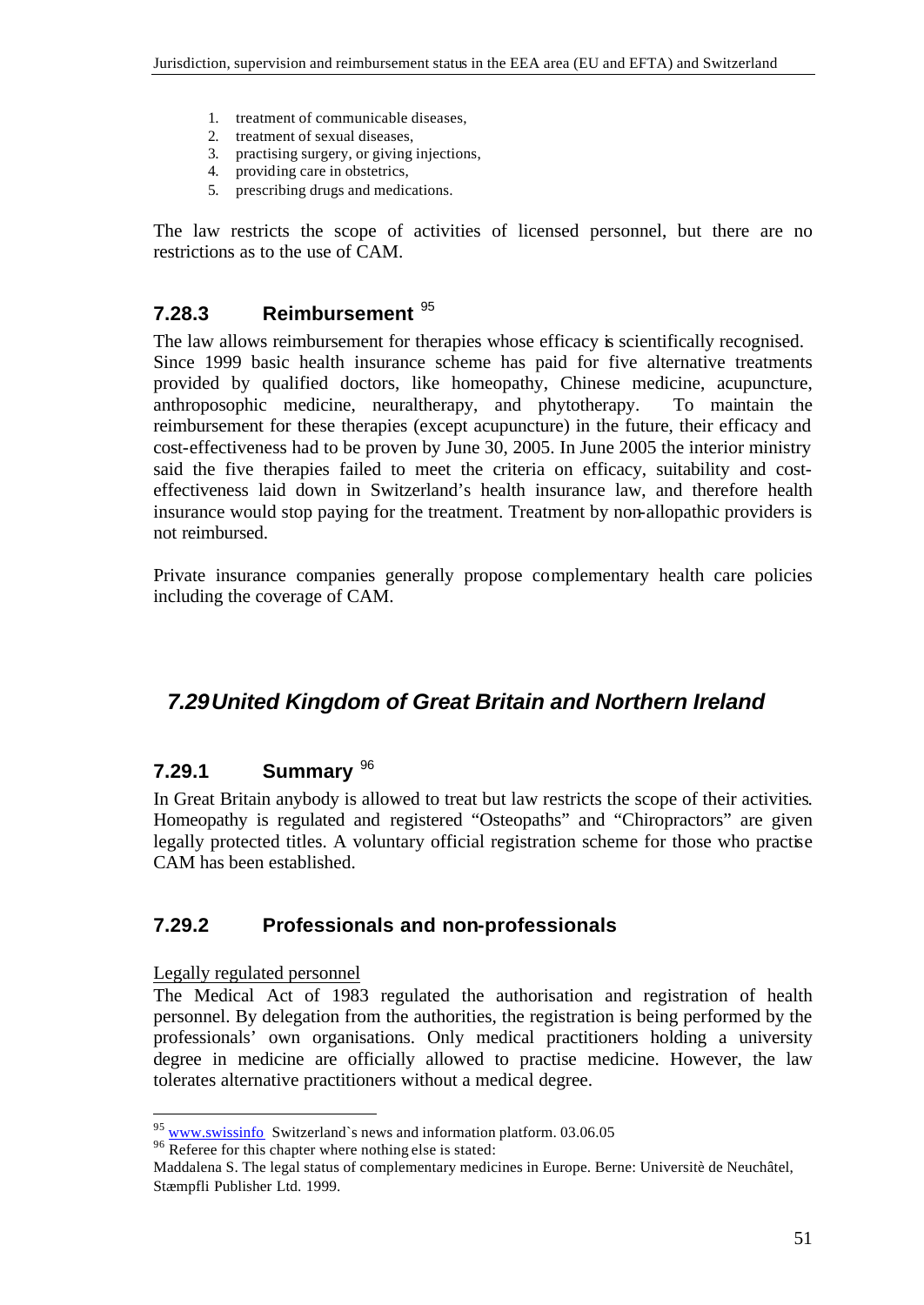The Medical Act of 1983 does not regulate which forms of therapies registered doctors may practise. Thus, there is no restriction on medical practitioners applying CAM if they have the required skills or qualifications to practise. This means that CAM is considered responsible professional conduct when given by duly qualified medical practitioners. If physicians refer patients to non-allopathic providers during the period of treatment, they keep the clinical responsibility of their patients.

In 1950, the government gave official recognition to homeopathy in the Faculty of Homeopathic  $Act^{97}$ . This act empowers the Faculty of Homeopathic to train, examine, and confer diplomas in homeopathy to allopathic physicians and other statutory recognised health professionals.

According to the health acts, all authorised health personnel (pharmacists, doctors, physiotherapists, dentists, midwives, nurses, and others) are supervised. By delegation from the authorities, the control of personnel is ensured by the professionals' own organisations. The government designates the Professional Conduct Committee of every professional organisation as disciplinary authorities. They may admonish, suspend and/or dismiss practitioners.

#### Anybody may treat-

l

But some treatments are restricted to authorised health personnel

The right to practise without formal recognition is established under British Common Law. CAM providers are allowed to practise medicine regardless of their training and without previous authorisation, providing that they do not infringe the Medical Act of 1983. Despite the principle of freedom to carry out medical acts, this independence is limited by some legal controls. Only registered doctors may:

- 1. Treat cancer, diabetes, epilepsy, glaucoma and tuberculosis
- 2. Prescribe controlled drugs
- 3. Perform specific medical acts such as abortion or treat venereal diseases
- (The Cancer Act of 1939, The Venereal Disease Act of 1917)

If acts by CAM providers result in maltreatment, they may be prosecuted under the penal law. Currently, individuals are protected under UK law from incompetence or unskilled therapists by the tort-based common law of negligence.

#### Statutory registration of CAM providers

The Osteopath Act of 1993 and Chiropractor Act of 1994 are regulating the registration of osteopathy and chiropractics. Registration and supervision are being ensured by the professionals' own organisations. "Registered" practitioners of these two professions have special rights, including the right to use the title of "Chiropractor" or "Osteopath". Generally, in order to become a member of professional organisations, CAM providers have to be covered by insurance and have to adhere to a Code of Professional Ethics.

The Professional Conduct Committee in every professional organisation is supervising its members. The members are supposed to provide responsible professional conduct and practise only when duly qualified. The sanctions available to the Professional Conduct Committee are to admonish, suspend and/or dismiss practitioners.

 $97$  Legal Status of Traditional Medicine and Complementary/Alternative Medicine: A Worldwide Review, (document WHO/EDM/TRM/2001.2). Geneva: World Health Organization, 2001.